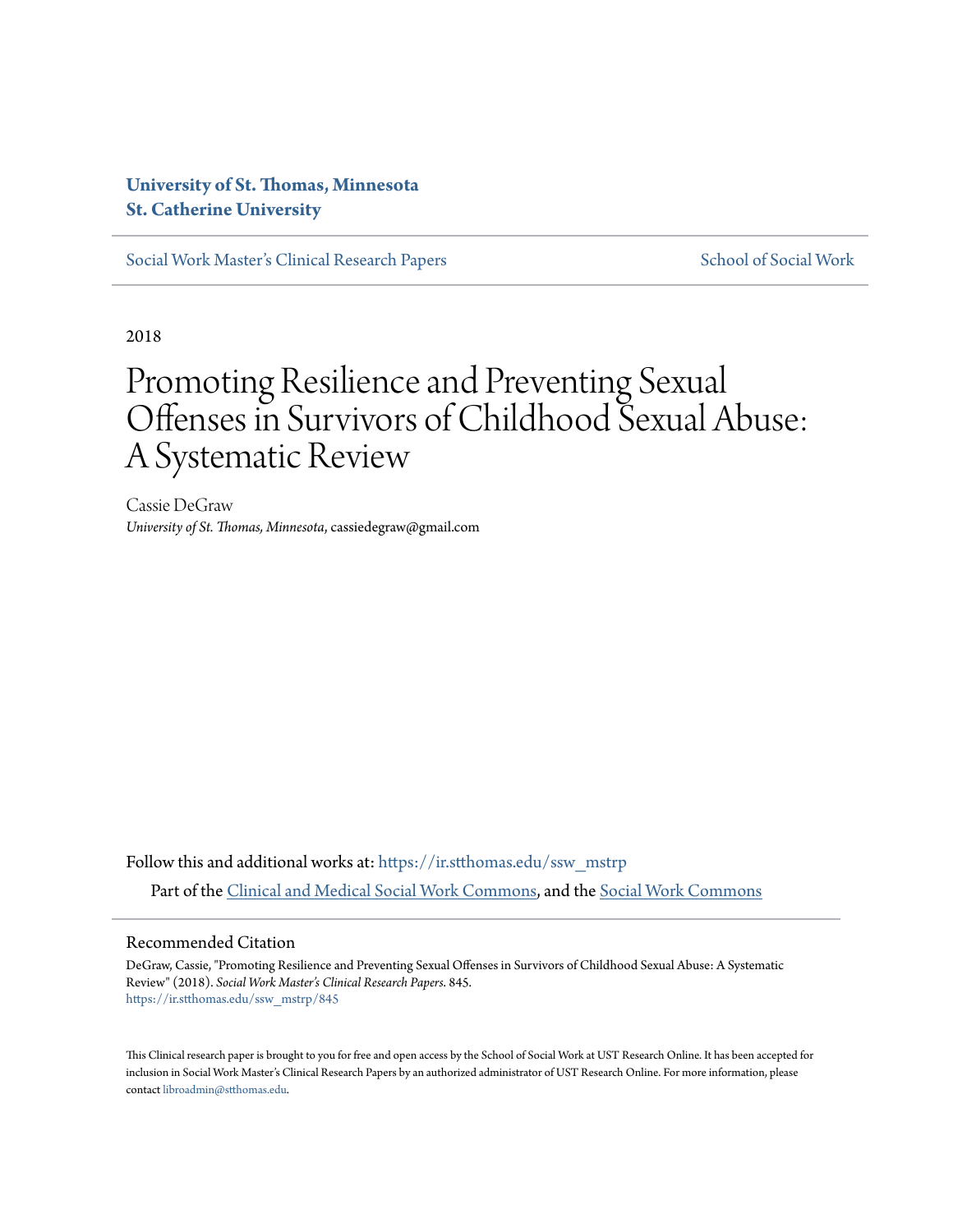Promoting Resilience and Preventing Sexual Offenses in Survivors of Childhood Sexual Abuse:

A Systematic Review

Cassandra L. DeGraw, BSW, LSW

Committee Member: Courtney Wells, Ph.D., M.S.W., M.P.H., LGSW (Chair)

The Clinical Research Project is a graduation requirement for MSW students at St. Catherine University – University of St. Thomas School of Social Work in St. Paul, Minnesota and is conducted within a nine-month time frame to demonstrate facility with basic social research methods. Students must independently conceptualize a research problem, formulate a research design that is approved by a research committee and the university Institutional Review Board, implement the project, and publicly present the findings of the study. This project is neither a Master's thesis nor a dissertation.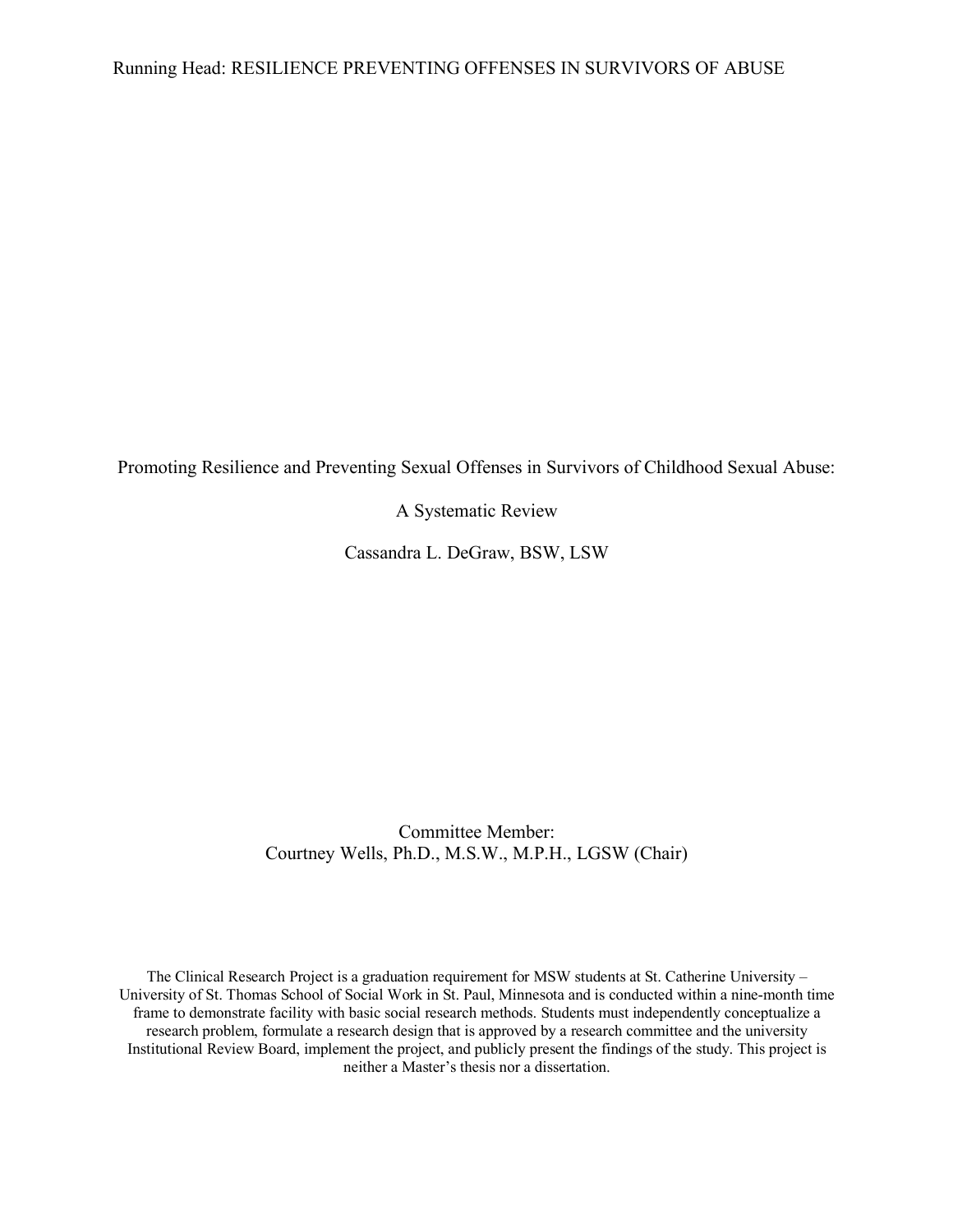#### **Abstract**

Maltreatment is often experienced in adverse environments during childhood. Children who survive maltreatment demonstrate protective and risk factors that impact the developmental pathway to lifelong outcomes. The purpose of this systematic review was to identify the factors that impact the pathway between surviving childhood sexual abuse and committing a sexual offense. A survivor of childhood sexual abuse may possess protective factors that are important towards their ability to function and have positive lifelong outcomes. For survivors of childhood sexual abuse, it is important to identify the protective factors essential to positive lifelong outcomes and resilience. Educating professionals on important protective factors for survivors of childhood sexual abuse can improve screening tools and interventions. This would be to provide effective treatment that supports the protective factors to decrease the likelihood of lifelong negative outcomes. Without interventions and screening tools effectively supporting protective factors, risk factors can overcome and impact the pathway to committing a sexual offense. With this in mind, educating professionals on identifying the risk factors is important in order to provide them on screening tools and in interventions for effective treatment. A systematic review research design was used to analyze 19 articles that met inclusion criteria. The articles were analyzed in the results section to identify the protective factors that survivors of sexual abuse experience, and the risk factors that could potentially impact the pathway to an outcome of committing a sexual offense. The discussion demonstrates assumptions in which factors impact the pathway between surviving childhood sexual abuse and committing a sexual offense. The need for future research is suggested to further understand the factors between the pathway of surviving childhood sexual abuse and committing sexual offenses.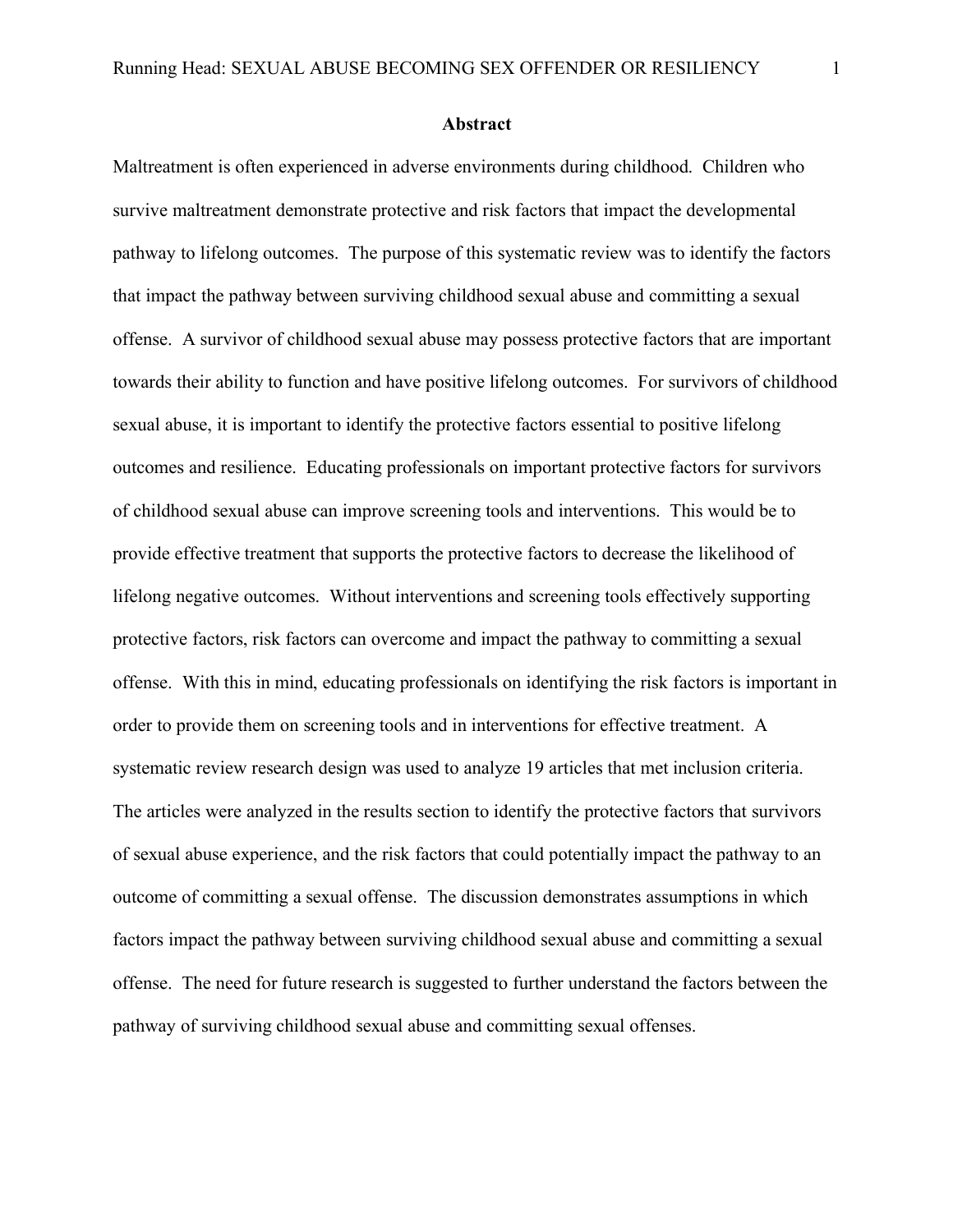#### **Acknowledgments**

I would like to express a sincere thank you to my research chair, Courtney Wells, Ph.D., MSW, MPH, and LGSW for her support, encouragement, flexibility, and patience throughout the nine months that I worked on this systematic review. I cannot thank you enough for your time, attention, and feedback in reviewing the content of my paper. I would also like to thank my husband, Charlie Possert, as I am grateful for his love and our life together. Getting married during the same semester as starting this research made it difficult to keep up with school, and you helped ensure both were possible. While having difficult experiences with writing this systematic review, you were always available. You provided support, strength, encouragement, and laughter when I needed it most. While writing the systematic review I also depended on the support from my closest family members, friends, and co-workers.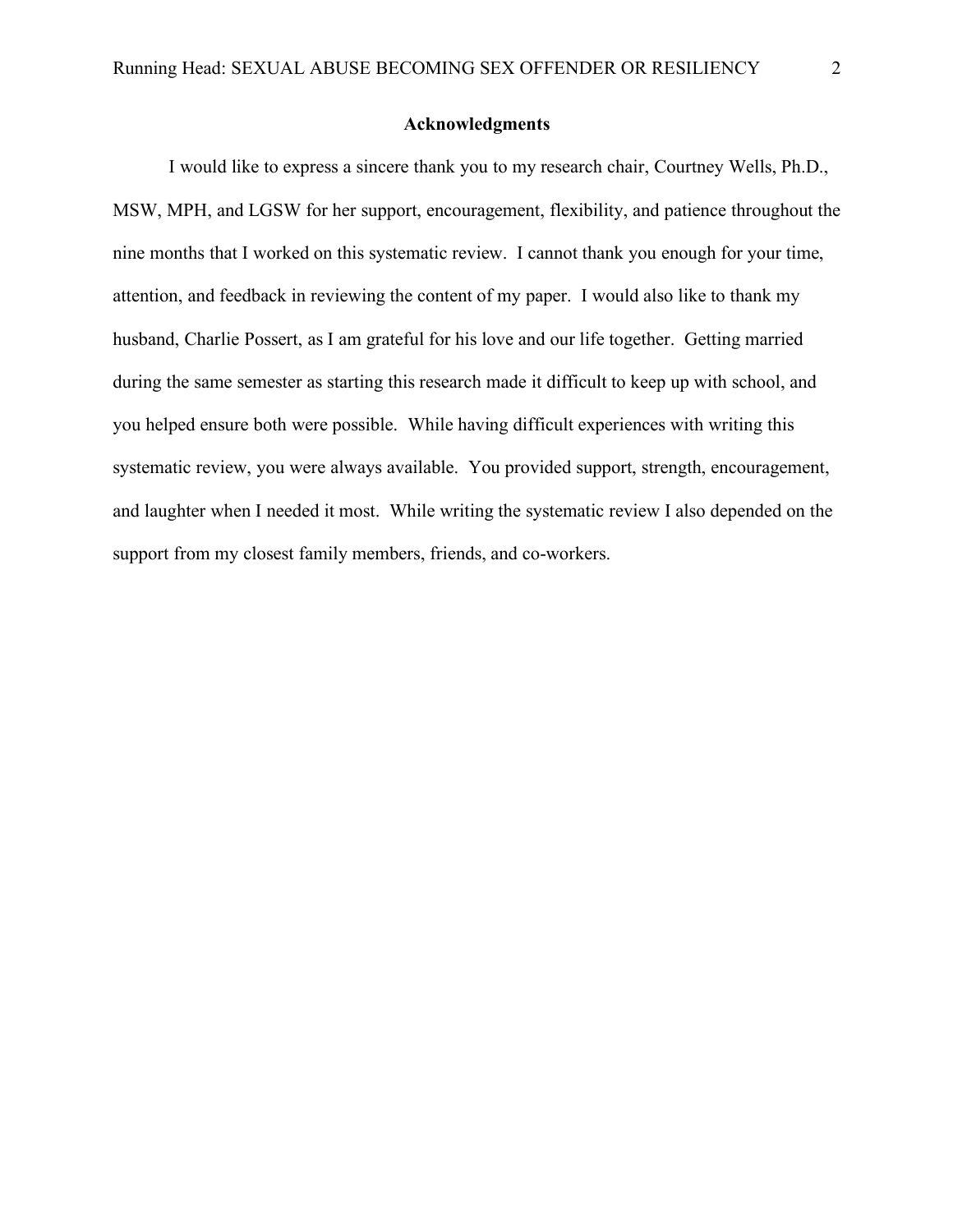## **Table of Contents**

| Prevalence of Surviving Childhood Sexual Abuse in the Sex Offender Population13 |  |
|---------------------------------------------------------------------------------|--|
| Prevalence of Surviving Childhood Sexual Abuse in Male Sex Offenders14          |  |
| Prevalence of Surviving Childhood Sexual Abuse in Female Sex Offenders16        |  |
|                                                                                 |  |
|                                                                                 |  |
|                                                                                 |  |
|                                                                                 |  |
|                                                                                 |  |
|                                                                                 |  |
|                                                                                 |  |
|                                                                                 |  |
|                                                                                 |  |
|                                                                                 |  |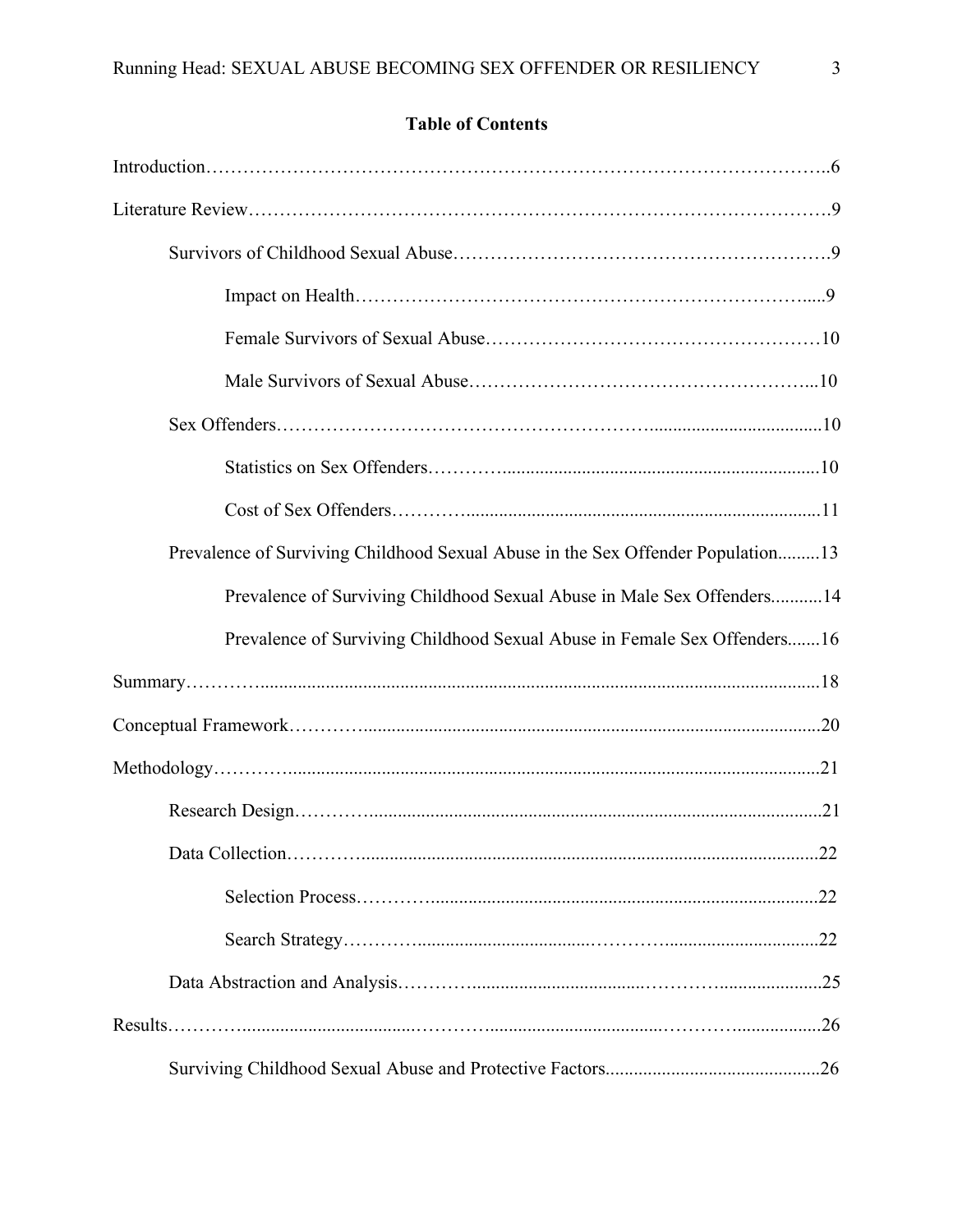| Committing Sexual Offenses as Reenactment Behavior51 |  |
|------------------------------------------------------|--|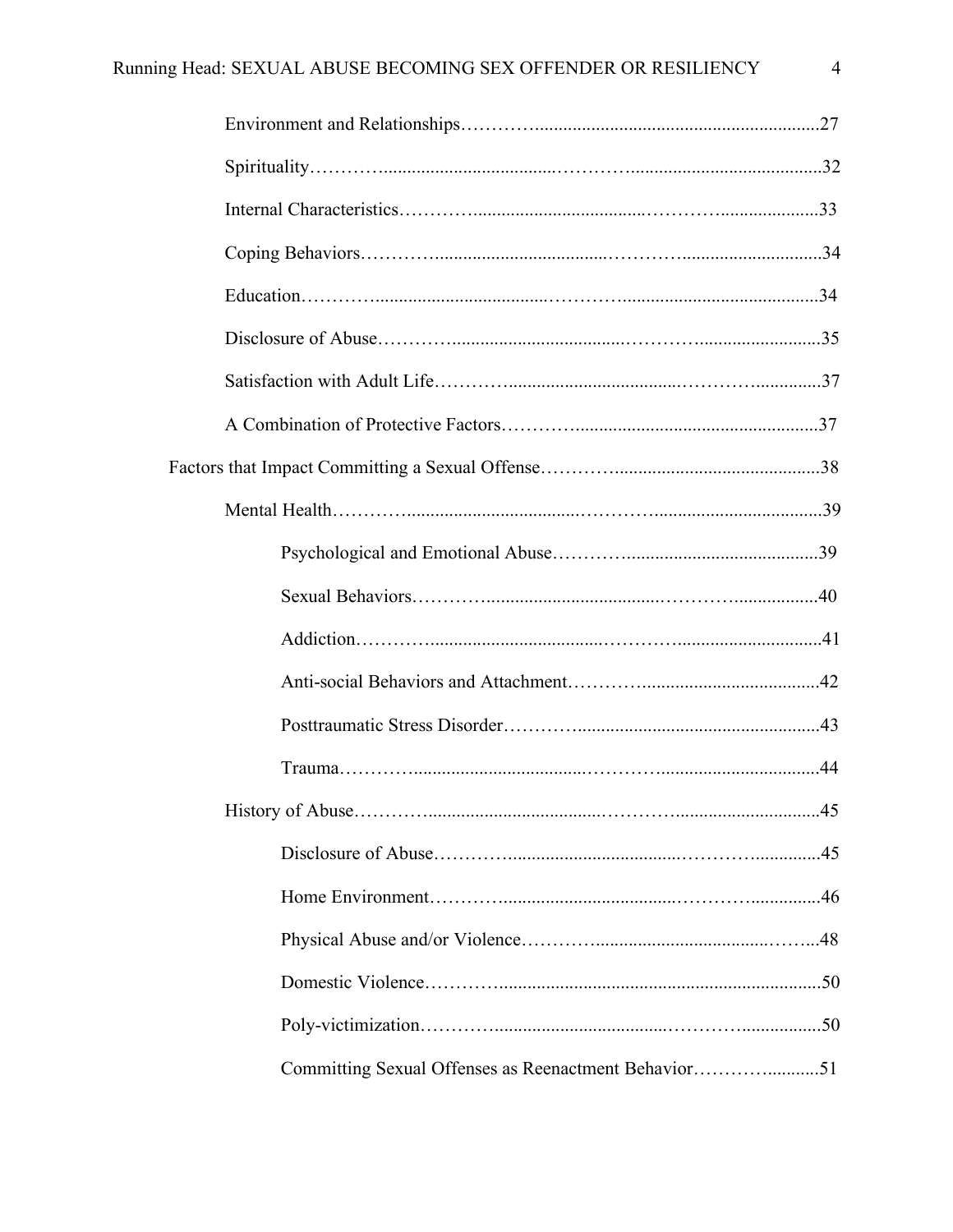| Running Head: SEXUAL ABUSE BECOMING SEX OFFENDER OR RESILIENCY | 5 |
|----------------------------------------------------------------|---|
|                                                                |   |
|                                                                |   |
|                                                                |   |
|                                                                |   |
|                                                                |   |
|                                                                |   |
|                                                                |   |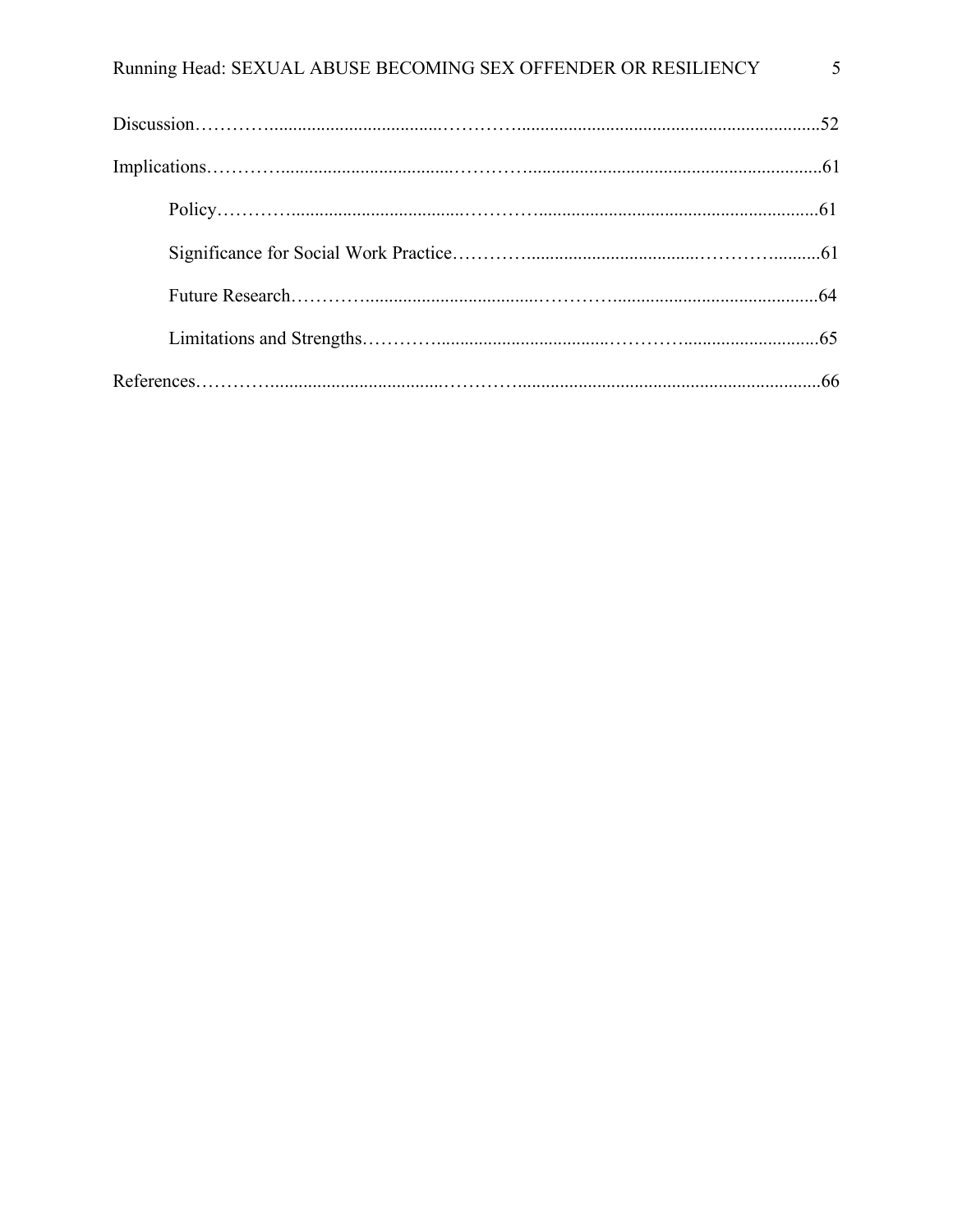## **Promoting Resilience and Preventing Sexual Offenses in Survivors of Childhood Sexual Abuse: A Systematic Review**

Throughout the United States during the year 2014, child protection services reported that there were 683,487 child victims of maltreatment (United States Department of Health & Human Services, 2016). This is a concern, as individuals who are raised with maltreatment during their childhood are believed to create a cycle of abuse in repeating the abusive behavior they witnessed, experienced, and learned in their environments (Levenson, 2014). "Child maltreatment is defined as an act or failure to act on the part of a parent or caretaker which results in death, physical harm, emotional harm, sexual abuse or exploitation; or an act or failure to act, which presents an imminent risk of serious harm" (United States Department of HHS, 2016, p. 98). There are different types of maltreatment that can be experienced by a child throughout their development. The maltreatment type could be labeled as medical neglect, neglect or deprivation of necessities, physical abuse, emotional maltreatment, sexual abuse, and other forms that are included within the state law (United States Department of HHS, 2016). For the purpose of this paper, emphasis was focused on surviving maltreatment in childhood identified as sexual abuse.

Sexual abuse is defined as, "the involvement of a victim in sexual activity to provide sexual gratification or financial benefit to the offender which includes a physical contact for sexual purpose, molestation, statutory rape, prostitution, exposure, incest or any other sexually exploitative activities" (United States Department of HHS, 2016, p. 109). After experiencing childhood sexual abuse, protective and risk factors that are present determine the impact the abuse has on human development and whether there are associations to lifelong consequences. To have a further understanding of this concept, assumptions are relied on from retrospective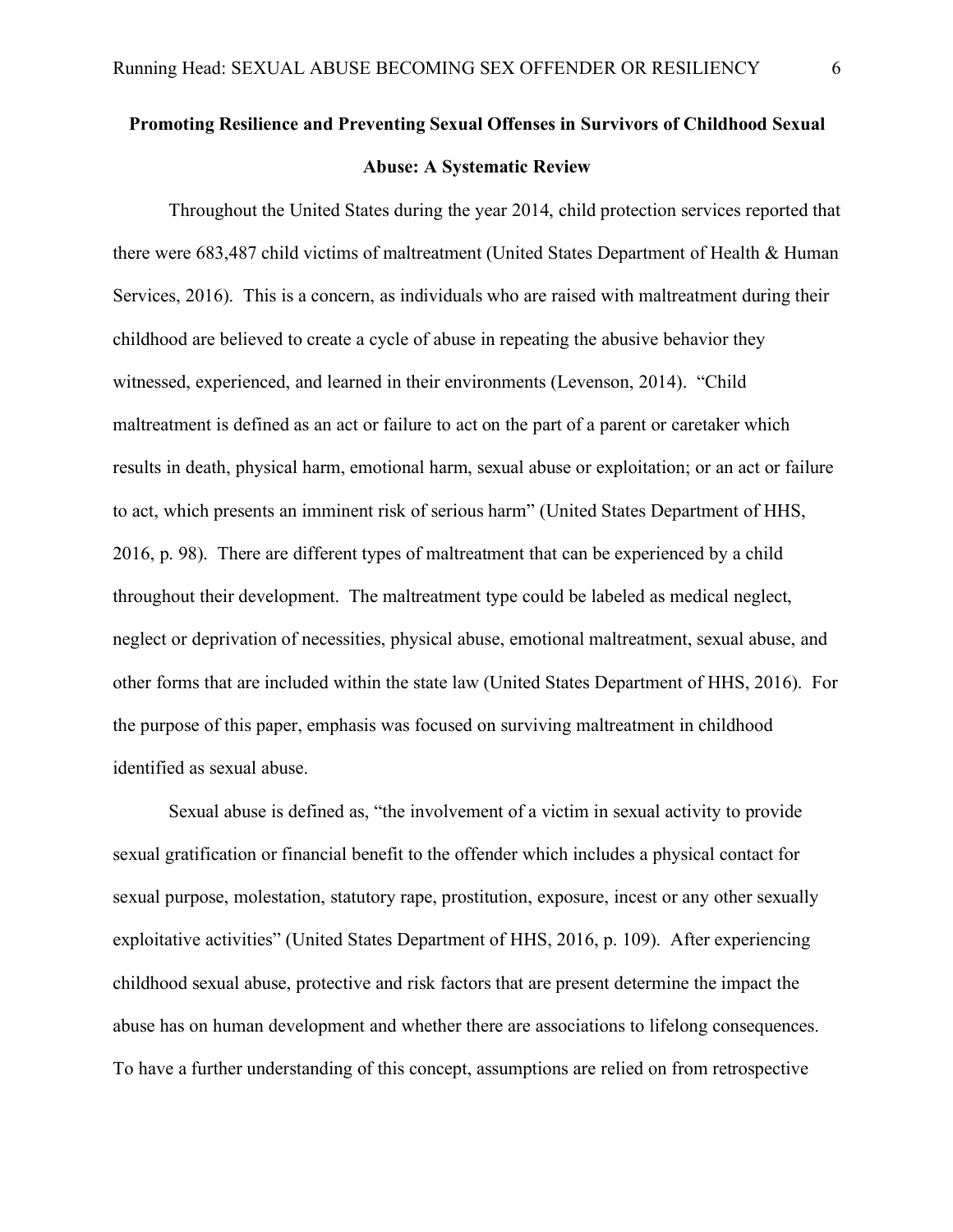recall of participants in the research asking them to identify their childhood risk factors, and then identify protective factors that positively impacted limiting those risk factors. A risk factor is defined as an attribute, characteristic, or exposure of an individual that increases the possibility of developing negative lifelong outcomes (Salter et al., 2003). A protective factor is defined as a characteristic or attribute that provides influence, separate of risk, which reduces the negative impact of risk factors on negative outcomes (Salter et al., 2003). The purpose of this systematic review was to better understand how to prevent survivors of childhood sexual abuse from committing sexual offenses by examining the risk and protective factors involved.

There is research in regard to the survivor's experience of childhood sexual abuse having a correlation to possible mental health and legal consequences. For example, the effects of childhood sexual abuse can affect a survivor's mental health as they are four times more likely to abuse substances (Rape Abuse and Incest National Network, 2016a). A survivor of childhood sexual abuse is also four times more likely to experience posttraumatic stress disorder and three times more likely to experience major depression (RAINN, 2016a). One type of legal consequence often analyzed in research is whether there is a correlation between experiencing childhood sexual abuse and committing a criminal sexual offense. In literature and research, this is often referred to as the sexual abuse-sex offender hypothesis. History of sexual abuse is often present in children and adolescents which can manifest into problematic or abusive sexual behaviors (Rasmussen, 2012). The breeding ground for sexual offending is believed to be influenced by having adverse childhood experiences characterized by various forms of abuse during developmental years (Levenson, 2014). Legal definitions of criminal sexual offense charges vary throughout every state in the nation. The term sex offense encompasses a broad range of offenses within a sexual nature that have an element of involving a sexual act or sexual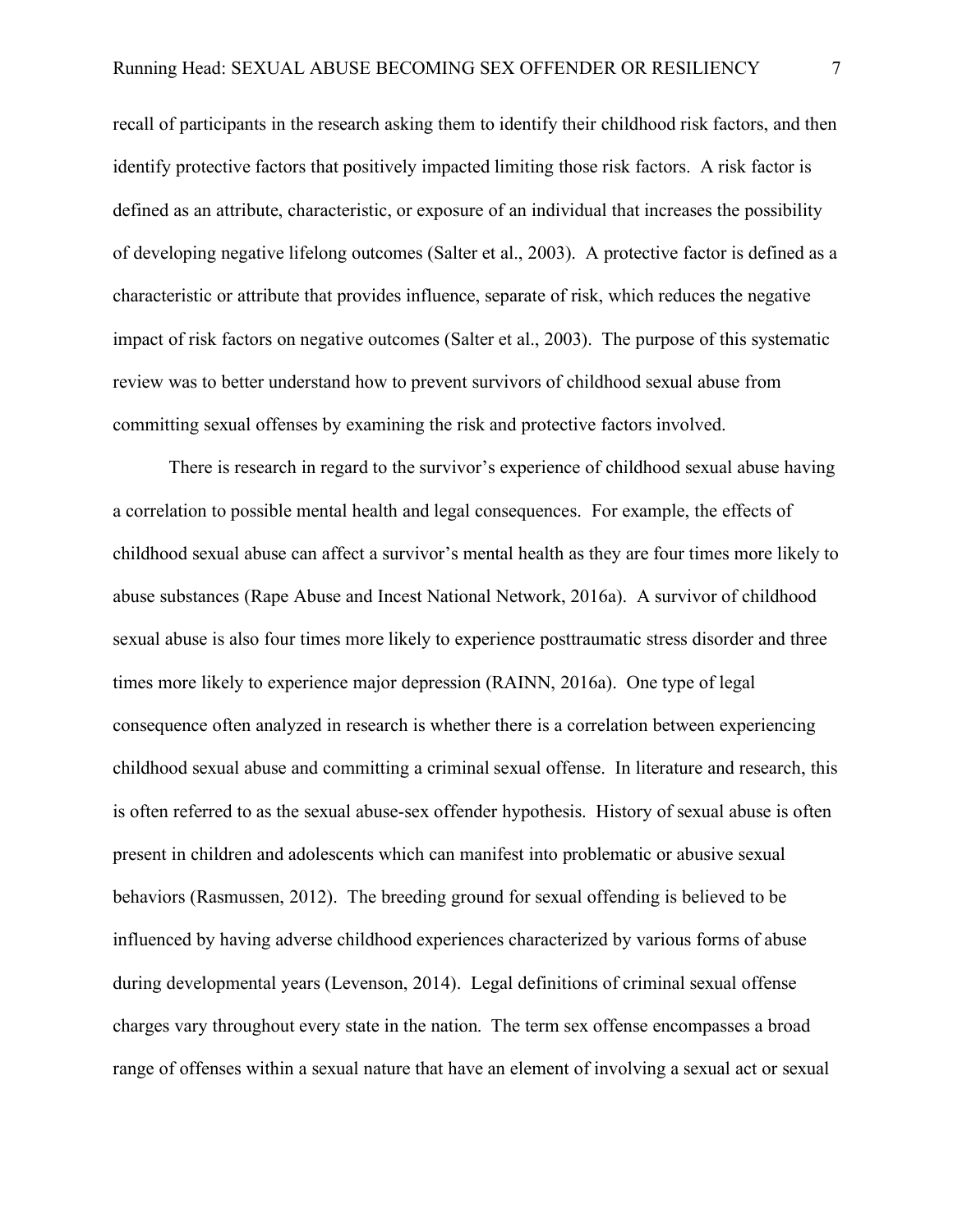contact with a person (United States Department of Justice, 2007). Examples include involvement with genital, oral, or anal penetration; contact with a person's body directly or through clothing; child pornography; voyeurism; and/or prostitution of a minor (United States Department of Justice, 2007).

There is research to analyze whether there is a relationship between being a survivor of childhood sexual abuse and committing criminal sexual offenses. The relationship between childhood sexual abuse and committing a sexual offense is identifying the risk factors in the pathway between these two outcomes (Veneziano, Veneziano, & LeGrand, 2000). Research supports the concept that for a subgroup of sex offenders, the explanation of their sexual offense may be seen as a reenactment of their own experience of childhood sexual abuse (Veneziano et al., 2000). There is also evidence-based research in regard to survivors of childhood sexual abuse and protective factors that contribute to resilience. The definition of resilience is experiencing a process of adapting to cope when dealing with challenges, adversity, trauma, tragedy, threats, or significant sources of stress (American Psychological Association, 2017; Kent, Davis, & Reich, 2013). The resilience model was used as a conceptual framework lens when examining the articles towards the research questions of this systematic review. The purpose of the systematic review was to answer two research questions. What are the identified risk factors that could contribute to a survivor of sexual abuse committing a sexual offense? What are the protective factors that could help minimize risk factors for a survivor of childhood sexual abuse? This systematic review was focused on the factors that impact the pathway between childhood sexual abuse and committing a sexual offense. This is determined by abstracting data from articles in regard to the risk and protective factors survivors of sexual abuse experience that could potentially impact the outcome of committing a sexual offense. The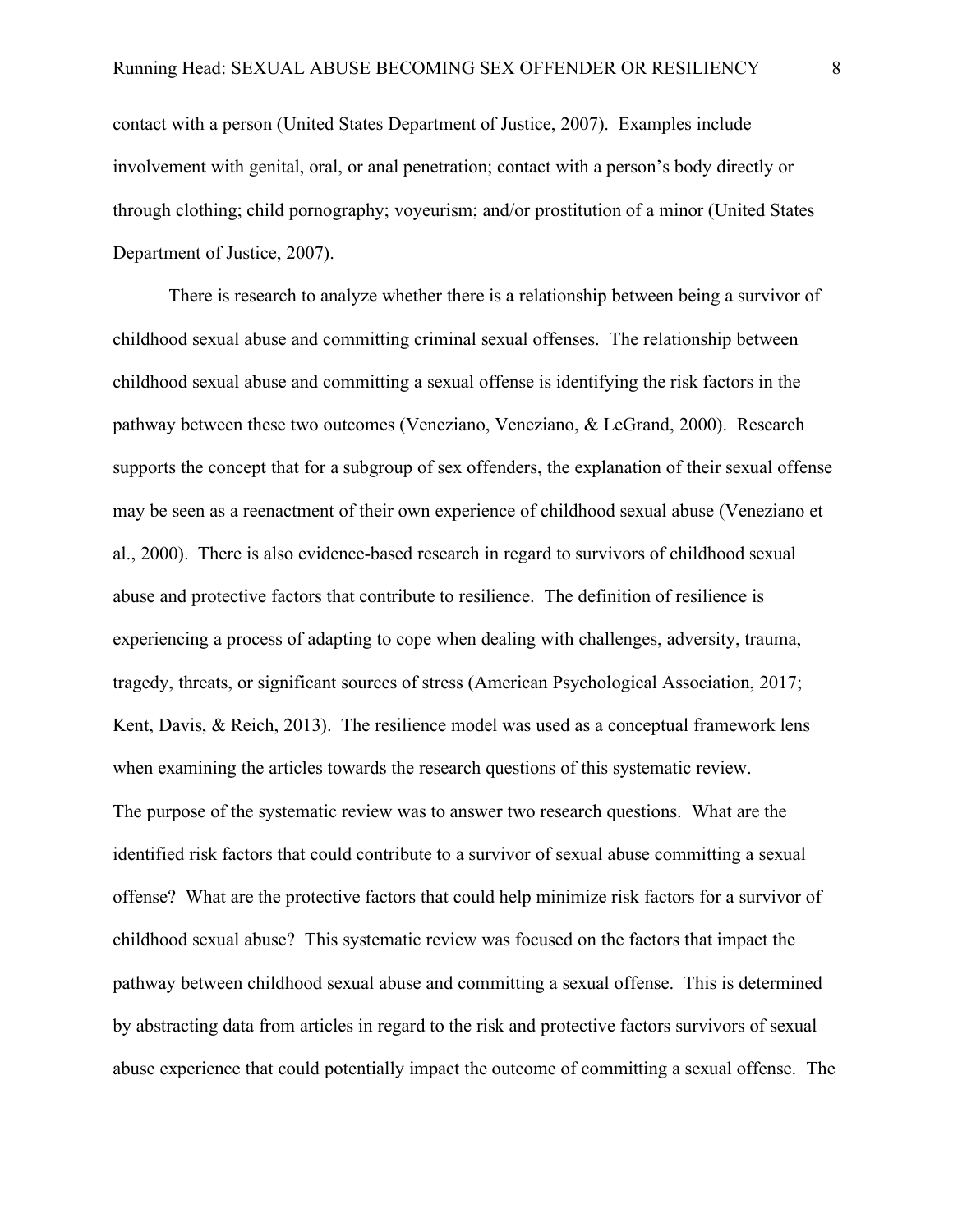information in the articles was used to provide evidence-based answers to the research questions for this systematic review while combining a professional perspective in delivering interventions or needed changes in policy (Boland, Cherry, & Dickson, 2017). Improving these interventions to strengthen the protective factors would be to decrease the risk factors in the sexual abusesexual abuser cycle.

#### **Literature Review**

#### **Survivors of Childhood Sexual Abuse**

Being a survivor of childhood sexual abuse, unfortunately, is an epidemic. This is demonstrated by child protection services substantiating or finding evidence for a claim of child sexual abuse every eight minutes (RAINN, 2016a). From 2009 to 2013 child protection services found evidence that implies 63 thousand children a year are survivors of childhood sexual abuse. Within the population of children experiencing sexual abuse and reported to child protection services, 12-17 years old accounted for 66 percent of the population, while the remaining 34 percent was younger than 12 years old (RAINN, 2016a).

**Impact on health.** Survivors of childhood sexual abuse are more likely to experience health challenges that can create both serious short and long-term consequences. The health challenges experienced can include mental, physical, sexual, reproductive, and well-being (RAINN, 2016a). Additional concerns are a higher risk for engaging in unsafe sex, abuse, drugs, misuse of alcohol, suicide, self-harm, and anxiety. Survivors of childhood sexual abuse are three times more likely to experience major depression (RAINN, 2016a). They are also four times more likely to develop symptoms of drug abuse and experience post-traumatic stress disorder when compared to non-victims (RAINN, 2016a).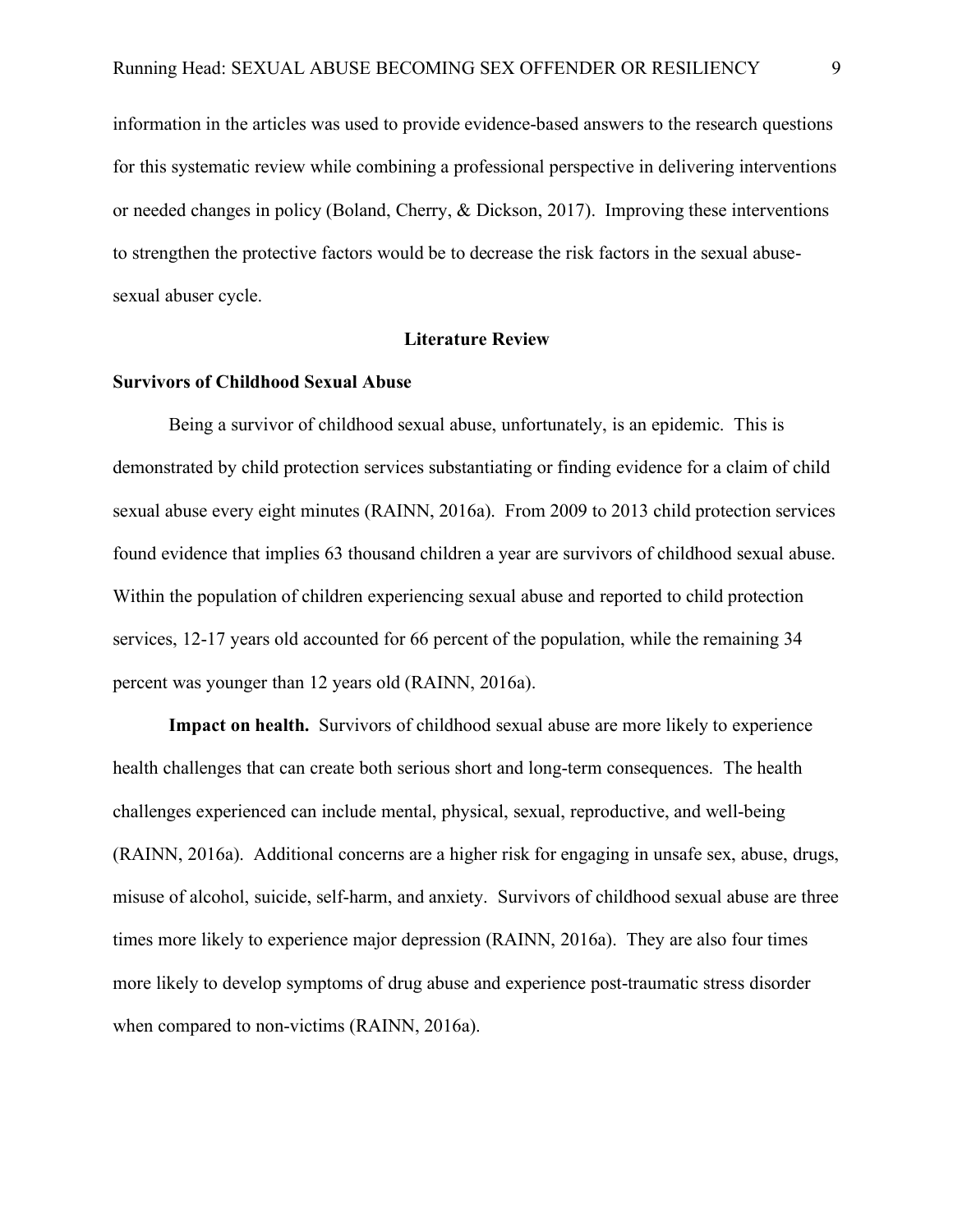**Female survivors of sexual abuse.**Of the total child protection reports in the years 2009 to 2013, 82 percent of survivors of sexual abuse identified as female. Of the identified females, the age group from 16-19 years old was found to be four times more likely to have experienced sexual assault, attempted rape, or rape (RAINN, 2016a). Regardless of age, when a rape is reported, nine out of ten survivors are female. Lastly, one out of six American women become a survivor of an attempted or completed rape during their lifetime (RAINN, 2016a).

**Male survivors of sexual abuse.** There is a belief in the literature that boys and males who are survivors of sexual assault may face additional challenges. This is due to societal perceptions and stereotypes regarding the perception of men and masculinity (Rape Abuse and Incest National Network, 2016c). Date collected throughout the United States in 1998 found that there was 2.78 million men who had reported being victims of attempted or completed rape (RAINN, 2016c). This also meaning that one in 33 American men have experienced rape in their lifetime (RAINN, 2016c).

#### **Sex Offenders**

**Statistics on sex offenders.** Of the sexual abuse cases reported with substantiating or strong evidence determined by child protective services, the offender was reported to be male for 88 percent, female for nine percent, and unknown for three percent of the cases (RAINN, 2016a). The sex offender was identified as a parent 80 percent of the cases, other relatives for six percent of the cases, and classified as "other" for five percent of the cases, and unmarried partners of a parent was for four percent of the cases (Rape Abuse and Incest National Network, 2016b). In the research, the most frequently cited characteristic and risk factor in regard to committing a sexual offense are identified as being a male and being a survivor of childhood sexual abuse. (Salter et al., 2003).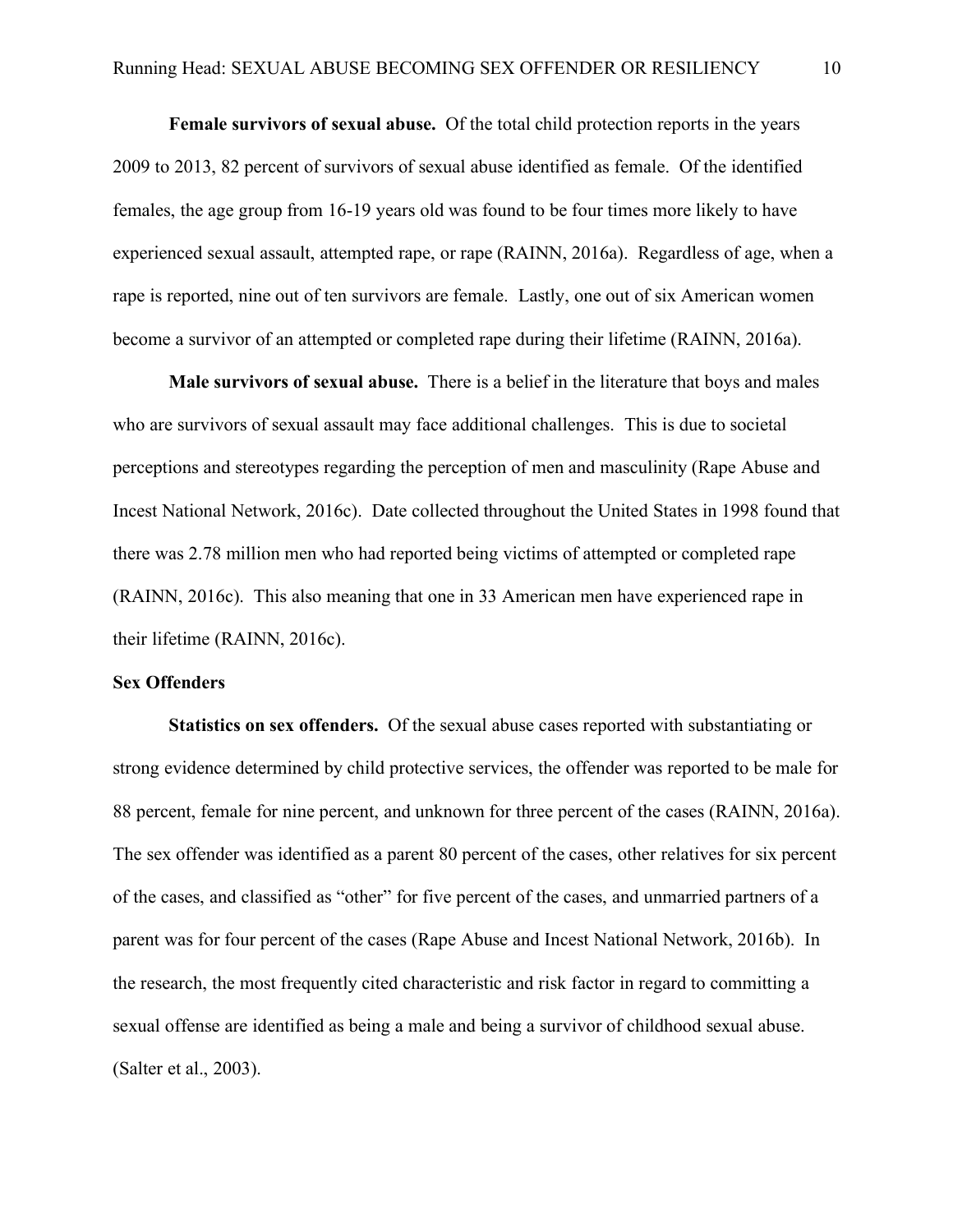Offenders of suspected rape are often already existing criminals. Out of one thousand suspected rape offenders, 370 offenders had at least one prior felony conviction and 10 percent have five or more prior felony convictions (RAINN, 2016b). When offenders are convicted of committing a sexual offense, they are staying in prison with a median time served of 48 months. In 2013, there was 161,000 state inmates across the country who were incarcerated as punishment for committing a sexual offense. This number is equal to 12 percent of the state inmate population (RAINN, 2016b). The significant cost put towards treatment of sex offenders is important to understand, as policy is using tax payer dollars to fund these interventions. Social work and policy need to consider in looking at the research, could it be more effective to have more funding in preventative efforts to decrease the likelihood for negative life outcomes.

**Cost of sex offenders.** Social workers are important to educate about the sex offender population as the profession is often involved in providing assistance, support, and interventions. The education and interventions professionals provide to the sex offender population through treatment have a cost through tax payer dollars. When looking at the financial budget in regard to sexual offenses at a state level, the state of Minnesota is used as an example. Sexual offenses are a concern in Minnesota, as they cost the state 3.3 times as much as alcohol-impaired driving (Minnesota Department of Health, 2007). The Minnesota government in 2005 spent 8 billion dollars; which more than half of this funding was used towards sexual abuse committed against children 0-17 years old. This is only an estimate of the true total in cost since the eight billion dollars excludes "the cost of crimes committed by people whose experiences of victimization contributed to their criminal behavior, costs of family and relationship problems related to the sex offender, re-victimization during the disclosure or investigation process, costs to those who are mistakenly suspected of committing sexual offenses, costs of personal and community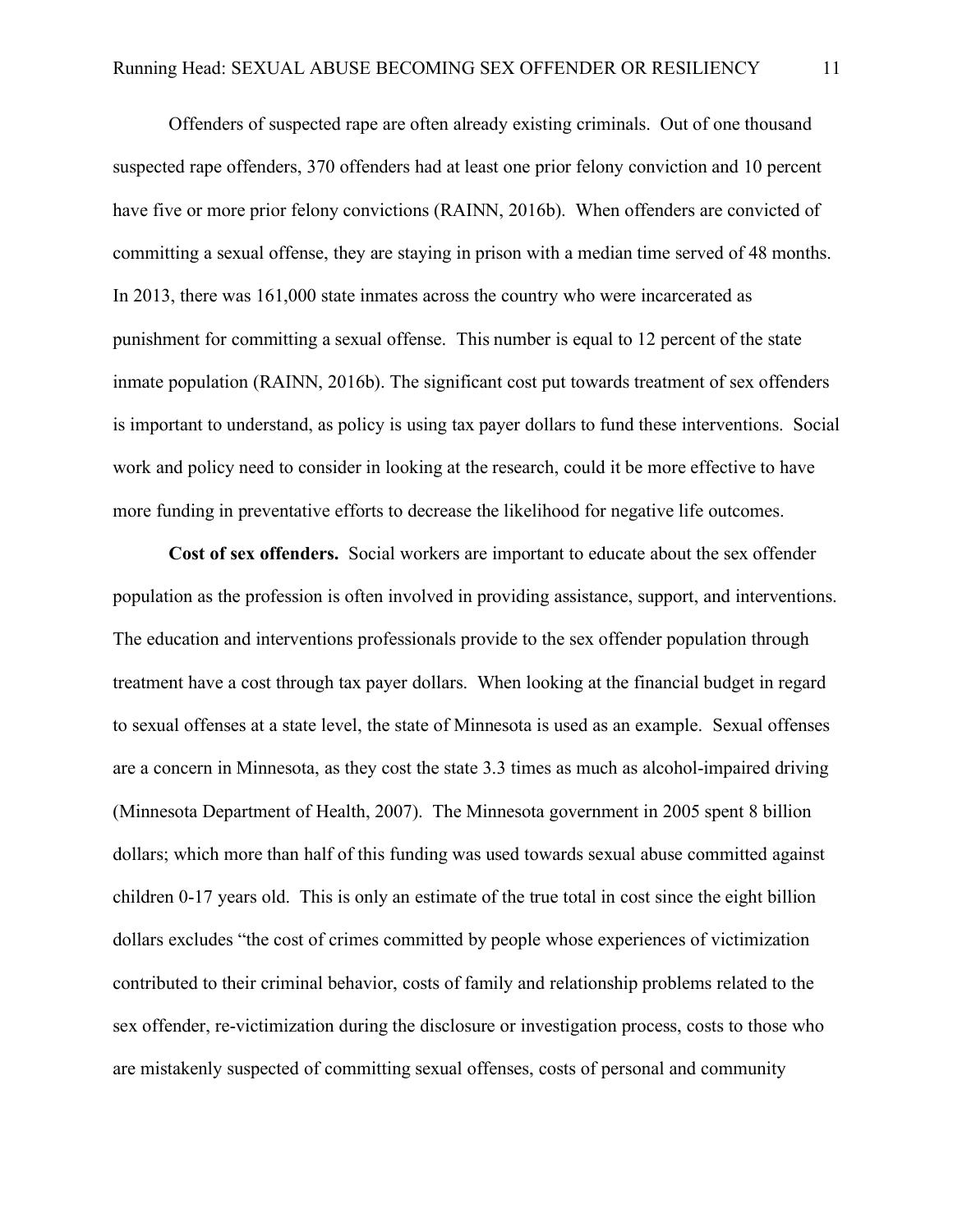protection, and heightened fear or mistrust in neighborhoods, schools, workplaces, and other community settings" (Minnesota Department of Health, 2007, p. 12). The costs listed above do not include security, family or relationship concerns, sexual harassment, pornography, voyeurism, and other forms of sexual violence (Minnesota Department of Health, 2007). Also, the government costs are compiled from state record systems, therefore, this report excludes city and county costs (Minnesota Department of Health, 2007).

For examples of specific budget breakdown, in the fiscal year of 2006 including both state and federal spending, the Minnesota government spent more on the sex offender population than on the survivors of sexual abuse. Minnesota spent 59 percent of the budget equaling 130.5 million dollars towards the sex offender population with the largest portions put towards inpatient treatment and for confinement in prisons or jails (Minnesota Department of Health, 2007). In total, there were 5,400 convicted criminal sexual conduct offenders under supervision in Minnesota. Minnesota spent 41 percent of the budget equaling 90.5 million dollars towards the survivors of sexual abuse. Costs paid towards survivors of sexual abuse included medical care, mental health care, property damage, work loss, unplanned pregnancy, sexually transmitted diseases, pain, suffering, lost quality of life, substance use, and suicidal behavior (Minnesota Department of Health, 2007).

A concern to consider is that services for survivors of sexual abuse do not reach all Minnesota cities and counties which is partially due to the budget being below the actual need to serve this population. There are costs allotted towards prevention and increasing service accessibility. Prevention funds are supported by Centers for Disease Control and Prevention to Minnesota in 800,000 dollars (Minnesota Department of Health, 2007). The Minnesota Department of Health has developed a unified state plan to prevent sexual offenses with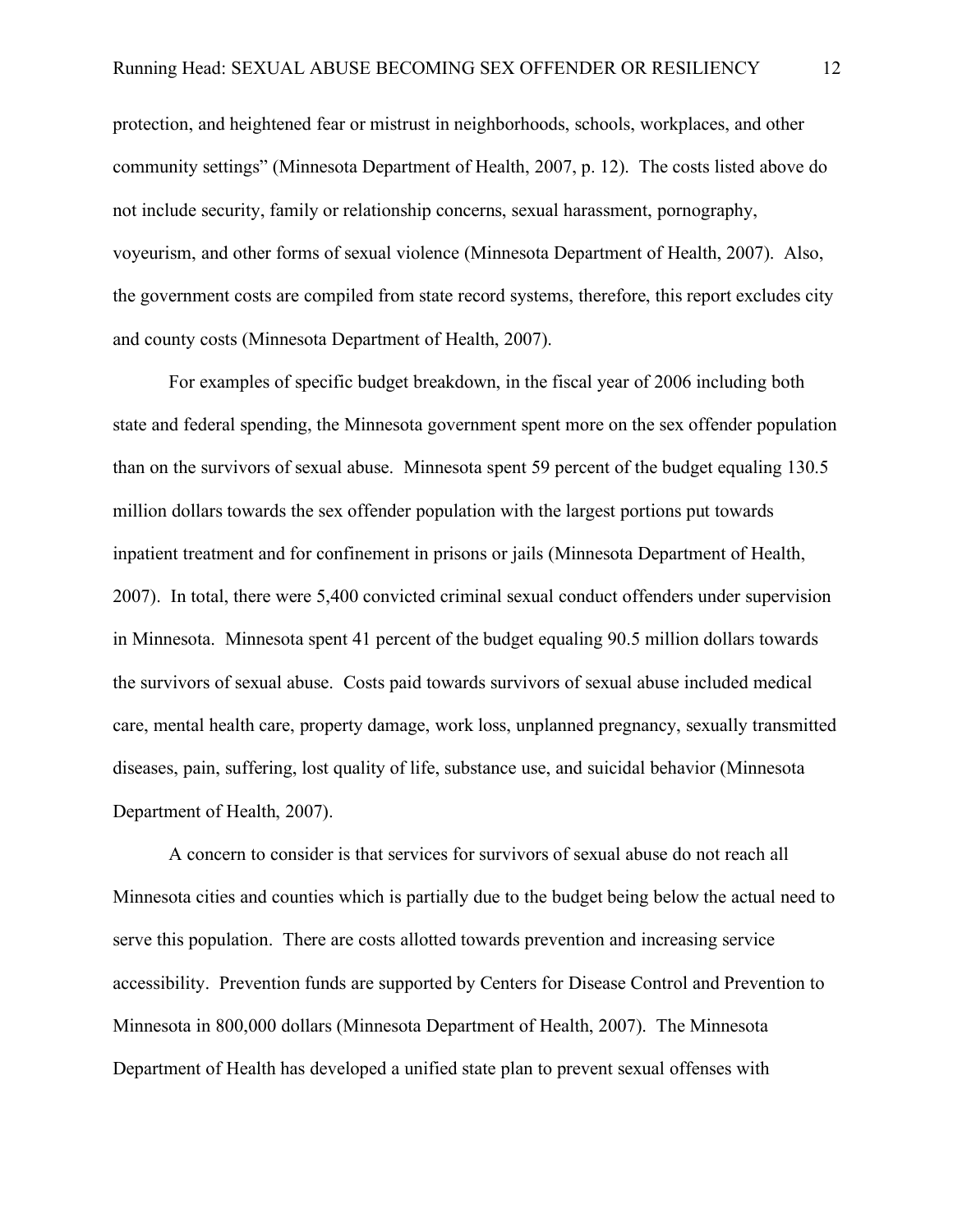intentional goals. "The goals are to change societal norms that encourage or normalize sexual offenses, train professionals to educate about prevention and the normalization for sexual violence, learn from diverse communities on the affect sexual violence, increase the capacity of people to prevent sexual offenses, and to seek action from local and state representatives." (Minnesota Department of Health, 2007). As demonstrated in the information above, a significant amount of funding is allocated to treatment for sex offenders and recidivism rather than the prevention efforts. It is interesting to consider if more funding was directed towards prevention efforts and early intervention with children exhibiting risk factors that could impact the developmental pathway to committing a sexual offense, whether it would decrease the number of committed sexual offenses. Having the best appropriate interventions to provide effort in prevention and address immediate risk factors could decrease the state costs for criminal offenses; sexual offenses being one type.

#### **Prevalence of Surviving Childhood Sexual Abuse in the Sex Offender Population**

It is important to understand the evidence-based research in regard to surviving sexual abuse being part of the developmental history of a sex offender. Research reports that there is a specific correlation between having experienced sexual abuse in the lifespan histories among the sex offender population when in comparison to non-sex offenders. The sexually abused-sexual offender hypothesis suggests a correlation between surviving sexual abuse and later in life committing a sexual offense. The hypothesis proposes that individuals who experience sexual abuse in their lifetime are significantly more likely to engage in sexual offenses (Jespersen, Lalumiere, & Seto, 2009). Although research has evidence supporting the sexual abuse-sex offender hypothesis, other studies can vary in their results on the prevalence of early childhood sexual abuse as an adverse experience for sexual offenders (Levenson, Willis, & Prescott, 2016).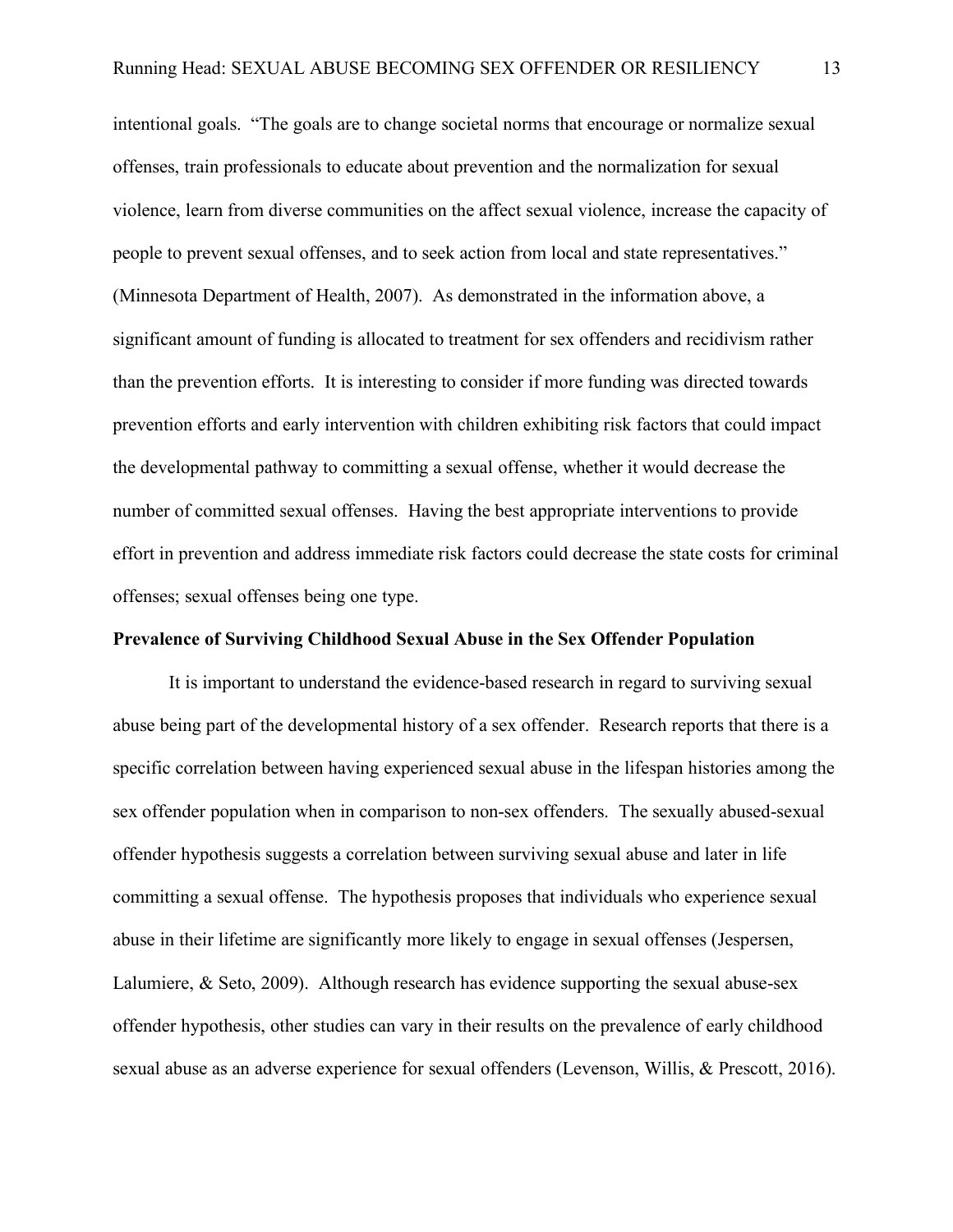Research on female and male sex offender populations experiencing childhood sexual abuse was kept separate by gender for this literature review, to follow the layout of the original articles produced on these populations. Articles keep the sex offender population in research divided by gender because if they were kept together in a study, more than likely it would significantly skew the results depending on the hypothesis. This could be due to both of these genders having extremely different sample sizes and diverse experiences. Most studies on the sex offender population are with male participants, and if females were in the same setting of the male population, the author would then exclude the female participants. In studies specific to the female sex offender population, the sample size available is typically significantly smaller than the male population. Due to the small sample sizes of female sex offenders, some researchers feel it can question the accuracy of the research. The following studies are examples of results providing statistical evidence to their hypothesis in recognizing the correlation between early childhood sexual abuse and committing a sexual offense.

**Prevalence of surviving childhood sexual abuse in male sex offenders.**In the study conducted by Levenson and Grady (2016) the participants were a non-random sample of 679 adult male sex offenders that were given a survey to complete. Of the participants, 28 percent of were under civil commitment and 72 percent were court ordered to attend outpatient treatment as part of their probation requirements following a criminal conviction of sexual abuse. The research for this study was focused on answers to the Adverse Childhood Experiences Scale and analyzed childhood trauma scores in relation to offense characteristics (Levenson & Grady, 2016; Levenson et al., 2016). The Adverse Childhood Experiences Scale is a 10-question scale for which participants answer whether the they have experienced, prior to 18 years of age, abuse (emotional, physical, and sexual), neglect (emotional and physical), and household dysfunction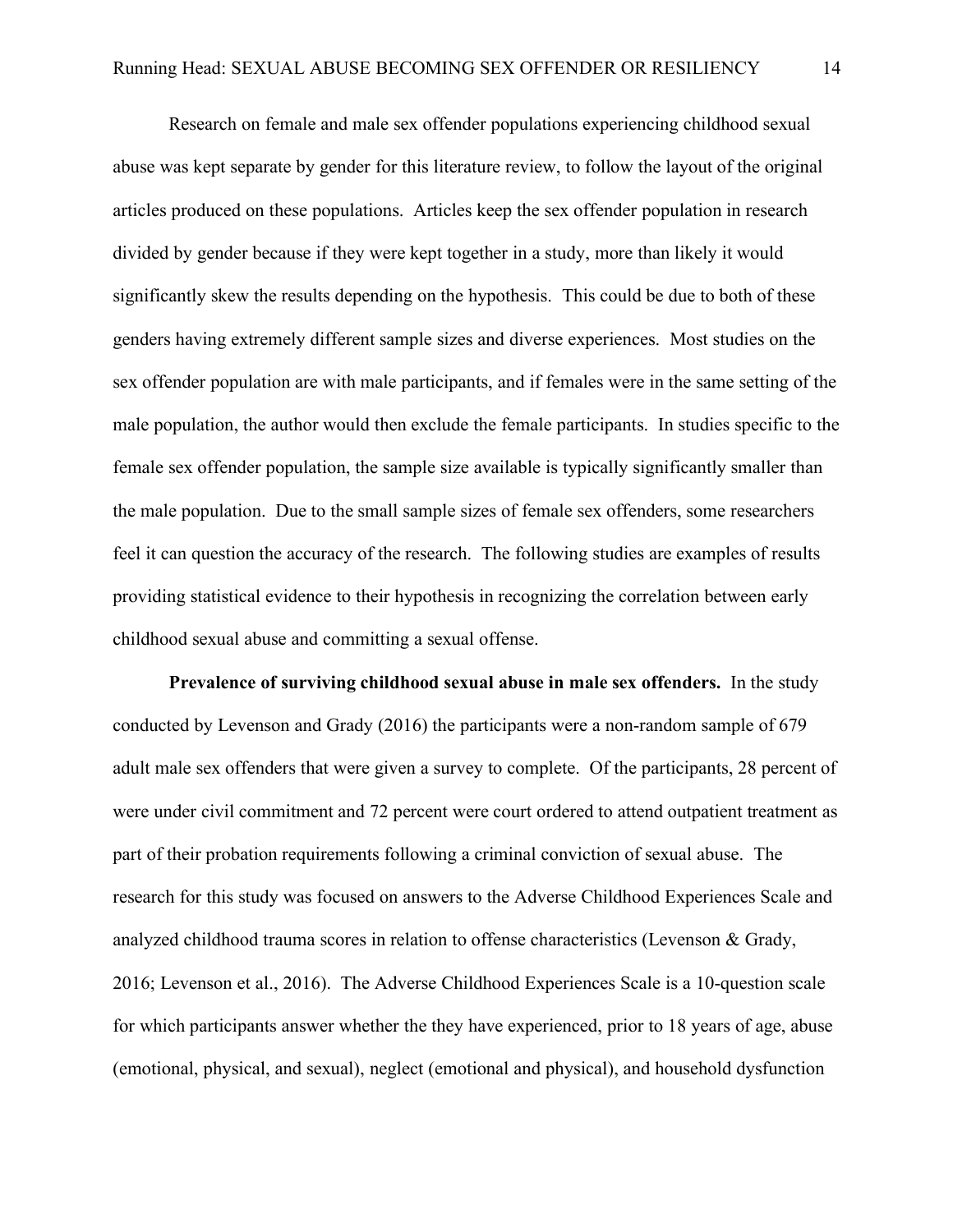(domestic violence, unmarried parents, and the presence of substance-abusing, mentally ill, or incarcerated member of the household) (Levenson & Grady, 2016, p. 96). The results of the scale for the sex offender population was significantly higher than the general male population in this study (Levenson & Grady, 2016). Higher scores revealed the correlation between childhood adversity being associated with sexual deviance and sexual violence. Sex offenders compared to males in the general population had more than 3 times the odds of experiencing childhood sexual abuse (Levenson & Grady, 2016; Levenson, et al., 2016).

In the meta-analysis conducted by Jespersen et al. (2009) the research results supported the sexually abused-sexual abuser hypothesis. The results compared rates of childhood sexual abuse reported in 17 studies involving 1,037 sex offenders and 1,762 non-sex offenders (Jespersen et al., 2009). Of the 17 studies that met inclusion criteria, 16 studies reported greater odds of having survived childhood sexual abuse among sex offender's when compared to nonoffenders. Of the 16 studies, it was found that sexual abuse was three times more likely in the history of sex offender's when compared to non-sex offenders (Jespersen et al., 2009).

A study conducted by Veneziano et al. (2000) consisted of 74 adolescent male sexual abusers who had been referred or court-ordered to a residential treatment facility. Of the sex offenders, 92% reported that they had been sexually abused which was disclosed during an investigation that provided documented or verbal corroborating evidence (Veneziano et al., 2000). In another study, a chi-square test was used to determine whether abusing a young child was independent of an offender also being a survivor of childhood sexual abuse which had lower results compared to the study above but still did have correlating results. Of 147 sexual offenders, 32 of the offenders reported that they were survivors of childhood sexual abuse (Coxe & Holmes, 2001). Based on the results, the hypothesis was supported in the study because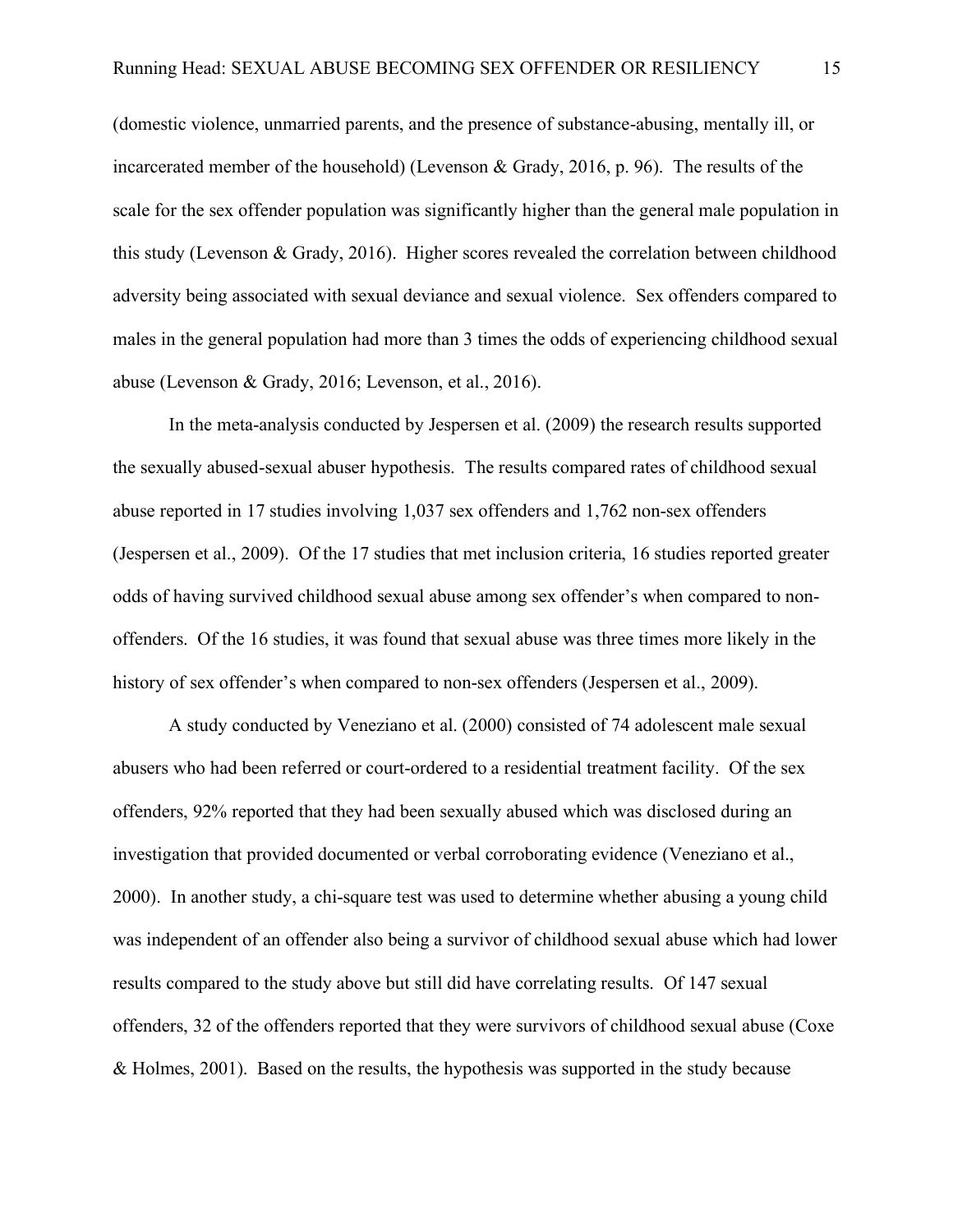experiencing abuse during childhood was correlated to be a risk in the histories of adult sex offenders (Coxe & Holmes, 2001). These studies were used to demonstrate the statistical evidence of adults who become sex offenders being more likely to experience childhood sexual abuse compared to the general population (Coxe & Holmes, 2001). This is important when considering the literature identifying the survival of childhood sexual abuse as a risk factor in becoming a sex offender.

**Prevalence of surviving childhood sexual abuse in female sex offenders.** Females represent the minority of the sex offender population. It is unclear in whether the research truly reflects the number of females that commit sexual offenses, as this population is limited. A few proposed reasons the female population is believed to be underrepresented in research in regard to committing sexual offenses includes societal and cultural stereotypes, professional biases, problems with research methodologies, and unique dynamics that impact disclosures of sexual offenses (Center for Sex Offender Management, 2007). The research on females committing sexual offenses is underdeveloped. Research is typically based on small samples of females in clinical settings which creates difficulty in proving reliable conclusions about characteristics, risk factors, and sexual offense dynamics (Center for Sex Offender Management, 2007).

A study conducted by Strickland (2008) compared scores on various outcome measures of women incarcerated in the state prison system of Georgia. The sample consisted of 130 participants who were split between 60 sexual offenders and 70 other types of offenders. Chi-Square analyses examined if significant differences existed between the two comparison groups on the demographic variables. The sex offending population scored significantly higher on the subscale measuring childhood sexual abuse. In this study, the sex offender population was 2.88 times more likely to have experienced childhood sexual abuse when compared to the population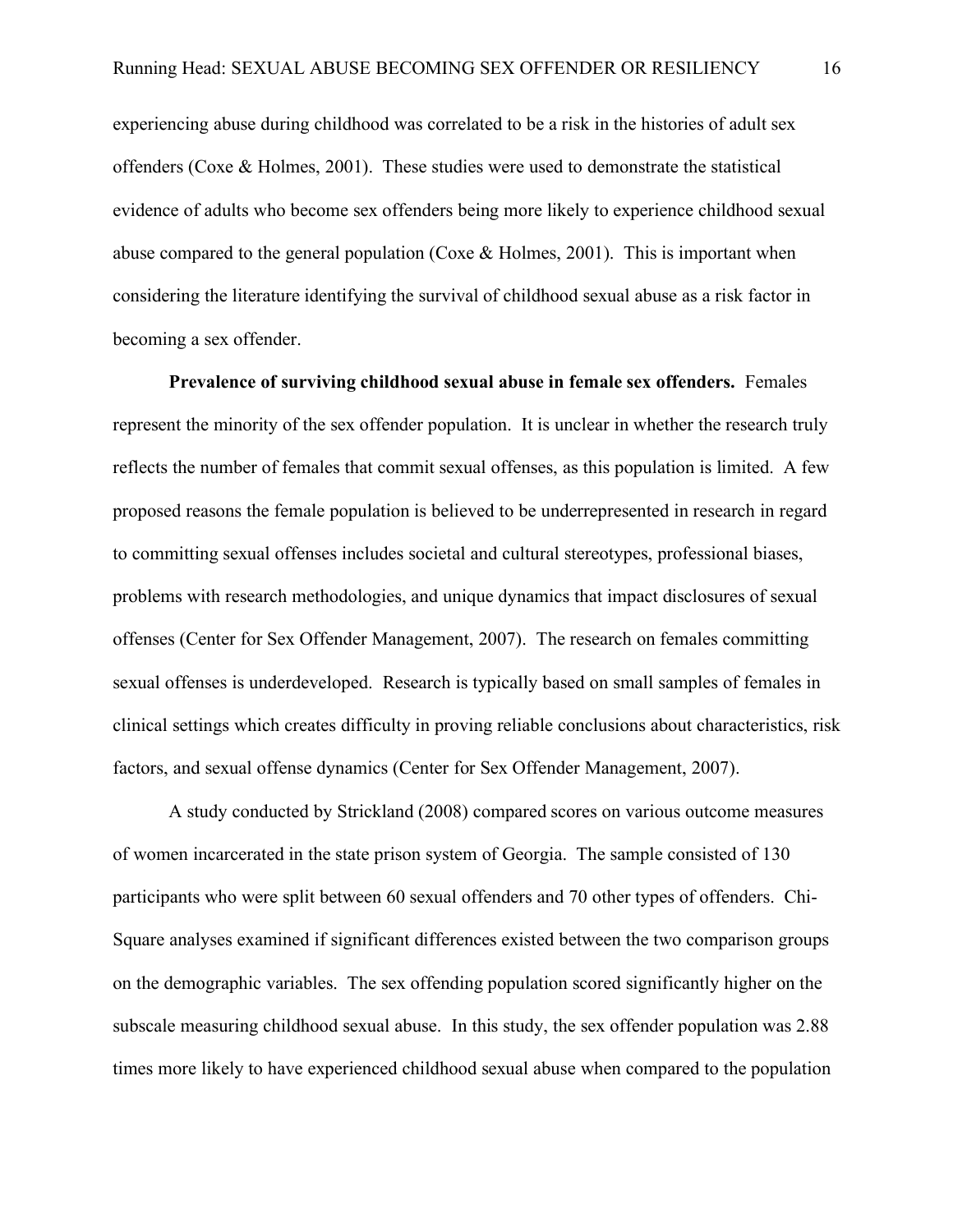of other types of offenders (Strickland, 2008). The results suggest that the severity of childhood trauma, with a focus on sexual abuse, is a significant risk factor for the future development of sexually deviant behaviors. The severe sexual abuse survived by the female sex offenders may play a role in the development of sexually deviant interest in children (Strickland, 2008).

The study conducted by Roe-Sepowitz and Krysik (2008) used a sample of 118 female juvenile sex offenders drawn from a statewide database that were charged and sanctioned over a 6-year period from 1999 to 2005 in the state of Florida. Of the 118 participants, 31 of those participants, which was 26.3 percent, reported a history of childhood sexual abuse (Roe-Sepowitz & Krysik, 2008). Of the 31 participants that had reported childhood sexual abuse, 10 of those participants, which was 8.5 percent, reported multiple sex offenders (Roe-Sepowitz & Krysik, 2008). The literature reviewed in this article suggests that female juveniles who were survivors of childhood sexual abuse displayed more of a challenge in regard to prevention and housing placement as they have a need for severe supervision.

In the study conducted by Miccio-Fonseca (2000) a population of 18 female sex offenders was compared with 332 male sex offenders and with 215 females who were not sex offenders on various experiences in their personal histories. All subjects were interviewed in regard to psychological, medical, gynecological, urological, drug, law enforcement, and homicidal or suicidal histories. The percentage of survivors of sexual abuse in this study was high. Of the male sex offenders, 50 percent reported having survived childhood sexual abuse and of the female non-offenders, 52 percent reported having survived childhood sexual abuse (Miccio-Fonesca, 2000). Both were compared to 72 percent of the female sex offenders reported having survived childhood sexual abuse. Although there was a small number of female sex offenders in the present study, there were numerous statistically significant differences. Even if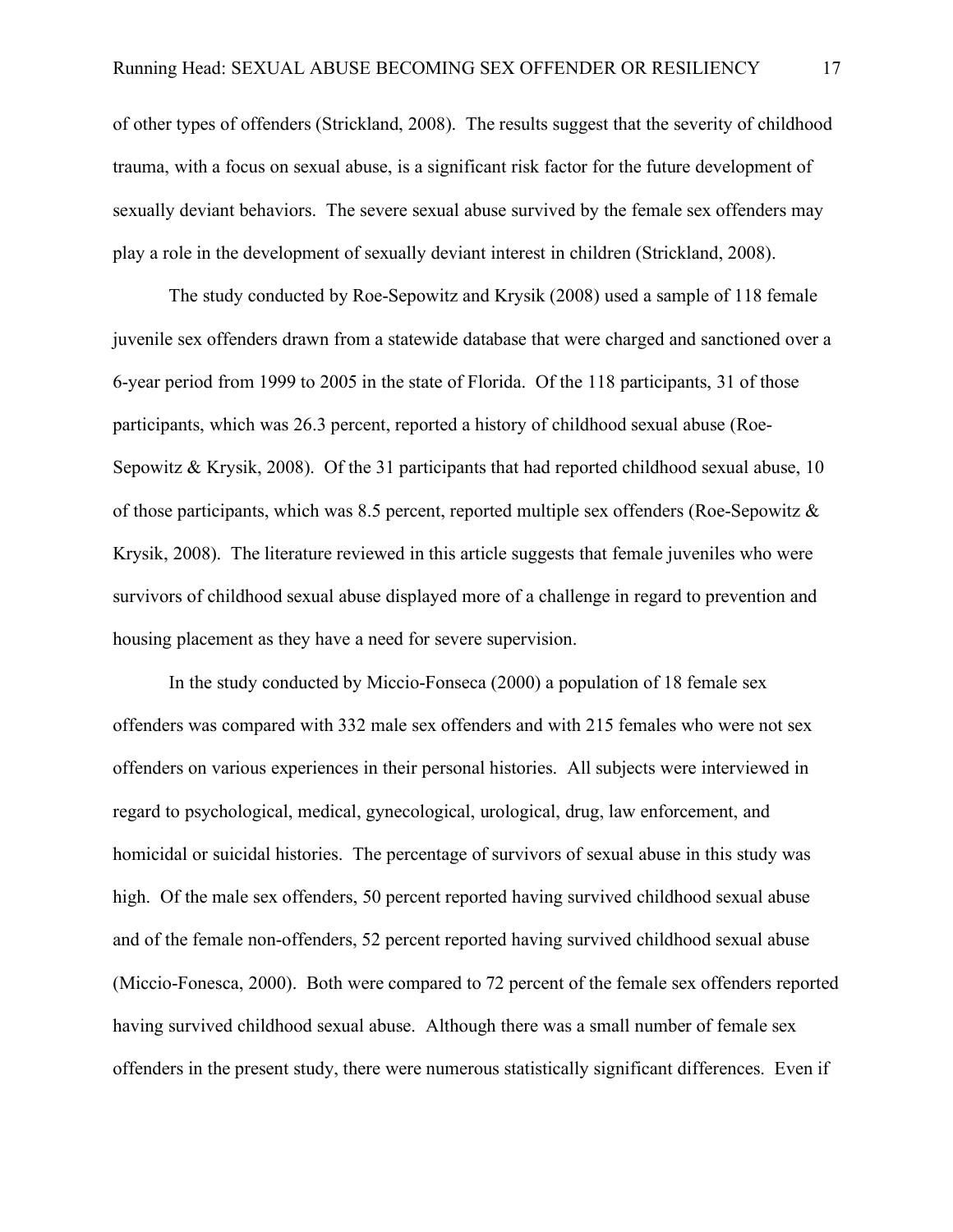the unequal group sizes raise concern for the validity of the differences, there was information showing that female sex offenders differ in their life history from male sex offenders and femalenon-sex offenders (Miccio-Fonesca, 2000).

The study conducted by Christopher, Lutz-Zois, and Reinhardt (2007) examined a female sample for the relationship between a history of childhood sexual abuse and committing a sexual offense. The participants were 61 sex offenders and 81 non-sex offenders recruited from a woman's prison in the Midwest. The participants completed measures that included a childhood history of sexual abuse, socially desirable responding, primary and secondary psychopathy, and Borderline Personality Disorder tendencies (Christopher et al., 2007). The results of this study showed that the sexual-offender group reported more frequent and greater durations of childhood sexual abuse than participants in the non-sex offender group (Christopher et al., 2007). The results of this study made an assumption that the more frequent and longer duration of sexual abuse, the more likely the survivors perspectives could change in regard to thinking that sexual relationships with children are a normal (Christopher et al., 2007). The results suggested a correlation between the sexual abuse-sex offender hypothesis.

#### **Summary**

Sexual abuse is a common form of childhood maltreatment and the consequences leading to later mental health are substantial. The results suggest that the accumulation of early trauma including sexual abuse is a predictor of sexual deviance and sexually violent behaviors producing emotional difficulties throughout a lifetime (Levenson & Grady, 2016). Survivors of childhood sexual abuse are at risk for using sex to compensate for negative feelings, distorted thinking, and may associate sexual arousal with adult-child sexual activity (Levenson & Grady, 2016). In research, analyzing the link between surviving childhood sexual abuse and committing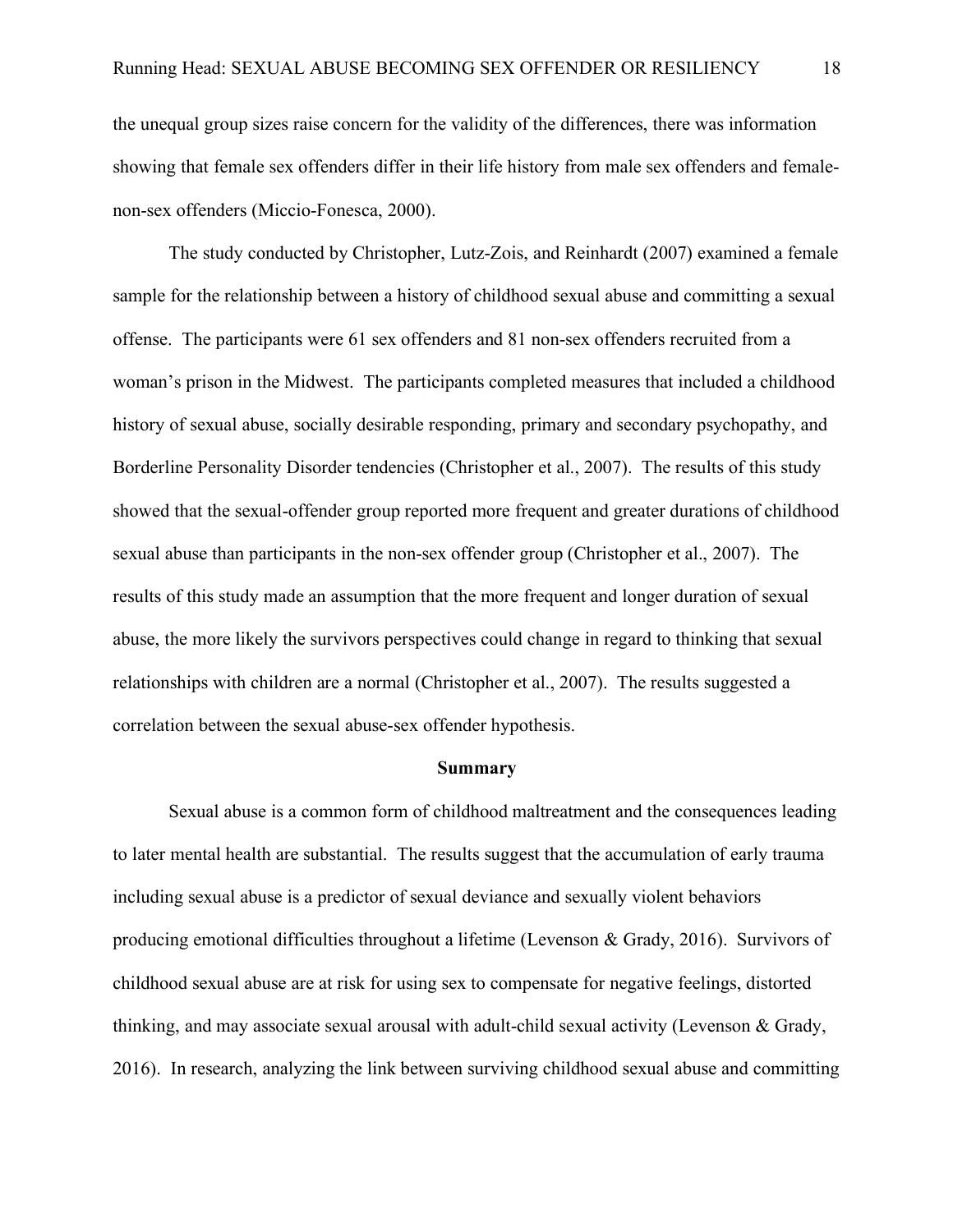a sexual offense against children has relied on retrospective recall of childhood risk factors (Salter, et al., 2003). The risk factors after experiencing childhood sexual abuse that could impact the psychological and environmental experiences of committing a sexual offense are discussed in the research results.

It is important to also understand the relevant research regarding the population with sexual abuse histories who identify in having protective factors. Research indicates that experiences of childhood sexual abuse often negatively impact the mental health of males across their lifespan. Some male survivors recognize a turning point marking a positive change in their mental health and healing process (Easton, Leone-Sheehan, Sophis, & Willis, 2015). Males not becoming sexual offenders in relation to their own sexual abuse experience challenges the sexual abuse-sex offender cycle hypothesis. Research suggests that some male survivors of sexual abuse still experience long-term psychological effects that introduce resiliency rather than becoming a sex offender (Lambie & Johnston, 2016). Researchers have explored the impact sexual abuse has on the development of emotional, physical, and environmental adversities for an individual survivor. Part of this research has been to identify reasons some individuals develop an ability to cope, survive, and thrive while other individuals facing similar adversities struggle with often expected negative outcomes (Goldstein & Brooks, 2005). Resilience has been found in research in regard to males who experienced sexual abuse having the ability to find positive outcomes in life, despite the serious threats to adaptation or development during the adverse experiences (Matson, 2001). The purpose of the systematic review is to answer two research questions. What are the identified risk factors that could contribute to a survivor of sexual abuse committing a sexual offense? What are the protective factors that could help minimize risk factors for a survivor of childhood sexual abuse?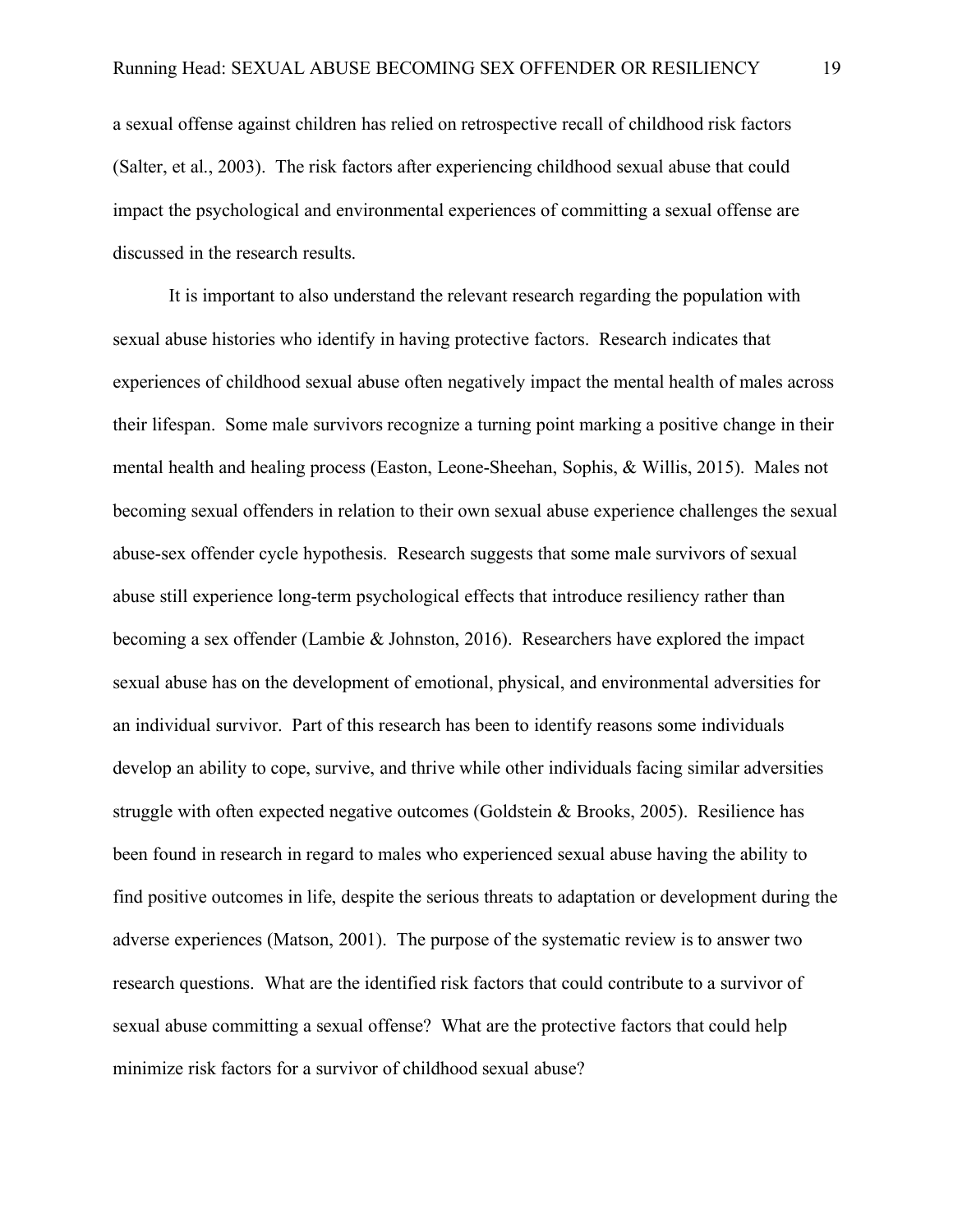#### **Conceptual Framework**

For this research paper, the conceptual framework was based on the resilience model. It is important to have an understanding of the resiliency model within its application provided to the population and framework of this systematic review. Resilience was recognized during the 1970s by a group of psychologists and psychiatrists. They had recognized resilience occurring in at-risk children with mental health and problems in development due to genetic or experiential circumstances (Masten, 2001). When using resilience, a person was able to identify and use strengths to thrive while managing the tasks of daily living in adverse situations (Miller-Karas, 2015). A person with resilience has the ability to prevail, bounce back, and grow during their positive adaptive process within their environment or relationships (Kent et al., 2013). People use varying strategies as an approach to build resilience, as an approach for one individual may not work for another individual. Individual factors and strategies are important to recognize in considering the impact of building resilience (APA, 2017).

Resilience does not represent a characteristic of an individual, instead, it is a twodimensional construct. This implies demonstration of positive adjustment while experiencing exposure to adversity. The two constructs within resilience are the risk and protective adaptation (Luther & Cicchetti, 2000). A protective adaptational system is able to meet developmental milestones, is considered healthy, and is in a good working order. A combination of protective factors that individuals can develop in themselves contributes to resilience. These include a capacity to create realistic plans with obtainable steps, a positive view on oneself, confidence in personal strengths and abilities, ability to communicate, skills in problem-solving, and capacity to manage feelings or impulses (APA, 2017). During the process of being resilient, a person can still experience difficulty, emotional pain, distress, and sadness (APA, 2017). If the adaptable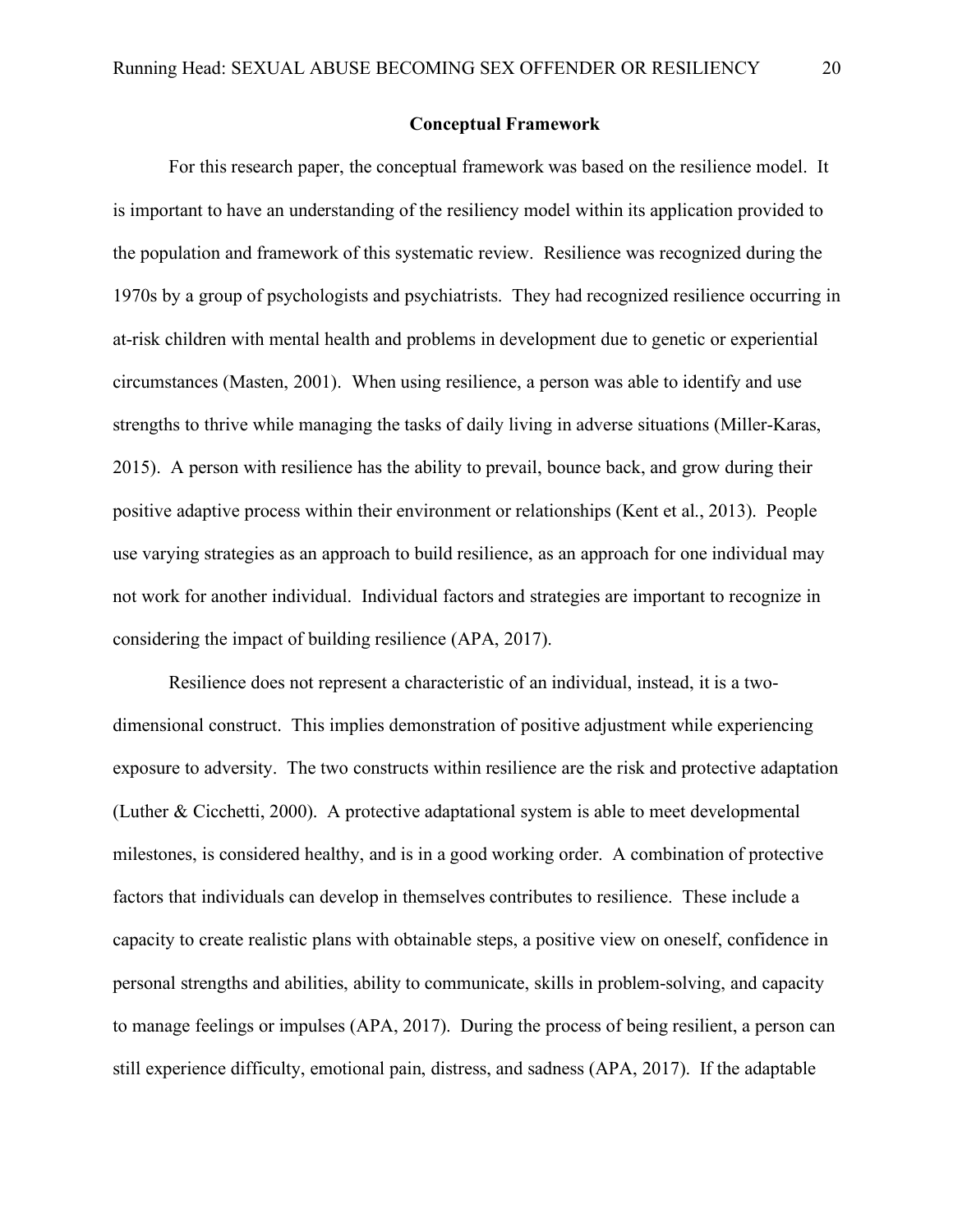systems are impaired, then the risk for developmental problems can increase and there is a higher chance of risk if the environmental hazards are prolonged (Masten, 2001). If an individual has risks impacting their adaptation that encompass negative life circumstances, this is known to be statistically associated with adjustment difficulties (Luther & Cicchetti, 2000). A protected adaptational system creates the ability for a person to continue to process and develop in the face of severe risk (Masten, 2001). Research has shown the importance to assist children to develop resilient functioning rather than implementing treatment strategies designed to repair existing mental disorders among high risk populations (Luther & Cicchetti, 2000). By choosing the resilience model as a framework for this systematic review, guidance was provided to understanding survivors of childhood sexual abuse and additional adverse experiences as risk factors, which have an impact on their ability to demonstrate resilience or negative outcomes (Kent et al., 2013).

#### **Methodology**

#### **Research Design**

This paper was chosen to be formulated as a systematic review to examine the research and journal articles available in relation to the research questions. A systematic review consists of a review of the literature that is designed to research, evaluate, synthesize, and assess the available existing evidence related to a specific research question (Boland et al., 2017). Articles were examined for themes that identified factors that are experienced by a survivor of childhood sexual abuse, and if any of the factors relate to the risk factors for committing a sexual offense. The information in the articles was used to provide evidence-based answers to the research questions while combining a professional perspective in delivering interventions or needed changes in policy (Boland et al., 2017). Improving these interventions to strengthen the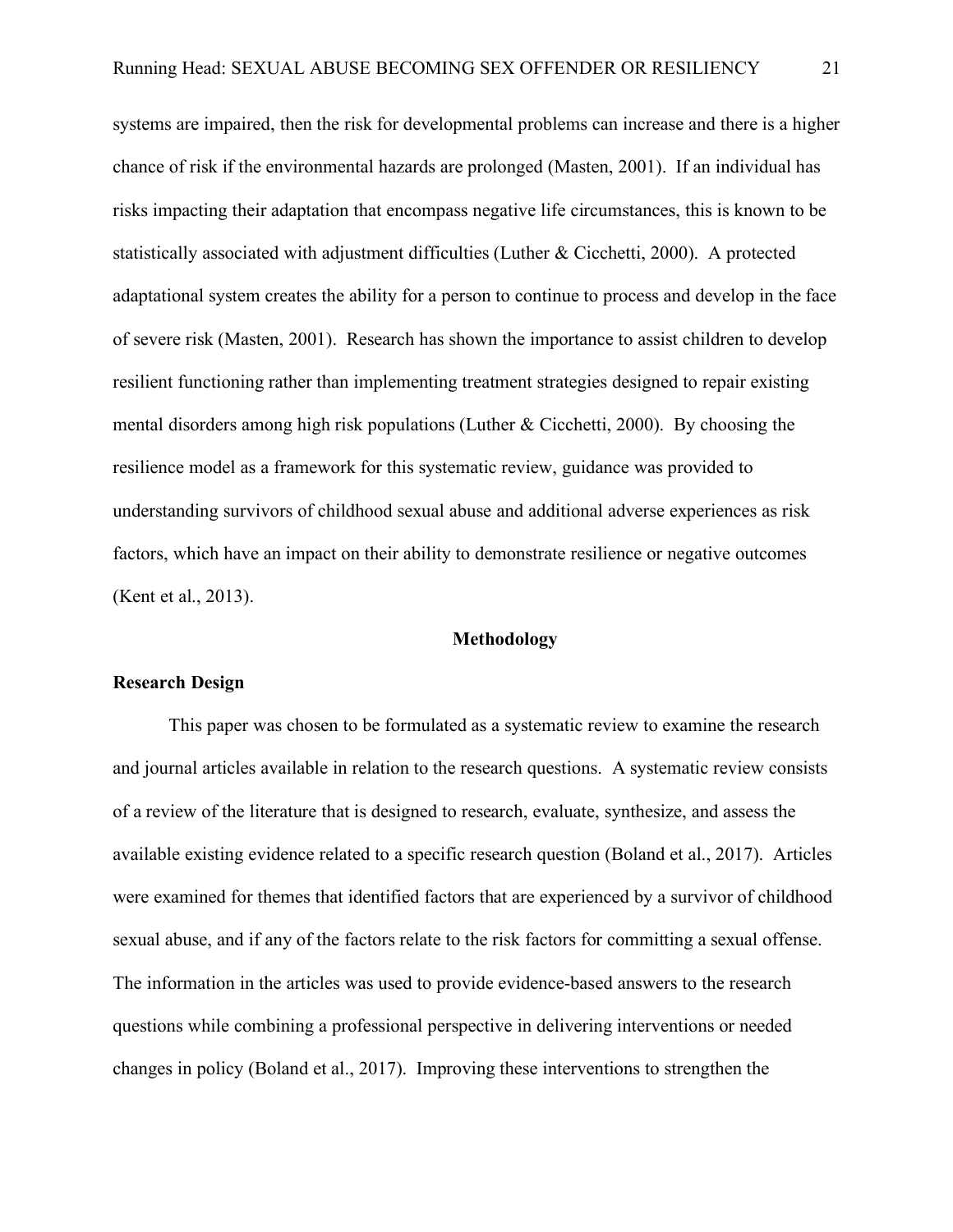protective factors would be to decrease the sexual abuse-sexual abuser cycle. This systematic review consisted of a well-defined search strategy with detailed inclusion or exclusion criteria to limit and prevent bias in gathering the research.

#### **Data Collection**

**Selection Process.**Articles were examined in regard to the research question for this systematic review addressing which protective factors could help minimize risk factors for a survivor of sexual abuse. When examining articles for this research question, the study populations were in regard to survivors of childhood sexual abuse and identified protective factors towards reducing life-long outcomes with a focus towards an outcome as committing a sexual offense. Articles were examined in regard to the research question for this systematic review addressing the identified risk factors that could contribute to a survivor of sexual abuse committing a sexual offense. Assumptions were made after reviewing the research in whether survivors of childhood sexual abuse identify risk factors that correlate to an impact to committing a sexual offense. The purpose of this systematic review was to have focus on the factors that impact the pathway between childhood sexual abuse and committing a sexual offense. Articles that were included reviewed 1) survivors of childhood sexual abuse who had identified protective factors, 2) survivors of childhood sexual abuse who had identified risk factors, 3) identified risk factors related to committing a sexual offense.

**Search Strategy.**The search was conducted from September 2017 through April 2018 in finding research articles that met the inclusion criteria for this systematic review. Table 1 shows the search strategies for obtaining journal articles. Each article had at least one of the inclusion criteria and met none of the exclusion criteria to be used in the results of this systematic review. This systematic review used electronic databases to search for existing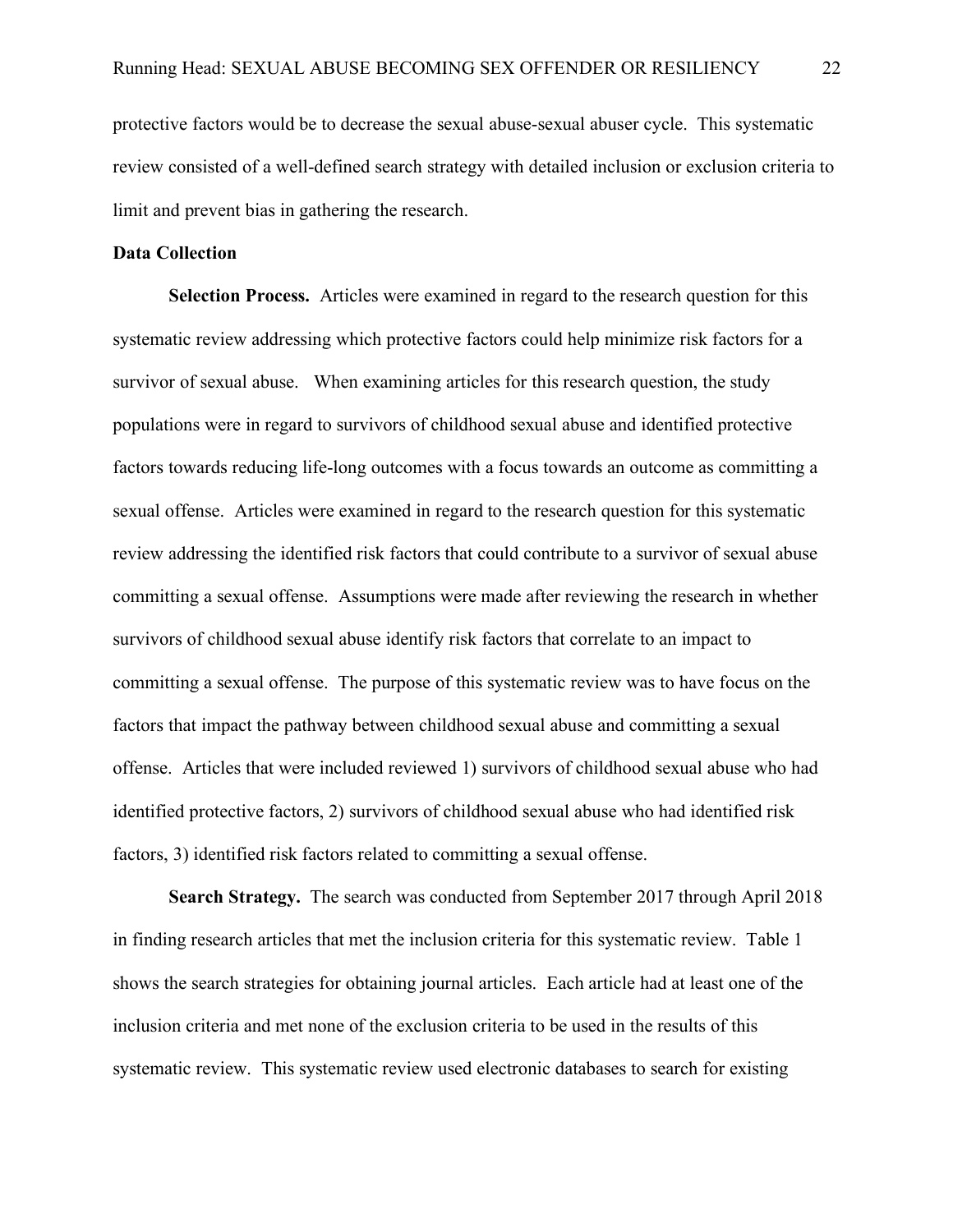research that met the inclusion criteria. Social Work Abstracts and SocIndex with Full Text were the chosen electronic databases used for this systematic review. The search terms that were used are shown in Table 1 which included: childhood sexual abuse protective factors, childhood sexual abuse and risk factors for sexually offending, childhood sexual abuse and process to resilience, resiliency from sexually offending, and risk factors for sexually offending.

The results were generated by having one or more of the search terms appear in either the title, article, abstract, or keyword index of each article reviewed. The articles needed to have research that addressed the research question for this systematic review. Articles either had research on one or several points of the research questions. After the initial search terms were used, there were 511 total articles. The titles and abstracts of those articles were reviewed to ensure whether the content of the articles met the inclusion criteria for this systematic review. An inclusion criterion used towards all the articles reviewed was the articles being published between the years of 1998 and 2018. An additional inclusion criterion used when reviewing all the articles was that the research design had to be an empirical, qualitative, or quantitative study. Articles that were not published in English met criterion for exclusion. In each search, there were several articles that had been repeated from a previous used search term. Articles that were found in a previous search, were not repeated in the final count of articles meeting inclusion criteria. The articles that were in the results for each search term had individualized well-defined inclusion and exclusion criteria. After the 511 article titles and abstracts were reviewed, a further assessment of the articles results, and discussion section were reviewed for 71 articles that had potential to meet inclusion criteria. After completing a further assessment of meeting inclusion criteria and eliminating duplicate articles, 19 articles met full inclusion criteria and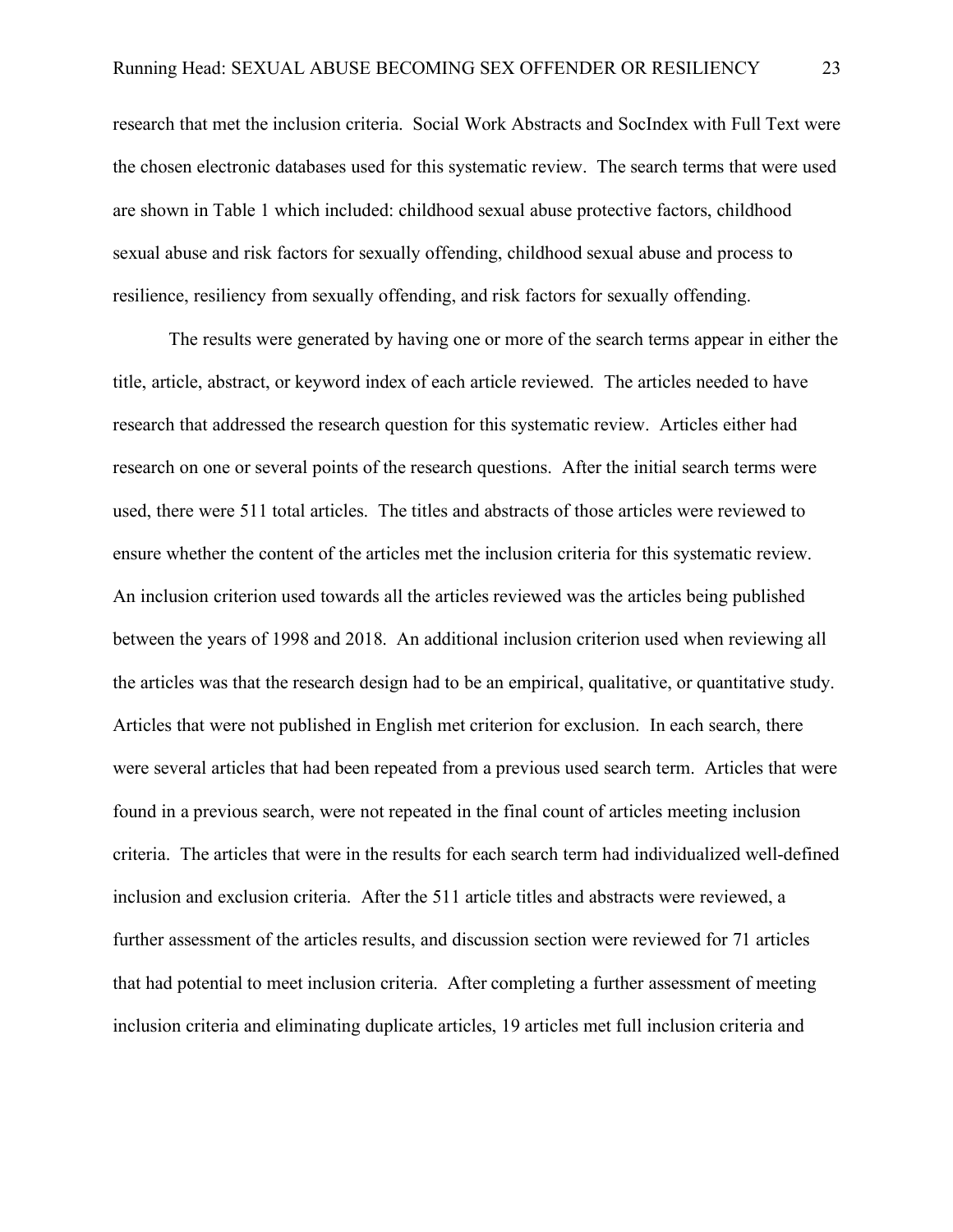were included in this systematic review. The inclusion and exclusion criteria for each search

term can be referenced in Table 1.

## *Table 1*

Search Terms and Specific Inclusion or Exclusion Criteria

|                                                                                      | Search Terms Inclusion Criteria                                                                                                                                                                                                                                                                                                                                                                                                               | <b>Exclusion Criteria</b>                                                                                                                                                                                          |
|--------------------------------------------------------------------------------------|-----------------------------------------------------------------------------------------------------------------------------------------------------------------------------------------------------------------------------------------------------------------------------------------------------------------------------------------------------------------------------------------------------------------------------------------------|--------------------------------------------------------------------------------------------------------------------------------------------------------------------------------------------------------------------|
| Childhood<br>Sexual<br>Abuse<br>Protective<br>Factors                                | 1) Study population was survivors of<br>childhood sexual abuse<br>2) Protective factors<br>3) Risk factors<br>4) Resilience or recovery                                                                                                                                                                                                                                                                                                       | 1) Study population was not related to<br>survivors of childhood sexual abuse<br>2) Study population was not related to<br>childhood sexual abuse<br>3) Outcome was not related to committing<br>a sexual offense  |
| Childhood<br>Sexual<br>Abuse and<br><b>Risk Factors</b><br>for Sexually<br>Offending | 1) Risk factors for committing a<br>sexual offense<br>2) Childhood sexual abuse must<br>impact part of the study population<br>3) An article may compare multiple<br>populations however only<br>information about committing a<br>sexual offense was used<br>4) Study population was survivors of<br>childhood sexual abuse and post<br>experience risk factors<br>5) Recidivism was not the purpose of<br>the study, but could be mentioned | 1) Childhood sexual abuse was not<br>identified<br>2) Study population included offenders<br>that was related to committing a sexual<br>offense<br>3) The article's purpose was recidivism<br>for a sexual offense |
| Childhood<br>Sexual<br>Abuse and<br>Process to<br>Resilience                         | 1) Childhood sexual abuse and<br>factors that contribute to the process<br>of resilience<br>2) Study population was survivors of<br>childhood sexual abuse                                                                                                                                                                                                                                                                                    | 1) Outcome was not related to committing<br>a sexual offense<br>2) Study population experienced<br>maltreatment or adverse childhood<br>experiences not related to childhood<br>sexual abuse                       |
| Resiliency<br>from<br>Sexually<br>Offending                                          | 1) Study population was survivors of<br>childhood sexual abuse<br>2) An article may compare multiple<br>populations however only<br>information about survivors of<br>childhood sexual abuse was used<br>3) Study population was survivors of<br>childhood sexual abuse and post                                                                                                                                                              | 1) Used the term resilience not related<br>committing a sexual offense<br>2) Outcome was not related to committing<br>a sexual offense                                                                             |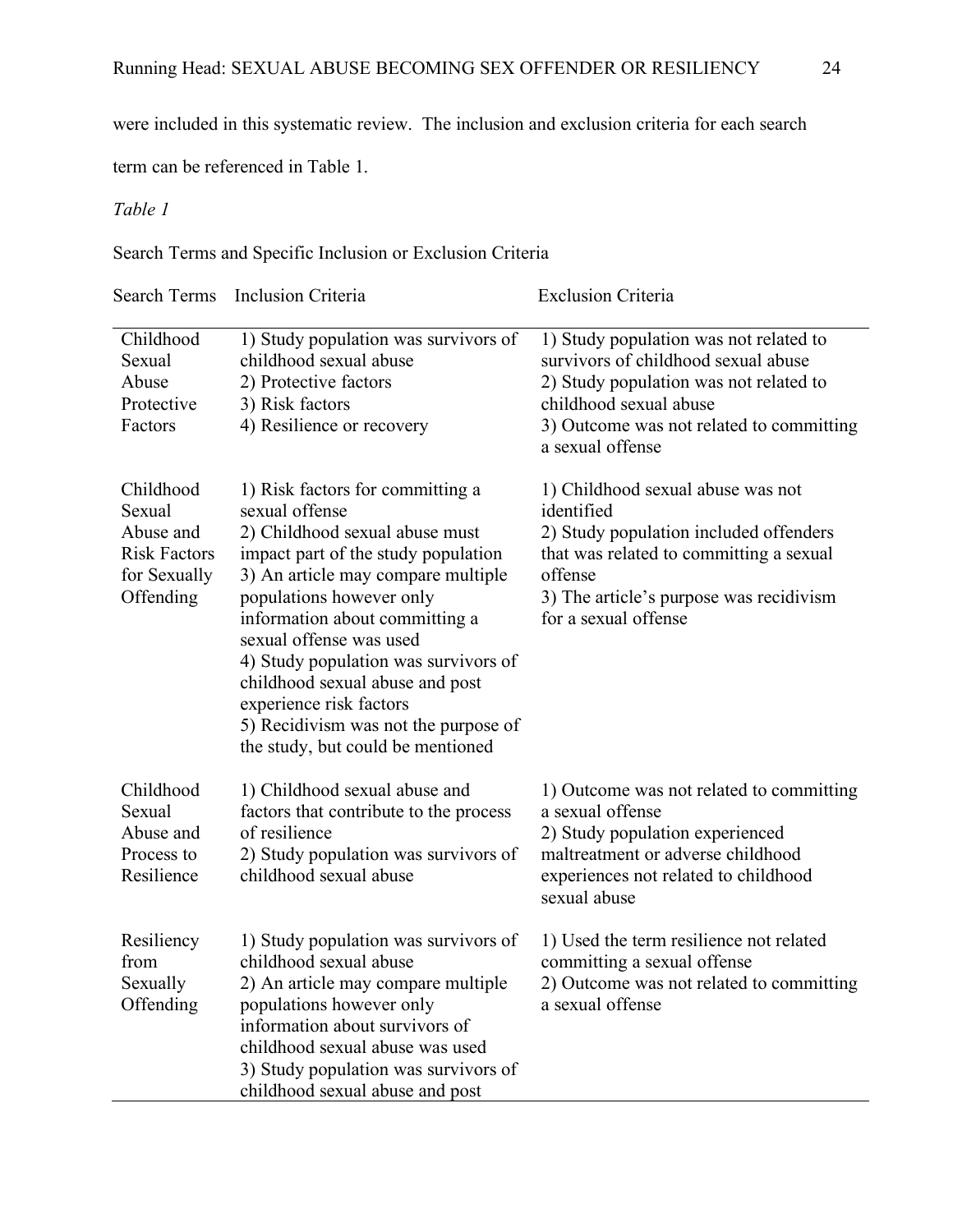|                                                  | experience factors contributing to the<br>process of resilience<br>4) Study population was survivors of<br>childhood sexual abuse and factors<br>that impact committing a sexual<br>offense                                                                                                                                                                                                                    |                                                                                                                                                                                                |
|--------------------------------------------------|----------------------------------------------------------------------------------------------------------------------------------------------------------------------------------------------------------------------------------------------------------------------------------------------------------------------------------------------------------------------------------------------------------------|------------------------------------------------------------------------------------------------------------------------------------------------------------------------------------------------|
| <b>Risk Factors</b><br>for Sexually<br>Offending | 1) The study population had factors<br>that impacted committing a sexual<br>offense<br>2) Study population had factors<br>related to experiencing childhood<br>sexual abuse<br>3) An article may compare multiple<br>populations however only<br>information about individuals who<br>have committed a sexual offense was<br>used<br>4) Recidivism was not the purpose of<br>the study, but could be mentioned | 1) Outcome was not related to committing<br>a sexual offense<br>2) Outcome was not related to committing<br>a sexual offense<br>3) The articles purpose was recidivism for<br>a sexual offense |

#### **Data Abstraction and Analysis**

For the analysis of this systematic review, the results were split into two main sections with sub headers. The first section is survivors of childhood sexual abuse and protective factors that were identified in the articles used for the systematic review. The second section is risk factors that were identified in articles that impact committing a sexual offense. When abstracting data from the articles, if information was labeled as untrue, not supported, or insignificant, the information was excluded from the results section of this systematic review. If the research in the article did not identify characteristics in the pathway between childhood sexual abuse and committing a sexual offense, the information was not used. If the articles had results to a specific sexual offense type, the information was not used. If the articles identified factors that were related specifically to before or during the event of childhood sexual abuse the information was not used in this systematic review. Articles that had mixed results were unable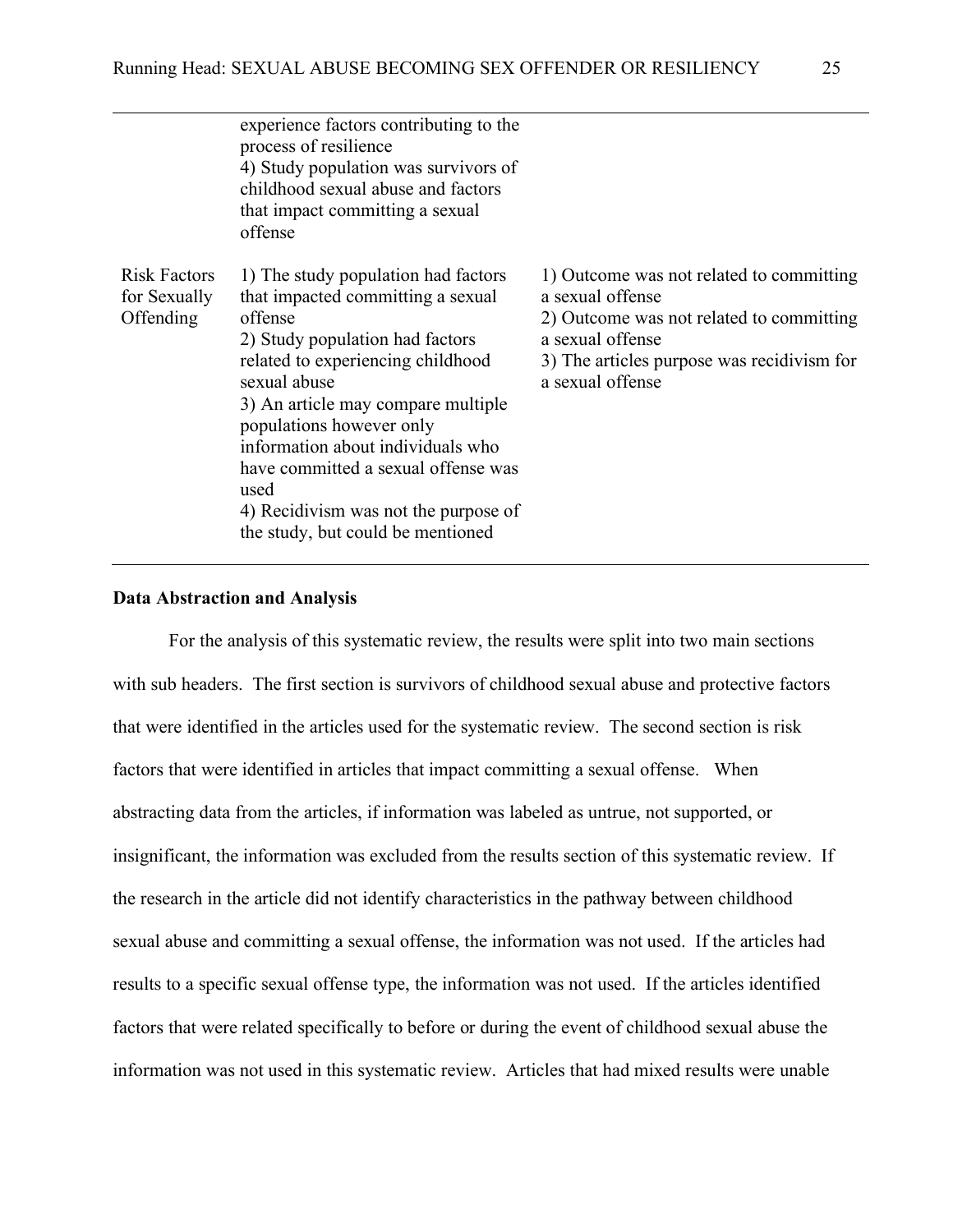to be included because of the analysis process. Data analysis from the articles was to identify risk factors between survivors of childhood sexual abuse and committing a sexual offense, which is elaborated upon in the discussion section. The risk factors identified after experiencing childhood sexual abuse and/or prior to committing a sexual offense, are important to further understand a possible pathway between these two outcomes.

#### **Results**

The purpose of the systematic review was to answer two research questions. What are the identified risk factors that could contribute to a survivor of sexual abuse committing a sexual offense? What are the protective factors that could help minimize risk factors for a survivor of childhood sexual abuse? The analysis was composed from 19 articles that addressed aspects of the research questions for this systematic review. Of the 19 total articles used for the systematic review, eight of the articles identified protective factors after childhood sexual abuse, and 15 articles identified risk factors that impact the developmental pathway to lifelong negative outcomes. Of the 15 articles, 11 of the articles identified risk factors specific to the lifelong negative outcome of committing a sexual offense. Of the 15 articles that identified risk factors, 11 of the articles had mentioned statistics of surviving childhood sexual abuse as a risk factor. The articles were analyzed to identify the factors that impact the pathway between surviving childhood sexual abuse and committing a sexual offense.

#### **Surviving Childhood Sexual Abuse and Protective Factors**

Of the 19 articles used for the analysis of this systematic review, eight articles identified protective factors that were important to survivors of childhood sexual abuse. A protective factor is defined as a characteristic or attribute that provides influence, separate of risk, which reduces the negative impact of one or more risk factors on negative outcomes (Salter et al.,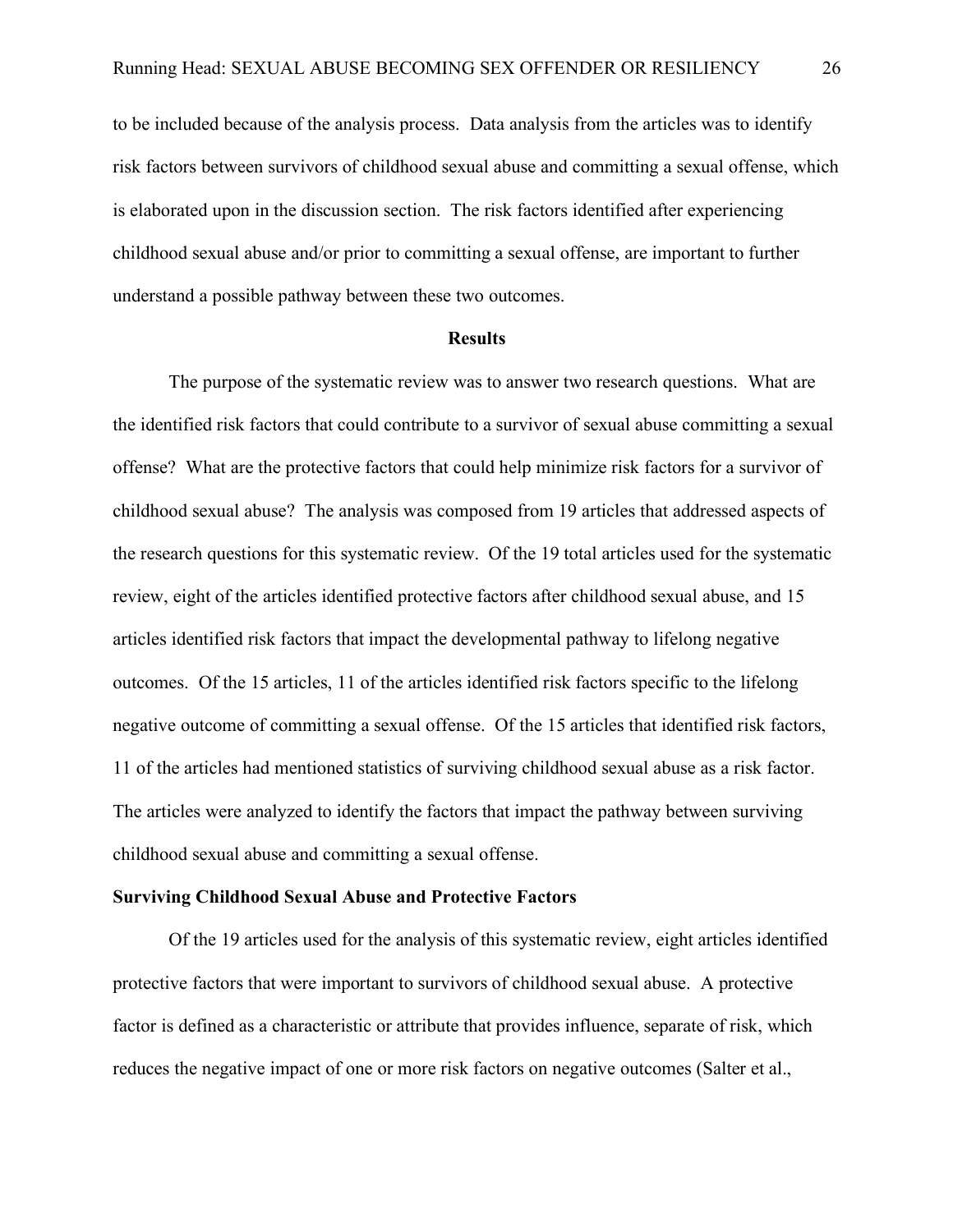2003). The articles had survivors of childhood sexual abuse as participants and in the research had identified protective factors identified that contribute to the developmental pathway of resilience. The protective factors that were identified were environment and relationships, spirituality, internal characteristics, coping behaviors, education, disclosure of abuse, satisfaction with adult life, and the need for a combination of protective factors. The purpose was to better understand how to support survivors from childhood sexual abuse in enhancing their protective factors through interventions. This is essential in order to decrease the possibility of lifelong negative outcomes; committing a sexual offense as one example.

**Environment and relationships.**For survivors of childhood sexual abuse, the most frequently identified protective factor was environment and relationships in the articles used for this analysis. Seven studies within this systematic review identified environment and relationships having an impact on the process of resilience. The research could be specific to subcategories within environment and relationships whether considered micro, mezzo, or macro. Examples could include home environment, community environments, family relationships, friendships, and social supports that impact the process of resilience after experiencing childhood sexual abuse.

In the study conducted by Lambie, Seymour, Lee, & Adams (2002) the participants all reported being survivors of childhood sexual abuse and gave information through an interview and questionnaires. The male participants were split into groups labeled as a sex offender group having 41 participants, and a resilient group which had not committed sexual offenses with 47 participants. Chi-square analysis was used to find the significant differences between the two groups in their childhood experiences of sexual abuse. Results indicated that those participants who had survived childhood sexual abuse had significant statistical difference in possible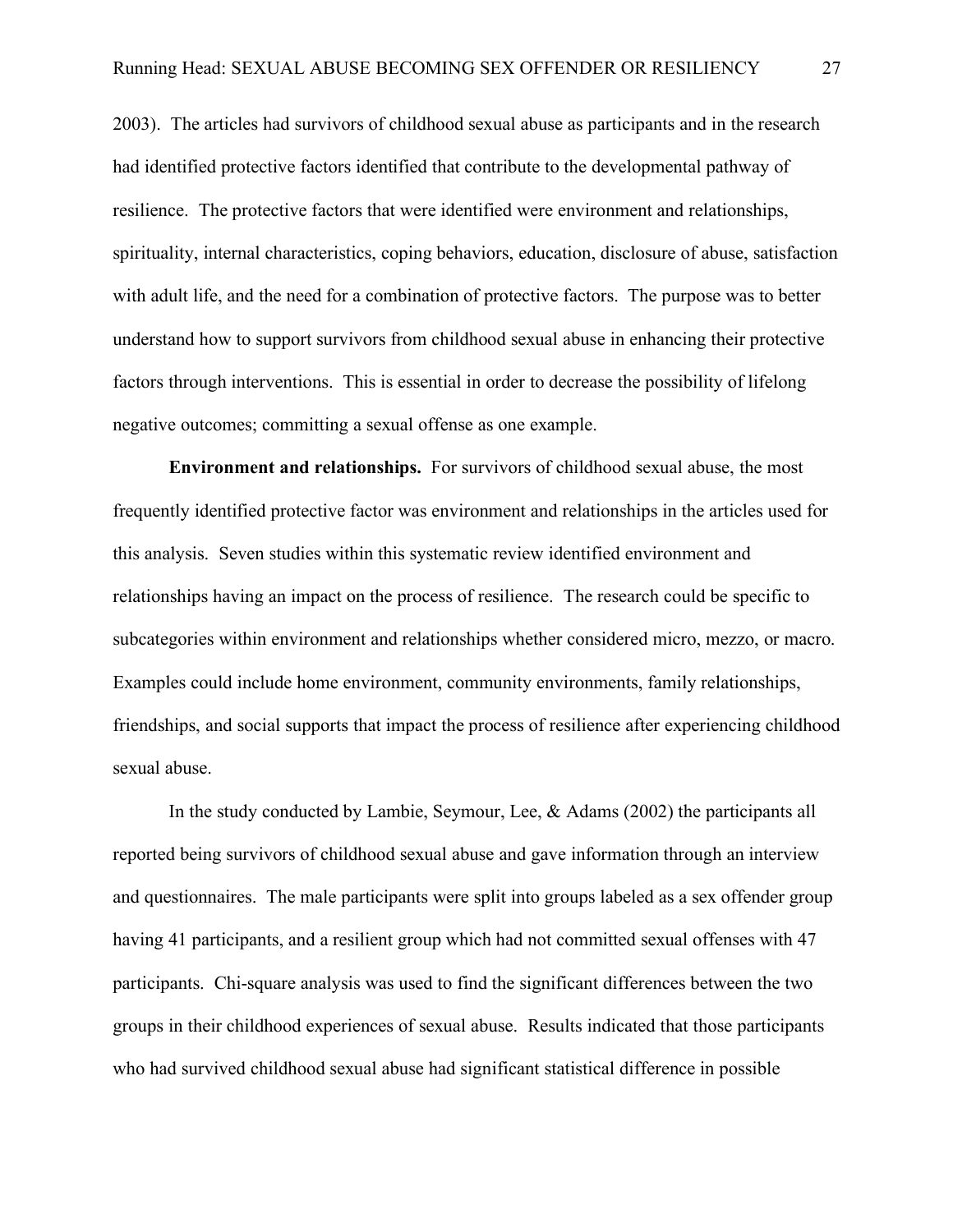protective factors when compared to the population that had committed a sexual offense (Lambie et al., 2002). The resilient group received more emotional support from a wider variety of sources including parents and other relatives when compared with the sexual abuse-sex offender group. The sexual abuse-sex offender group was more likely than the resilient group to experience an adverse home environment, making the receiving of emotional support more difficult. Lastly, from the sexual abuse-sex offender group, 95 percent reported having limited to no support (Lambie et al., 2002). The study also identified significant differences between the two groups regarding their level of social contact with friends (Lambie et al., 2002). The group labeled as resilient after experiencing childhood sexual abuse had more frequent social contact than the sexual abuse-sex offender group. There were no significant differences on the perceptions of inhibiting factors to making friendships for participants in either group. The resilient group was almost three times more likely to have had six or more friendships when compared with the sexual abuse-sex offender group (Lambie et al., 2002). Overall, the results of this study suggest that friendships and social support may play a significant role in acting as a buffering factor to the victim-offender cycle.

A study conducted by McClure, Chavez, Agars, Peacock, and Matosian (2008) was to evaluate the contribution of family characteristics and abuse characteristics in the process of resilience in a sample of 177 university women who were survivors of childhood sexual abuse. The results indicated that family functioning has a significant influence on the long-term adjustment for survivors of childhood sexual abuse (McClure et al., 2008). This impacts how the participant feels about themselves, their ability to establish and/or sustain healthy meaningful relationships, and their sense of competence in managing their daily affairs. Family cohesion reduced psychological distress, and enhanced self-esteem, promote social competence (McClure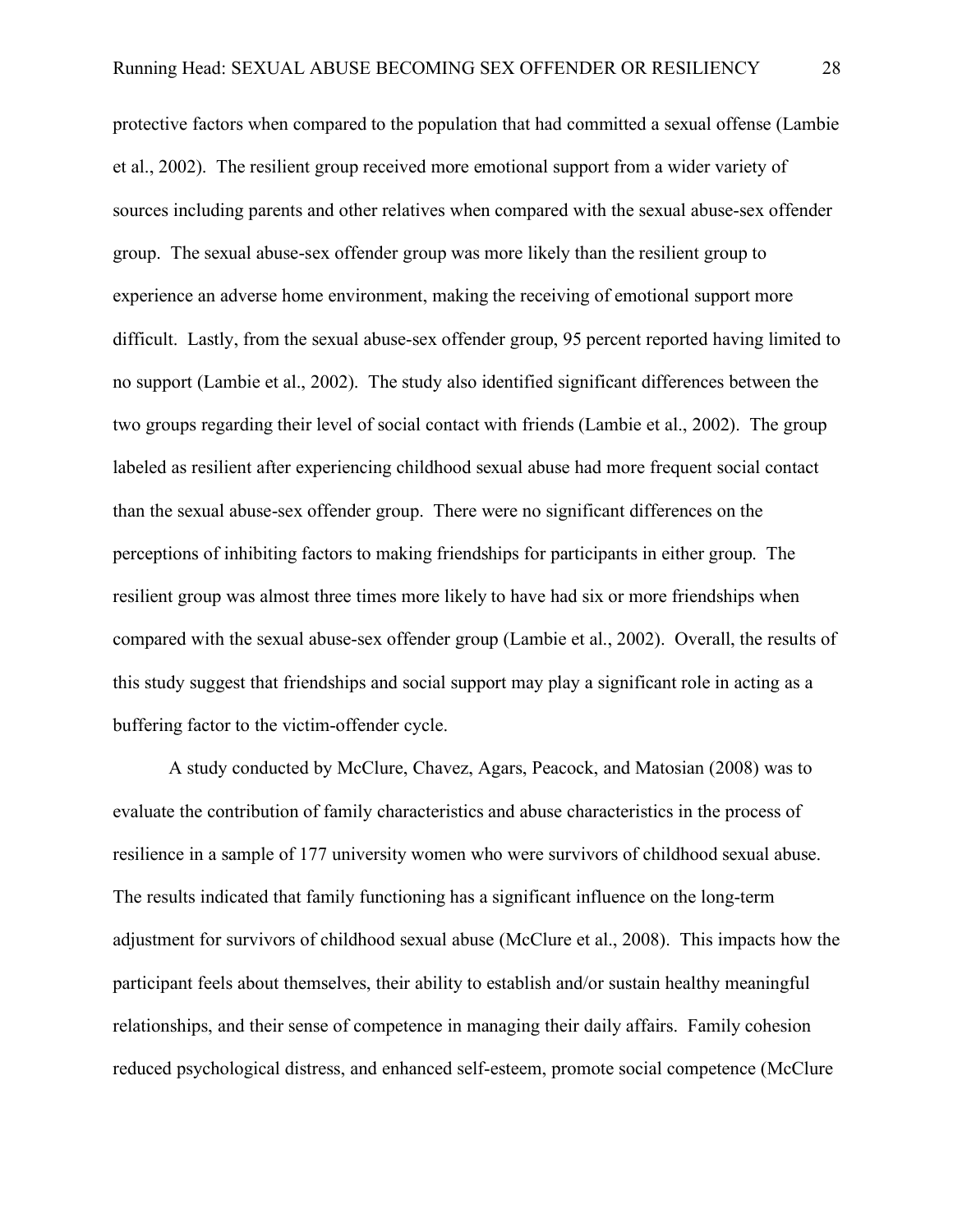et al., 2008). Overall, this article shared results that supported family functioning and abuse characteristics having an influence on the process of resilience.

Gentlewarrior (1998) conducted research consisting of a two-stage self-administered questionnaire that documented the prevalence of self-reported child sexual abuse in a sample size of 125 females. Despite having experienced childhood sexual abuse, most of the females still described protective factors related to their home environment and relationships. A sense of safety was experienced by approximately 83 percent of the females. Additional childhood experiences were characterized as love, help, and availability of parental support. Most females reported an average of 2.4 social supports available which were identified as helpful and utilized when needed (Gentlewarrior, 1998). The results of this study support that home environment and relationships are important for the process of resilience in survivors of childhood sexual abuse.

In the study conducted by Hyman and Williams (2001) the participants were 136 females who had treatment at the emergency room that included examination and collection of forensic evidence regarding their childhood sexual abuse experiences. The females were asked to complete questionnaires measuring factors that impacted their ability to have resilience after surviving the childhood sexual abuse. The distribution of the scores on the resilience scale indicated that 52 percent of the participants demonstrated poor or fair resilience, which articulates that the consequences from childhood sexual abuse predominated their ability to have a process of resilience (Hyman & Williams, 2001). Of the participants, 29 percent exhibited good resilience and may have overcome some, but not all, consequences of childhood sexual abuse. Of the participants, 18 percent demonstrated excellent resilience in the majority of the domains explored (Hyman & Williams, 2001). Relationships with partners was answered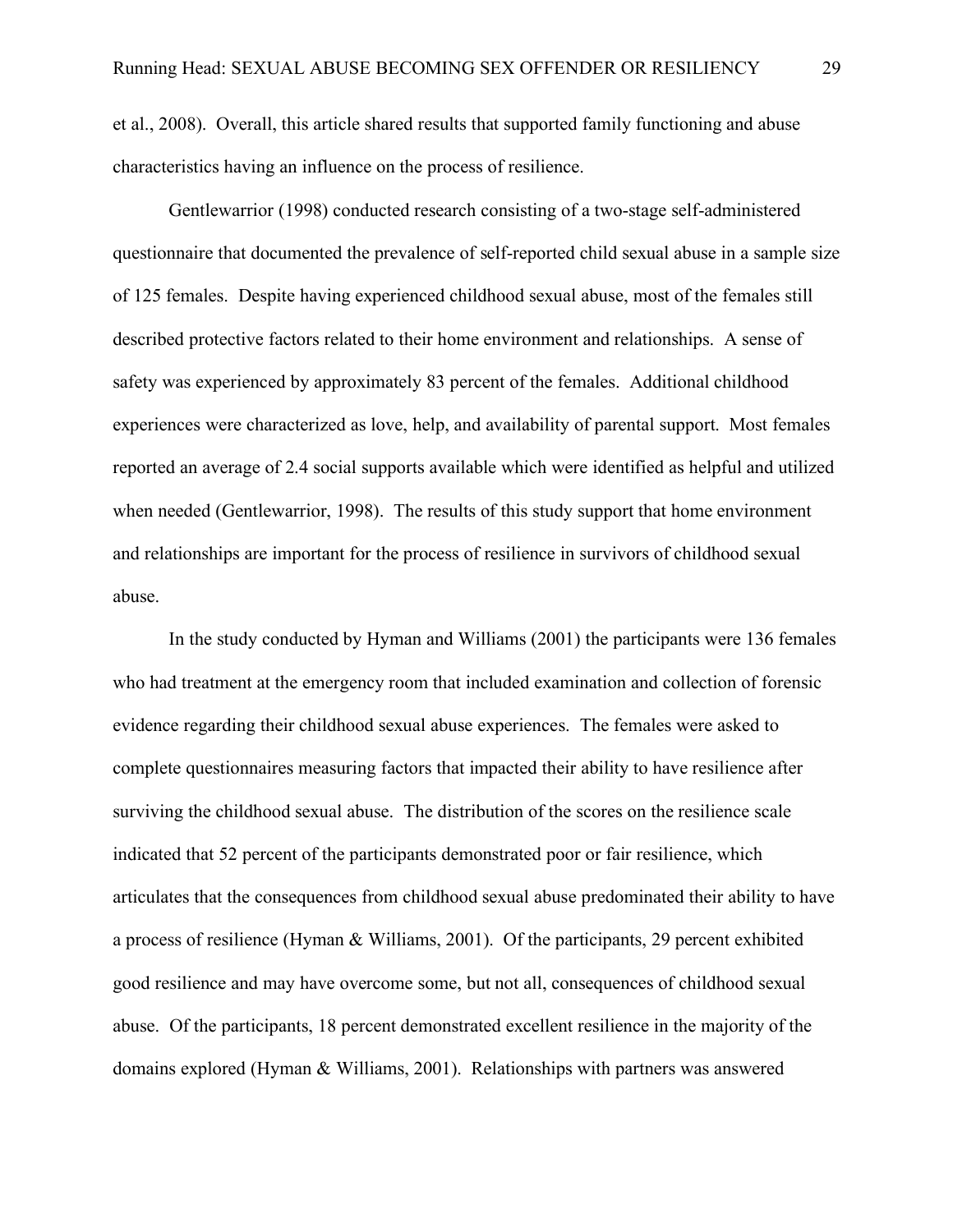positively for 72 percent of the resilient group, while only 36 percent had this experience from the non-resilient group (Hyman & Williams, 2001). All of the resilient group and only 78 percent of the non-resilient group were living with their children. All of the resilient group and only 75 percent of the non-resilient group reported positive friendships. Of the resilient group, 80 percent reported ongoing socialization which could include social support, no isolation, belonging to an organization, or participating in social activities regularly. Of the non-resilient group, 38 percent reported ongoing socialization which could include one or more of those same options (Hyman & Williams, 2001). Overall the statistics showed that relationships, friendships, and social supports had a strong significant impact on resilience for a survivor of childhood sexual abuse.

The study conducted by Hyman and Williams (2001) also talked about family origin as a contributing protective factor associated with resilience. For the resilient group, the absence of severe physical abuse, parents with no substance abuse problems, and a stable family were the three most important protective factors related to family origin. Not experiencing severe physical abuse as children was found in 72 percent of the resilient group, and only 42 percent of the total participant sample. Growing up with parents having no substance abuse problems was reported by 60 percent of the resilient group and 28 percent of the total participant sample (Hyman & Williams, 2001). Only 8 percent of the resilient group and 65 percent of the total sample live in a foster home or institution. These statistics from this study show that the protective factors found in the resilient group were identified as environment, relationships, and family origin which all contributed to the process of resilience (Hyman and Williams (2001)

The correlational study conducted by Williams and Nelson-Gardell (2011) used hierarchical regression analysis with cross-sectional data from the National Survey of Child and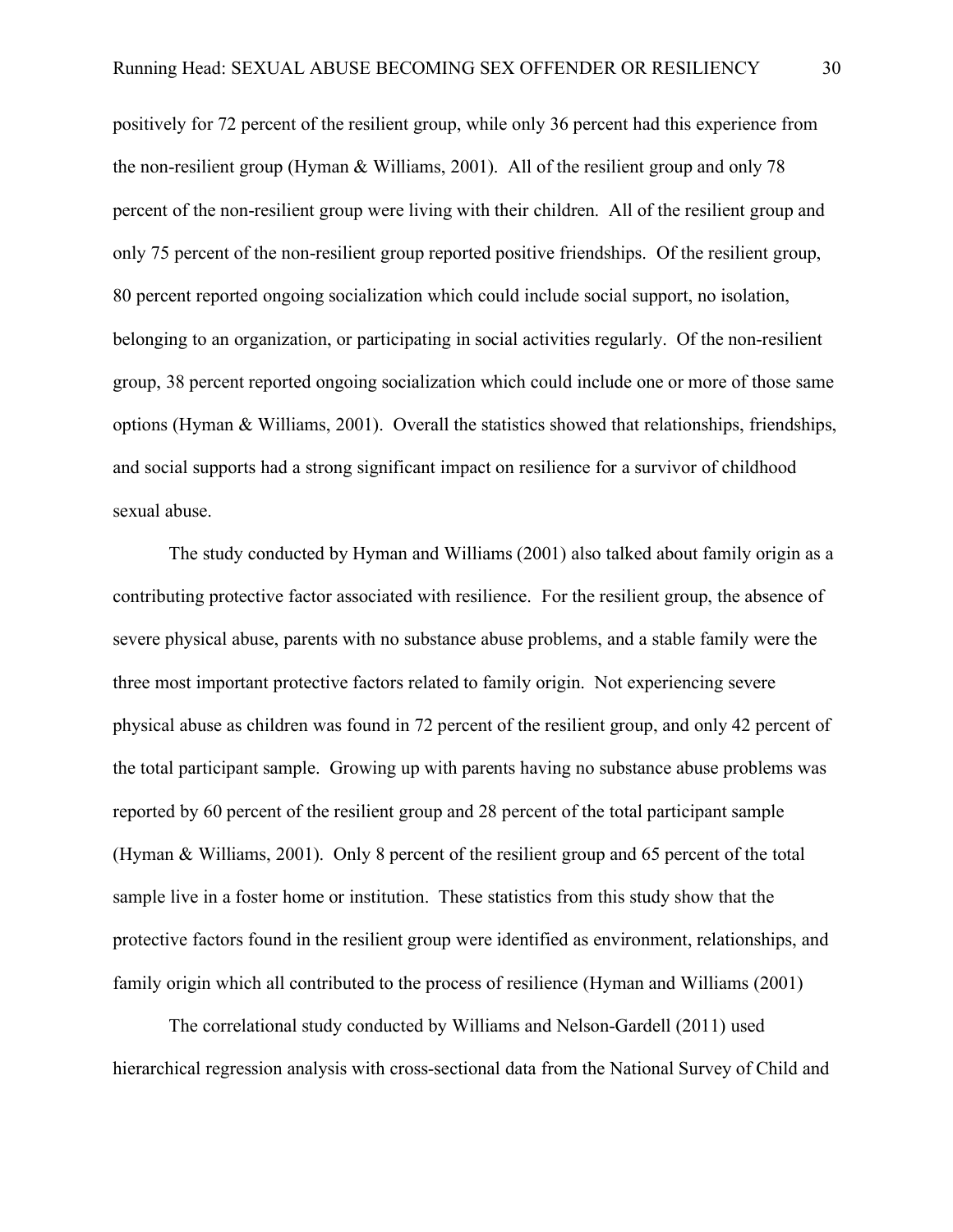Adolescent Well-Being which resulted with 237 participants. The purpose of the study was to empirically examine a contextual model that predicted resilience in survivors of childhood sexually abuse. The survey identified themes that described child characteristics, family characteristics, and well-being outcomes with the purpose of relating those outcomes to the children's involvement with the child welfare system. The results identified that school engagement, caregiver social support, hope and expectancy, caregiver education and socioeconomic status predicted resilience (Williams & Nelson-Gardell, 2011). The results also suggest that placing a greater emphasis on the contextual environment could improve support for adolescent resilience (Williams & Nelson-Gardell, 2011). The results of the study suggest that improving interventions to focus on individual change with those that address environmental factors may increase the benefits to adolescents affected by sexual abuse (Williams & Nelson-Gardell, 2011).

In the study conducted by Arias and Johnson (2013), the healing process of 10 female survivors from childhood sexual abuse shared viewpoints during an interview that were examined. The interviews were coded with major themes and subthemes which were formulated as a result of individuals' personal accounts of healing from childhood sexual abuse. The study found that the process of healing for participants improved self-concept and competence in relationships which deepened the level of support attained from supportive networks (Arias & Johnson, 2013). Results concluded that recovery was guided with healing relationships as a main theme with subthemes of supportive people and higher power. Secure and healing relationships were identified as crucial to healing for survivors (Arias & Johnson, 2013). The participants identified experiencing healing relationships with at least one supportive person and/or with spirituality enabled participants to begin repairing their sense of self and competency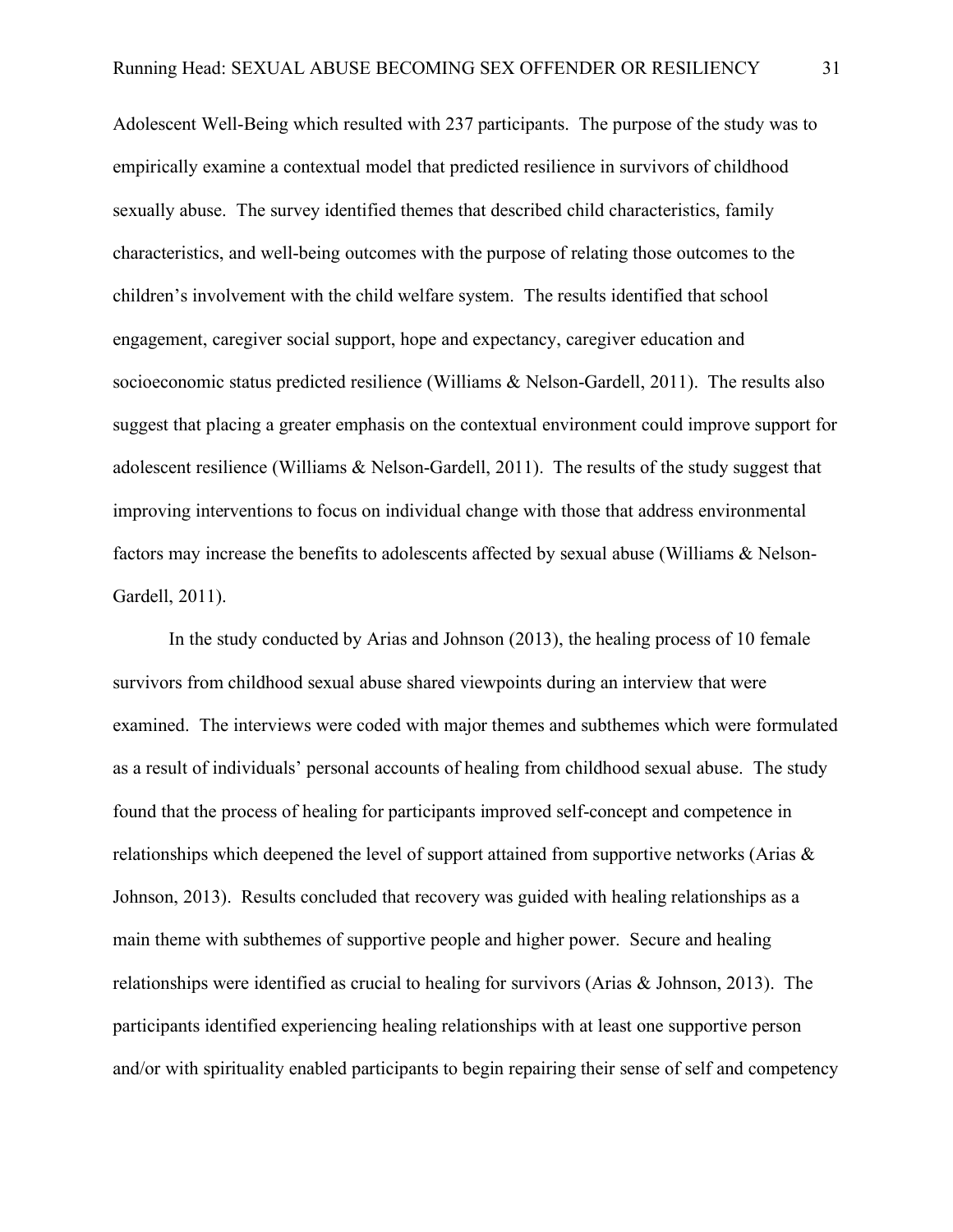in relationships (Arias & Johnson, 2013). Participants indicated that relationships assisted in their healing process when they had characteristics such as forgiveness, acceptance, trust, dependability, morals, and were nurturing (Arias  $\&$  Johnson, 2013). By having relationships with people who were perceived as trustworthy, participants indicated they had the opportunity to disclose their painful past which assisted in alleviating their sense of isolation and enhanced their ability to connect to others (Arias & Johnson, 2013).

The study conducted by Bogar and Hulse-Killacky (2006) concluded interviews with 10 female survivors of childhood sexual abuse regarding their identified resilience determinants and processes. One of the five resiliency determinants that was identified in this study was interpersonal skills. The characteristics included innate or learned skills that facilitated their ability to interact positively and effectively in relationships (Bogar & Hulse-Killacky, 2006). These skills were verbal ability, capacity for emotional intimacy, independent minded, assertive, and optimistic or an enthusiastic outlook on life and in supportive relationships. They were able to connect with others appropriately, genuinely, and in meaningful ways as evidenced by their sustained friendships, relationships, successful parenting of their children, and development of career or volunteer interests (Bogar & Hulse-Killacky, 2006). Overall this article shared that survivors of childhood sexual abuse need to have learned skills to facilitate positive relationships in order to have the ability for resilience.

**Spirituality.** Two studies within this systematic review identified after surviving childhood sexual abuse that spirituality is a protective factor which has an impact on the process of resilience. In the study of Arias and Johnson (2013) the results found that that achieving a deep connection and believing in a higher power through religion and/or spirituality had encouraged survivors of childhood sexual abuse to seek help, heal, and find an inner sense of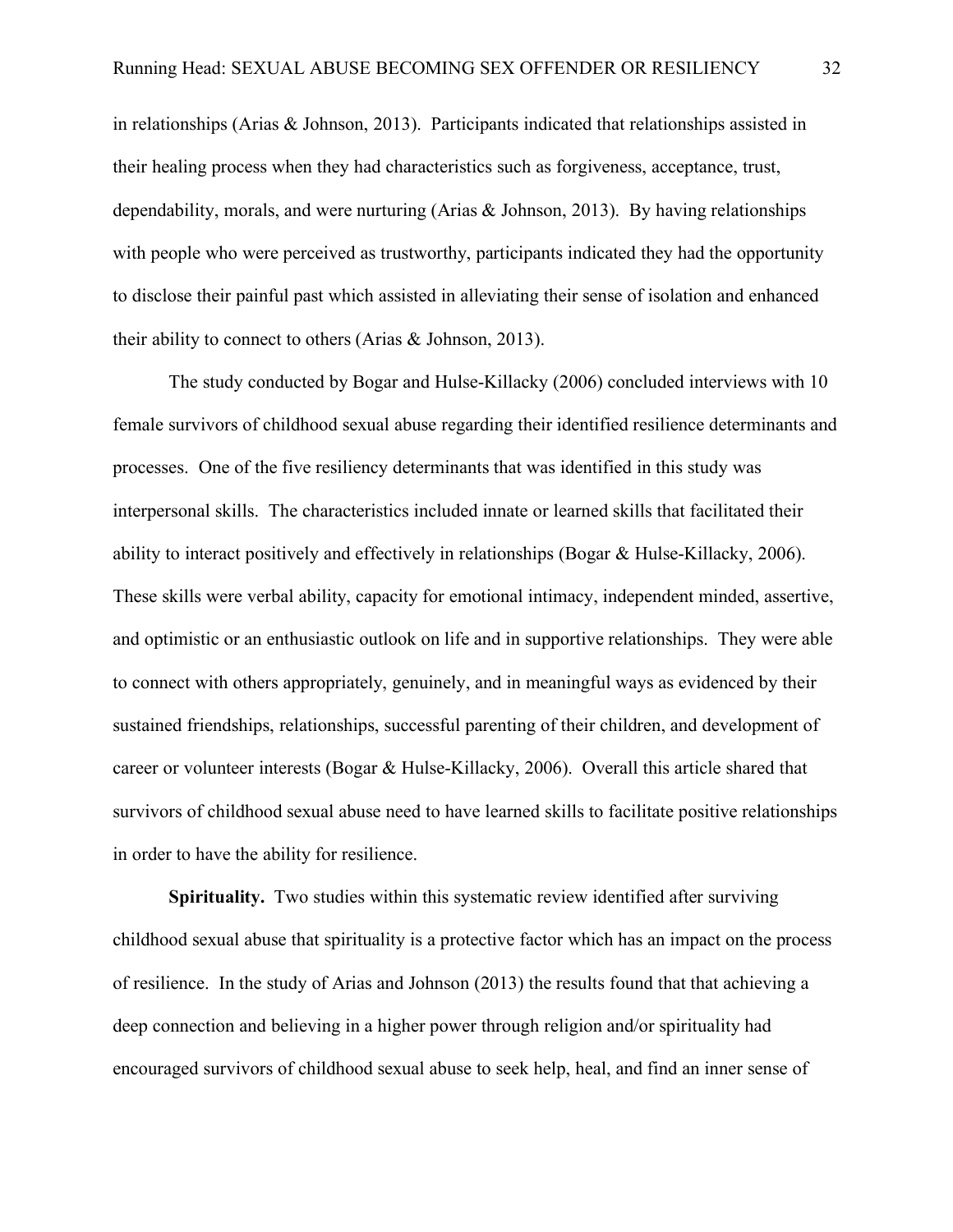peace that was transformative to participants' during their healing processes (Arias & Johnson, 2013). Bogar and Hulse-Killacky (2006) also found spirituality to be an important component to resiliency.Several of the participants reported that they had always embraced a belief in God, whereas others developed a connection with God later in life. Their faith in God provided them with a sense of protection and total acceptance (Bogar and Hulse-Killacky, 2006).

**Internal characteristics.** Two studies within this systematic review identified after surviving childhood sexual abuse that internal characteristics is a protective factor which has an impact on the process of resilience. In the study conducted by Arias and Johnson (2013), participants discussed having several resilient traits related to their internal characteristics and the most common were perseverance, self-efficacy, optimism, self-esteem, empowerment, autonomy, and sense of strength. By having these positive inner characteristics, participants worked through hardships with the belief that they are strong, capable, and that their situation would improve. Most stated they formulated these characteristics by connecting with supportive relationships (Arias & Johnson, 2013).

In the study conducted by Bogar and Hulse-Killacky (2006), although most participants struggled with feelings of shame and low self-esteem during some point in their lives, all possessed high self-regard at the time of the interviews. All 10 participants shared the importance of refocusing their physical and emotional energy on something other than the childhood sexual abuse. The participants chose to redirect their thoughts and energy away from their abuse experiences by focusing on educational pursuits, family involvement, social affiliations, sports, religion or spirituality, and career interests (Bogar & Hulse-Killacky, 2006). Redirecting negative thoughts improved their ability to function effectively, respond to opportunities and responsibilities in their lives, develop a meaningful purpose, and minimize or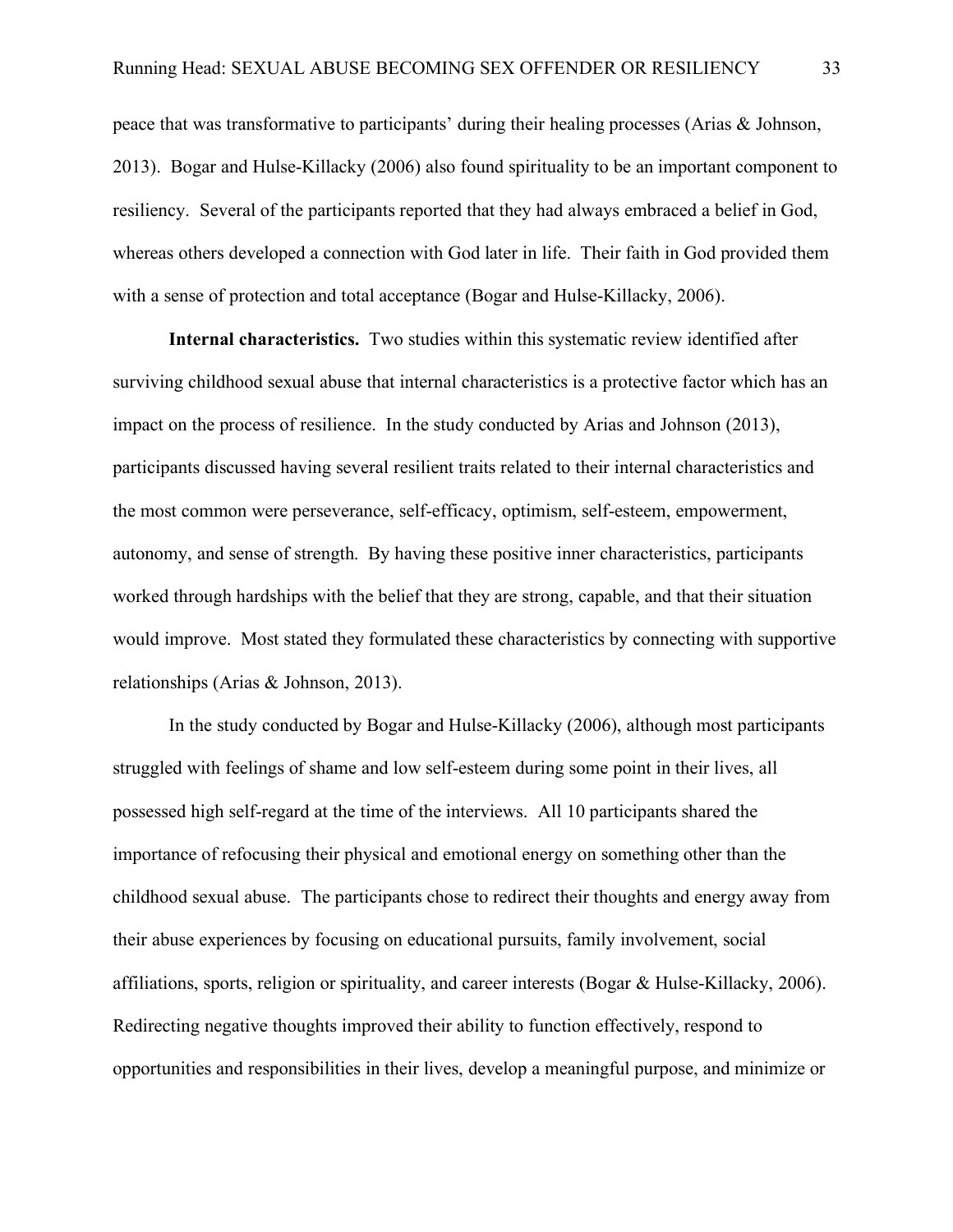eliminate the influence that their abuse experiences held over them. Their ability to refocus was seen as very significant to their healing process and ability to move on for their determinant towards resilience. They rejected the negative messages that they had previously internalized because of their childhood sexual abuse and began replacing them with positivity which took control of their own destiny. Conscious decisions to assign less influence and power to their childhood sexual abuse experience facilitated their recovery process and their ability to be resilient adults (Bogar & Hulse-Killacky, 2006).

**Coping behaviors.** One article had results related to coping behaviors as protective factors that are present during the process of resilience after surviving childhood sexual abuse. Gentlewarrior (1998) found in the participants of their research that 89 percent reported using emotion-focused coping. This term is defined as behaviors focused on managing the emotional distress associated with child sexual abuse. Of those who used emotion-focused coping, 56.5 percent found this strategy helpful or very helpful, 32.6 percent answered the strategy did not help or hurt, and 10.9 percent found the strategy unhelpful (Gentlewarrior, 1998). Of the participants, 84 percent of the women had indicated the use of problem-focused coping in an effort to change or stop the abusive activities. Of those participants, 74.1 percent of the participants reported problem-focused coping as helpful or very helpful, 12.9 percent answered the strategy did not help or hurt, and 12.9 percent reported the strategy as unhelpful in dealing with victimization experiences (Gentlewarrior, 1998)

**Education.** Two studies within this systematic review identified that education is a protective factor which has an impact on the process of resilience after surviving childhood sexual abuse. In the study conducted by Arias and Johnson (2013) participants identified education had served a role in their healing and recovery. The participants stated that education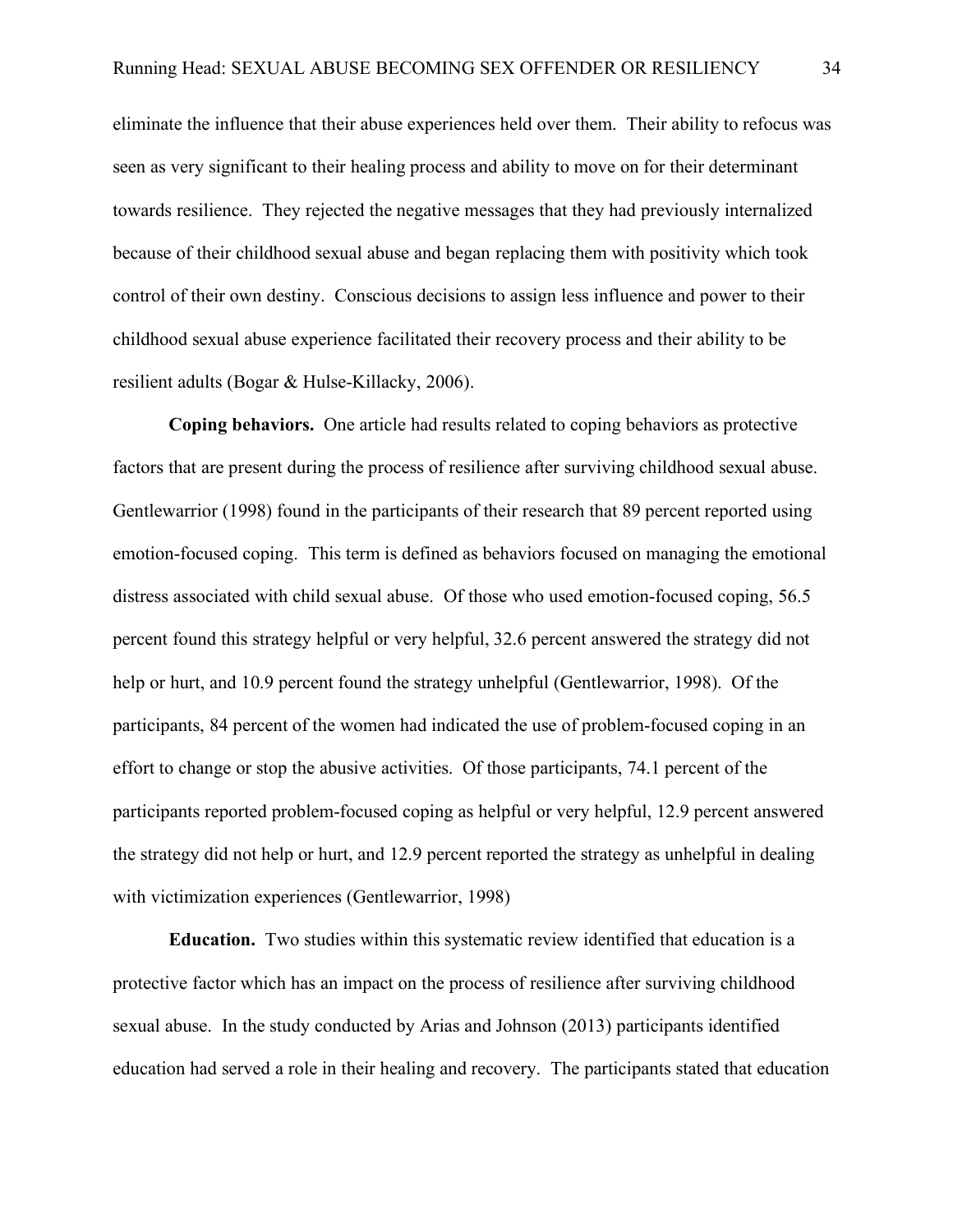assisted their ability to gain self-confidence, competence, which ultimately led to understanding and conceptualization of their childhood sexual abuse experiences (Arias & Johnson, 2013). In the study conducted by Bogar and Hulse-Killacky (2006) education was also identified as important. Participants in this study identified talents and skills that contributed to their ability to be resilient in adulthood. Among most of the women interviewed, excelling in school was a dominant pattern identified in the results section. For many of these women, academic success during childhood was a respite from the reality of their sexual abuse experiences and other hardships (Bogar & Hulse-Killacky, 2006).

**Disclosure of abuse.** Three articles had results related to disclosure of the abuse as a protective factor that is present during the process of resilience after surviving childhood sexual abuse. In the study conducted by Gentlewarrior (1998), the decision to disclose the sexual abuse was made by only 36.3 percent of participants, in an effort to receive support or help. This percentage was low when compared to the study conducted by Denov (2003) which had all of the participants share their experience with disclosure of the sexual abuse to a professional in order to receive support. Denov (2003) conducted research with 14 survivors of childhood sexual abuse by completing semi-structured interviews asking the participants to recall the sexual abuse that occurred in childhood by female sex offenders. The 14 participants had experienced sexual abuse by their mothers, and of the participants seven were male and seven were female. The purpose of the study was to explore the experiences of survivors of childhood sexual abuse committed by female sex offenders, in regard to disclosing sexual abuse to a professional and the impact the processional response had on the survivor (Denov, 2003). The participants responded to questions on their family background, sexual abuse experience(s), disclosure to professionals, and the impact of professional reactions to their disclosure (Denov, 2003).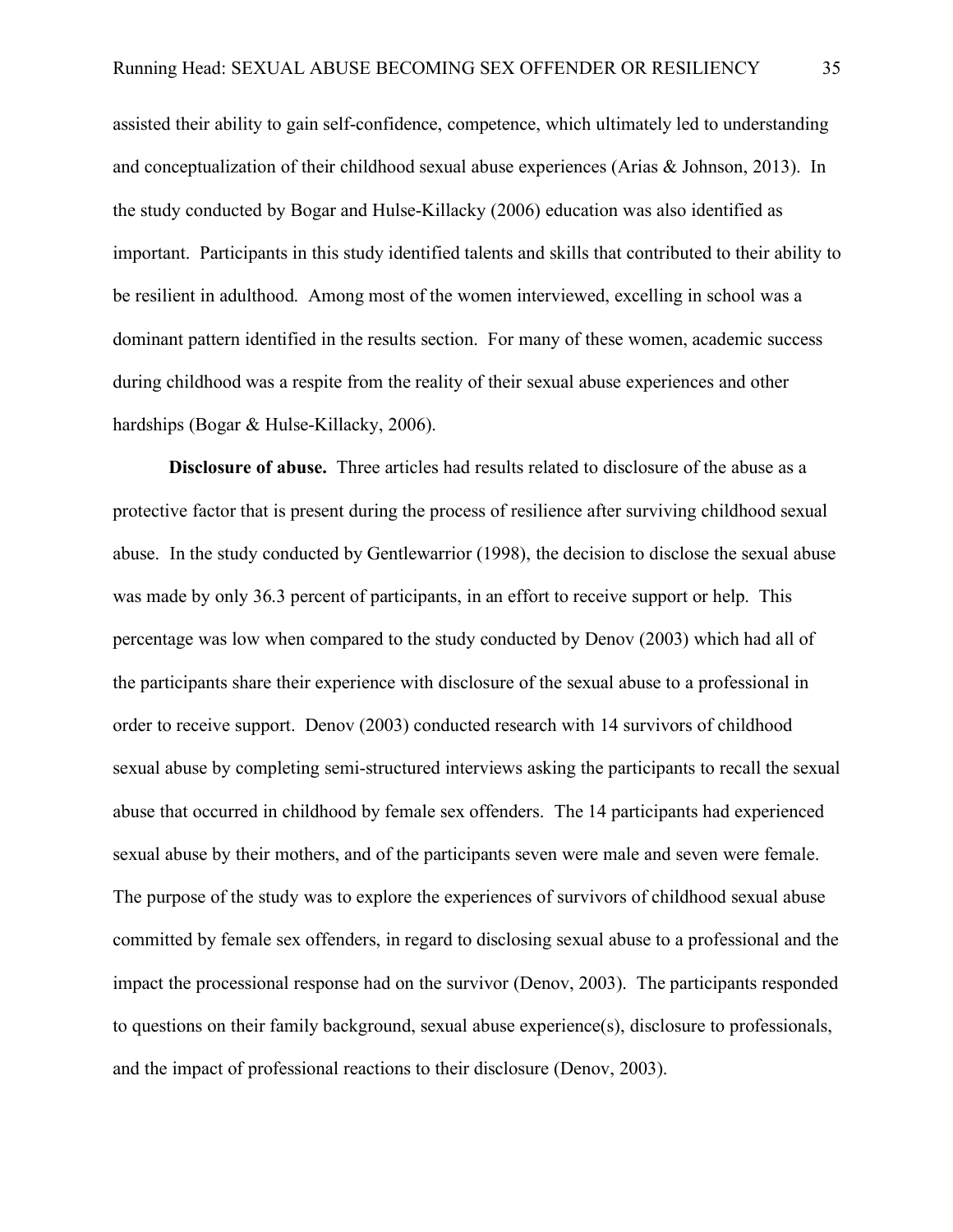All of the participants reported being fearful of disclosing their sexual abuse experience to professionals due to the sex offender being female. The fear of disclosing was shared to be from the research and the societal focus of childhood sexual abuse always being towards female survivors and male sex offenders (Denov, 2003). Two categories identified as positive professional responses and negative professional responses were used to divide how the victims perceived the professional responses to their disclosure of sexual abuse. As defined by the survivor of childhood sexual abuse, a positive professional response was when professionals were supportive of their disclosures and survivors claimed to be satisfied with the intervention (Denov, 2003). The participants that shared a negative professional response was discussed in the section as a risk factor after experiencing childhood sexual abuse.

Of the 14 participants, six participants reported experiencing only positive professional response, and six participants reported experiencing both negative and positive professional responses (Denov, 2003). The 12 survivors who reported at least a partial positive professional response to their disclosures consulted with a total of 12 professionals. The factors that contributed to their perception of the disclosure experience as positive were the professional providing support, understanding, and treating the sexual abuse with seriousness (Denov, 2003). The survivors of the sexual abuse that identified the disclosure as positive, were never doubted in regard to females being capable of committing the sexual abuse. The survivors of childhood sexual abuse stated the positive professional responses were critical impact in initiating assistance to relief, reassurance, healing, overcoming the fear of disclosure, and helping minimize negative effects of the sexual abuse (Denov, 2003).

In the study conducted by Arias and Johnson (2013) a subtheme identified was disclosing the abuse in therapy. The majority of participants benefited from participating in individual or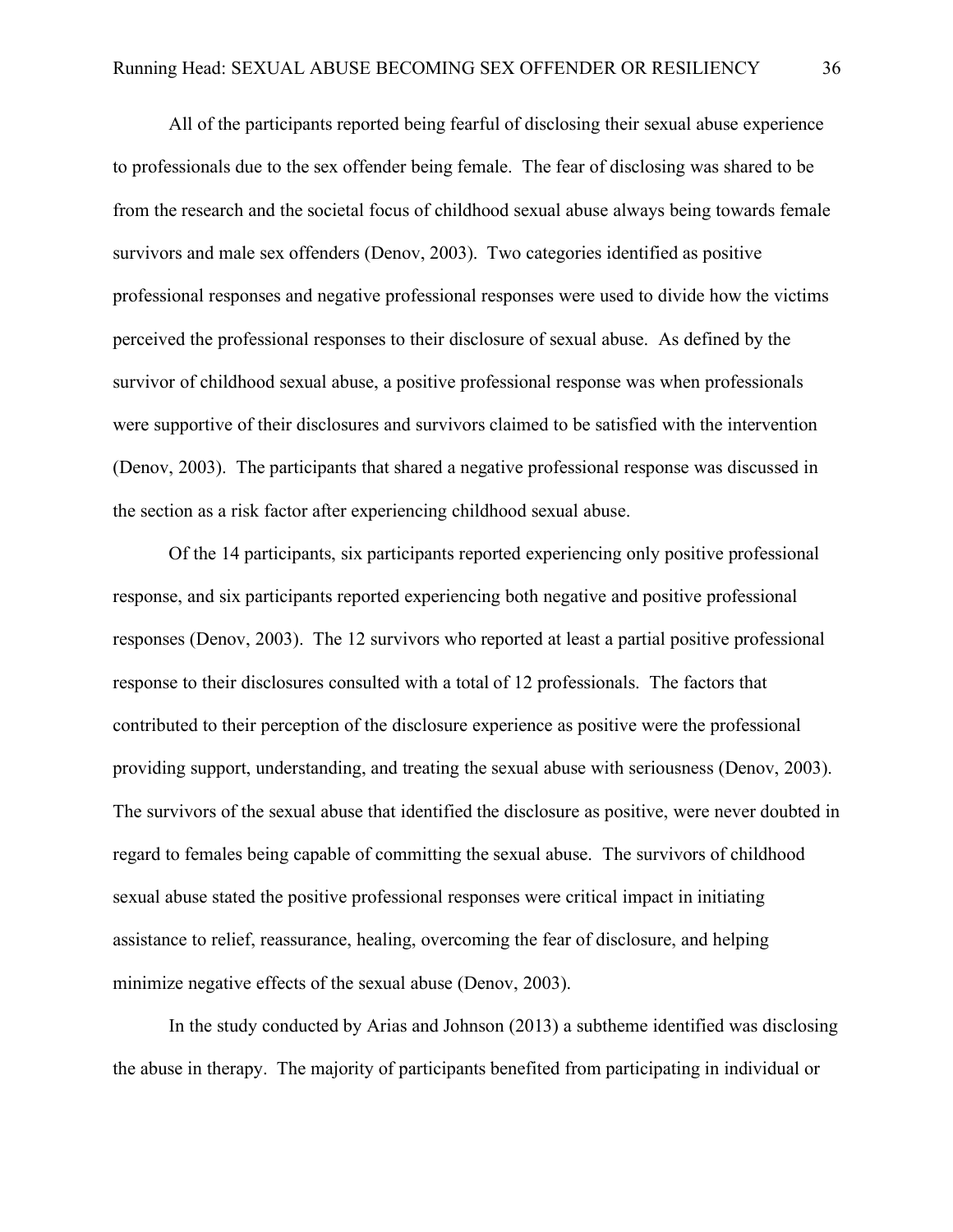group therapy. Once trust was established, participants indicated therapy helped them learn new coping skills and discover the meaning of their childhood sexual abuse experiences (Arias  $\&$ Johnson, 2013). Some participants reported a sense of comfort after disclosing their childhood sexual abuse histories with those they trust, and they were encouraged to confront their abusers. The participants had indicated that confronting their abusers initially seemed frightening due to the fear of re-traumatizing themselves (Arias & Johnson, 2013). Afterwards, participants reported feelings of empowerment, stronger sense of freedom, and control by holding their abuser accountable and also having their voices heard (Arias & Johnson, 2013).

**Satisfaction with adult life.** One article had results related to satisfaction of adult life as a protective factor that is present during the process of resilience after experiencing childhood sexual abuse. The participants were asked to rate their overall satisfaction with life using the five question Satisfaction with Life Scale (SWLS) with possible scores ranging from 5 to 35 on the scale. The participants mean score was 25.4, indicating that overall the women felt slightly satisfied with their lives and identified this as a protective factor related to resilience from experiencing childhood sexual abuse (Gentlewarrior, 1998).

**A combination of protective factors.** Simpson (2010) conducted an online survey to 134 females that were part of a group called Adults Molested as Children (AMAC) who had experienced physical abuse associated with sexual abuse. The protective factors analyzed in this study were high control against deviant behavior, ability to work with others, sense of acceptance and belonging to family, caring adults and mentor, and availability of community resources. The results found that protective factors overall could account for an overall 49 percent variance in an individual's process to resilience. The highest amount of resilience was found when females had a combination of protective factors. The three most impactful protective factors were to have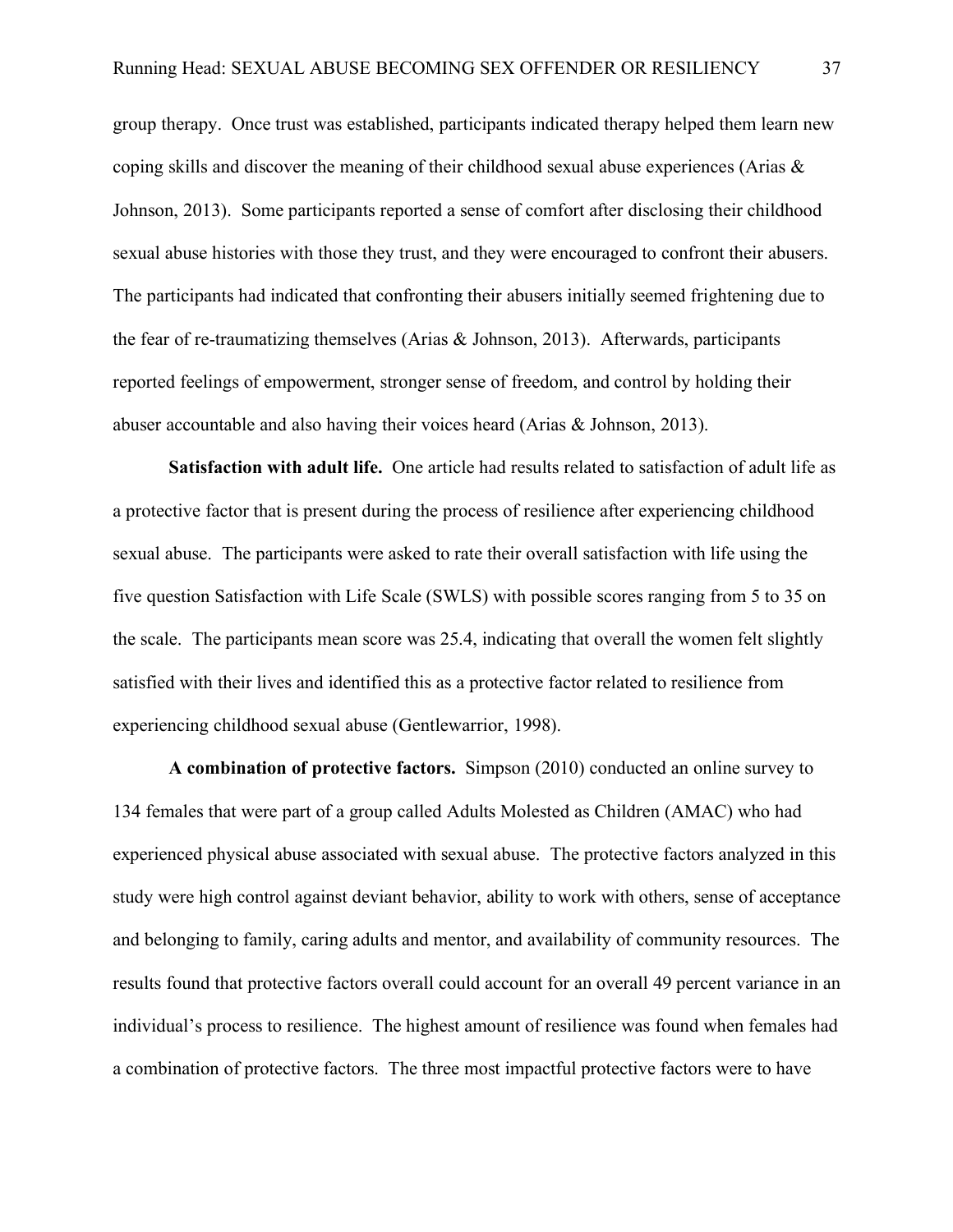high control against deviant behavior, an ability to work with others, and a sense of acceptance and belonging to a family (Simpson, 2010). These three factors combined together, accounted for 87 percent variance in having the ability to be resilient. A combination of protective factors make sense in having a larger impact towards resilience and identifying these three as the most impactful shows the importance for implementation into interventions by professionals.

## **Factors that Impact Committing a Sexual Offense**

Of the 19 articles used for the analysis of this systematic review, 15 articles identified risk factors that impact the developmental pathway to lifelong negative outcomes. Of the 15 articles that identified risk factors that impacted committing a sexual offense, 11 of the articles had mentioned statistics of surviving childhood sexual abuse as a risk factor. For the purpose of this systematic review, committing a sexual offense was the outcome of focus which was specifically identified in 10 of the articles. A risk factor is an attribute, characteristic, or exposure of an individual that increases the possibility of developing negative lifelong outcomes (Salter et al., 2003). The risk factors were split into two main sections titled as mental health and history of abuse. The risk factors included in mental health were psychological and emotional abuse, sexual behaviors, addiction to alcohol and/or substances, anti-social behavior and attachment, posttraumatic stress disorder, and trauma. The risk factors included in history of abuse were disclosure of abuse, home environment, physical abuse and/or violence, domestic violence, poly-victimization, and sexual abuse impacting the potential to commit sexual offenses as reenactment behavior. The purpose was to analyze the research as to whether there was a link between risk factors co-occurring or present after childhood sexual abuse and whether they impact committing criminal sexual offenses.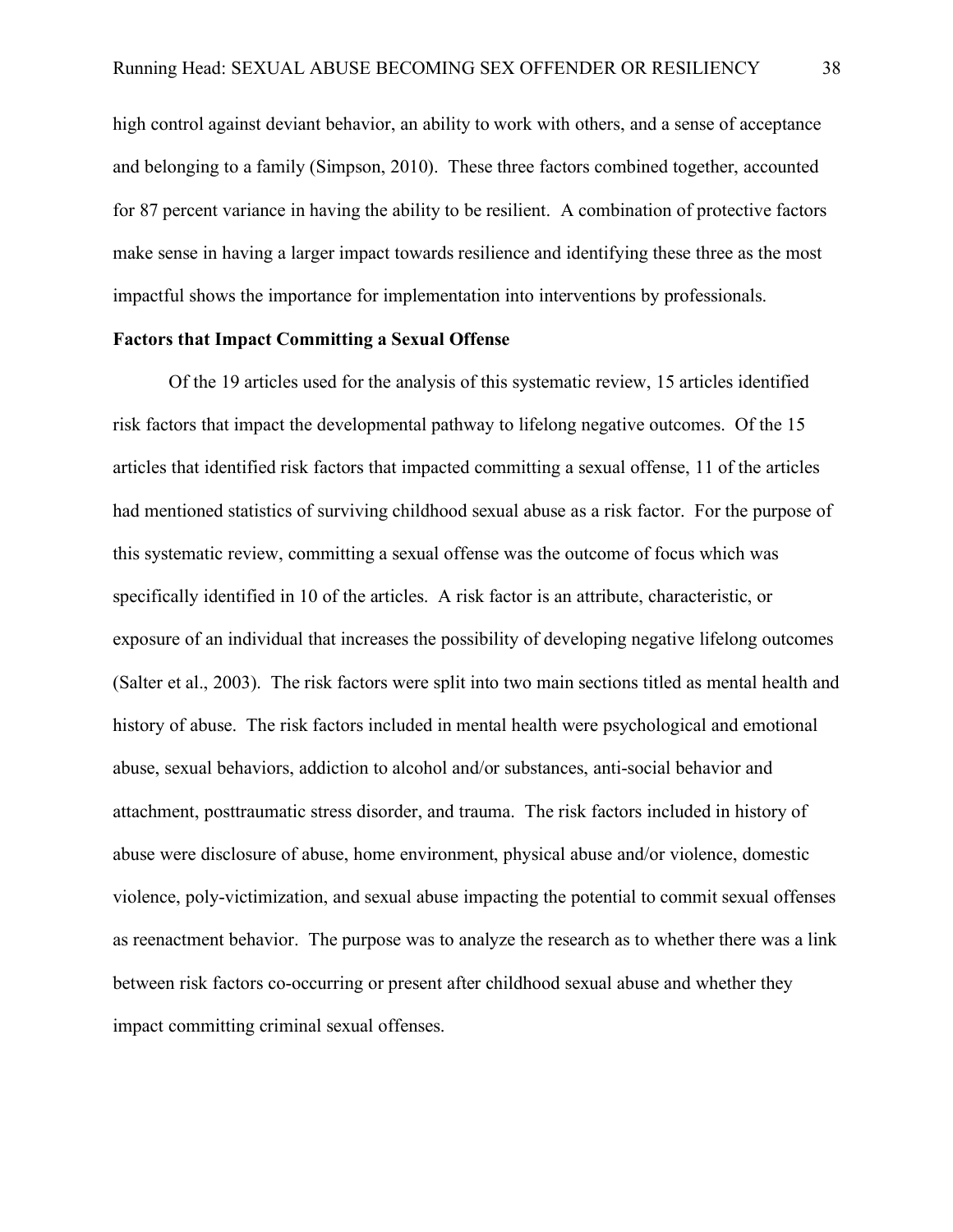The articles used in this analysis had one of two populations for participants. The first was that participants were survivors of childhood sexual abuse and in the research had identified risk factors known to contribute to the potential of lifelong outcomes. The second was that participants in the research had identified risk factors that impacted committing a sexual offense. The purpose was to better understand risk factors that impact the potential developmental pathway between survivors from childhood sexual abuse and lifelong negative outcomes. In having a better understanding of the risk factors identified in these articles for both populations, an assumption can be made in which risk factors contribute to a survivor of sexual abuse committing a sexual offense. The purpose of this systematic review was to have an understanding of the risk factors co-occurring or present after childhood sexual abuse experiences and that have an impact on committing a sexual offense.

**Mental health.** This section focuses on the risk factors that were identified to impact committing a sexual offense. The risk factors identified by participants that impact committing a sexual offense were categorized into the general theme titled mental health. Within the general theme titled mental health, the risk factors that were identified were emotional abuse, sexual behaviors, addiction to alcohol and/or substances, attachment, posttraumatic stress disorder, and trauma.

*Psychological and emotional abuse.* In the conducted research by Haapasalo, Puupponen, Crittenden (2008), the participant in the study reported ongoing psychological abuse co-occurring with childhood sexual abuse from his father. Also, emotional abuse was identified as a risk factor in the research results of Simons et al. (2008) by 63 percent of the incarcerated adult male sexual offenders that had committed sexual offenses against children. This was similar to the research results of Lightfoot and Evans (2000), which found that experiences of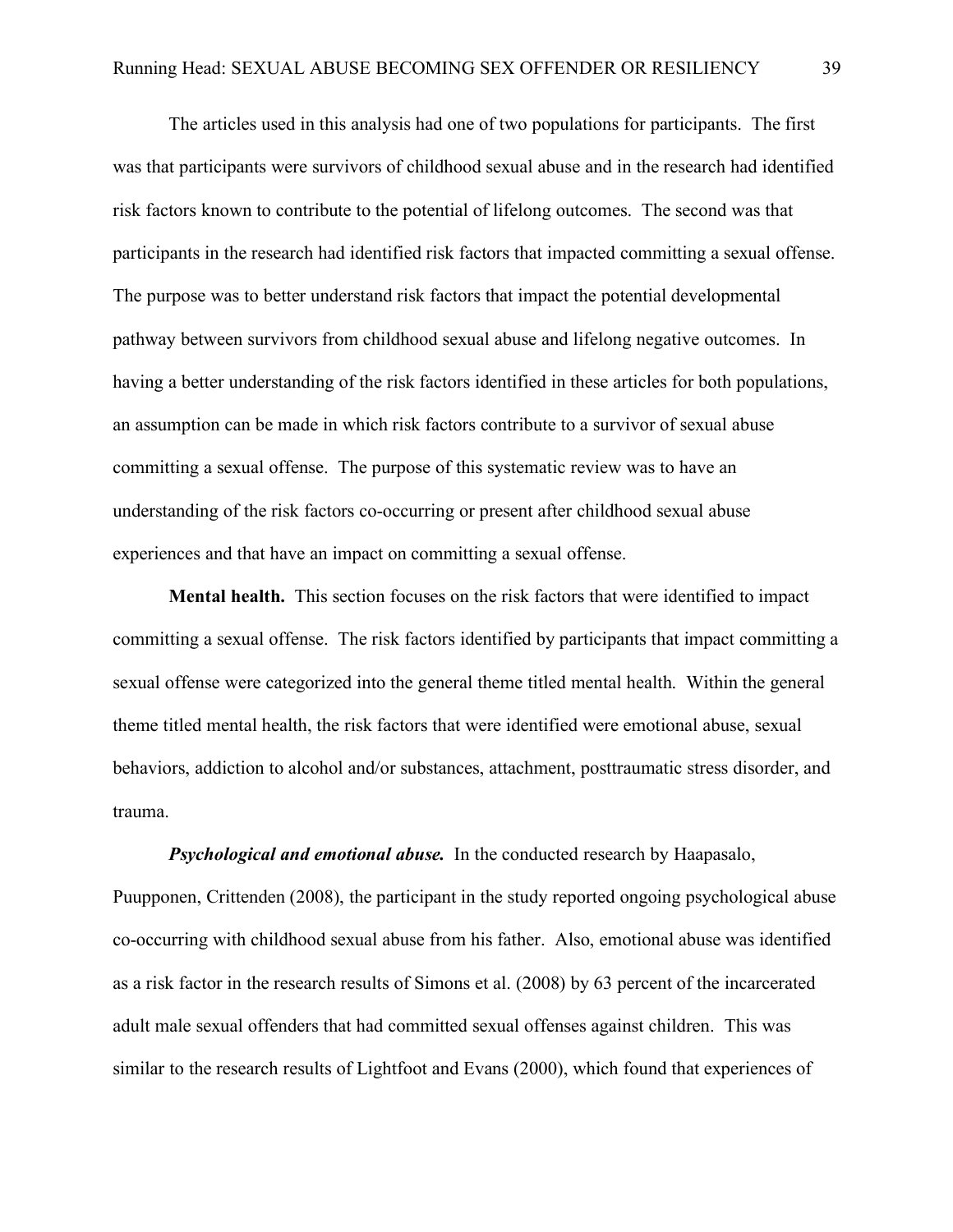emotional abuse were reported by 60 percent of the participants. Psychological and emotional abuse co-occurring with surviving childhood sexual abuse presents several barriers for a child's overall development, which increases the risk of these factors impacting lifelong negative outcomes.

*Sexual behaviors.* Heightened sexuality and expressing sexual behaviors at an early age was identified as a risk factor to potentially committing a sexual offense in two studies. In the study conducted by Simons et al. (2008) sexuality demonstrated with animals was identified as a risk factor for committing a sexual offense. Of the participants that had committed sexual offenses, 38 percent reported engagement in bestiality beginning at 12 years old. These preliminary results suggest that abuse of animals may precede sexual offending behaviors (Simons et al., 2008). Of these same participants, 65 percent reported early exposure to pornography before 10 years old and 60 percent reported an earlier onset to masturbation before 11 years old (Simons et al., 2008). In addition, the study conducted by Simons et al. (2008) found that sex offenders included in the study reported deviant masturbatory fantasies, such as sexual interactions with children, by 55 percent of the participants. Of the participants, 51 percent reported that they had masturbation thoughts towards their own childhood sexual abuse experiences (Simons et al., 2008). This was also discussed in the study conducted by Lambie et al (2002) which demonstrated that more men in the sexual abuse-sex offender group reported masturbating and fantasizing about their childhood sexual abuse experience when compared to the sexual abuse-resilient group. These preliminary results in both studies suggest that abuse of animals and early onset of sexual behaviors may precede sexual offending behaviors (Simons et al., 2008).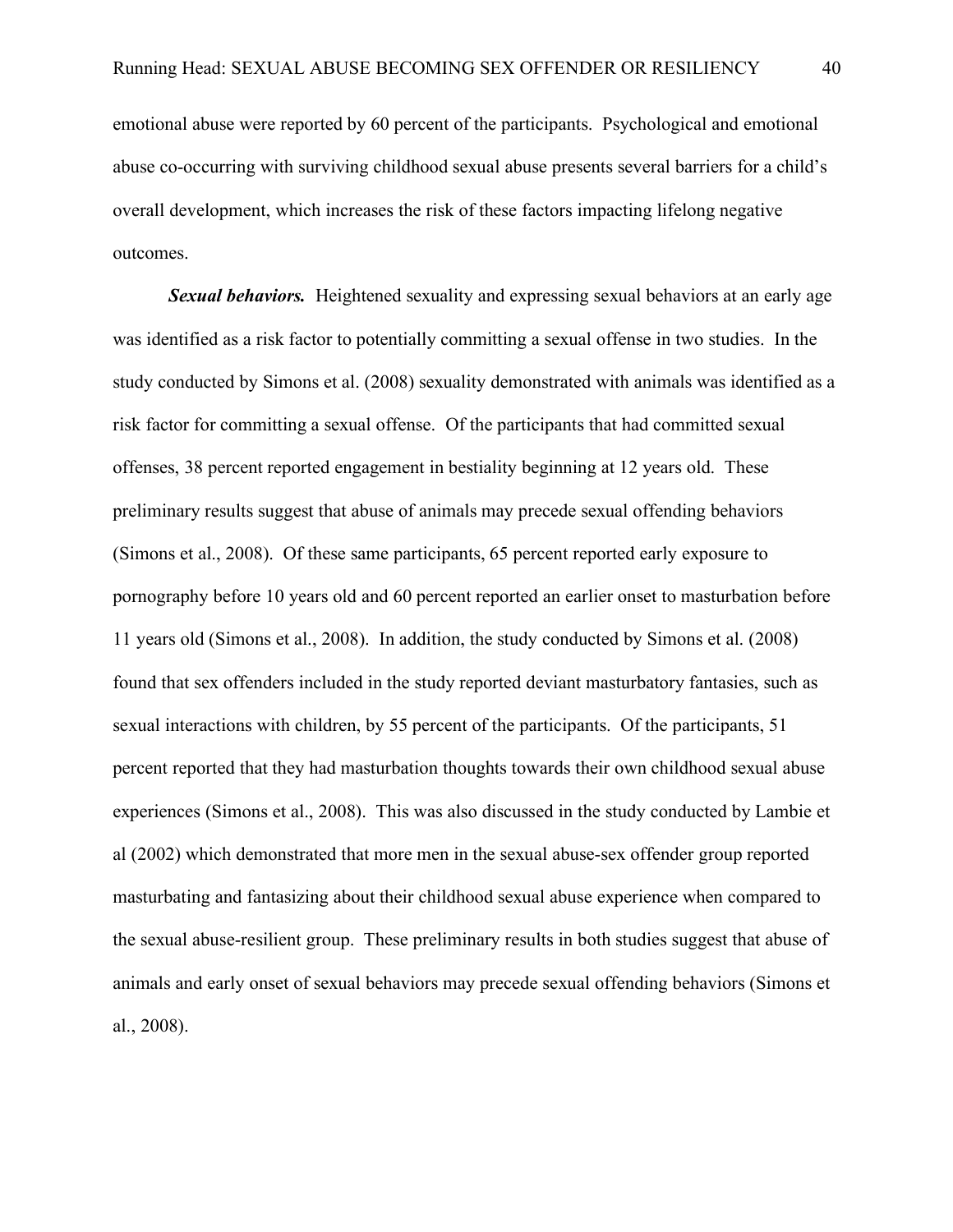*Addiction.* Addiction with alcohol and/or substance use as a risk factor that impacts committing a sexual offense was identified in five studies. Articles may have discussed whether the addiction was present before and/or present during the event of committing a sexual offense. In the research results of Sigurdsson et al. (2010), the model for females found that the use of sedatives and amphetamines contributed to the pathway between experiencing childhood sexual abuse and committing a sexual offense. In the research of DeCou, Cole, Rowland, Kaplan, and Lynch (2015) the study qualitatively interviewed 24 females who identified factors that contributed to committing a sexual offense. Nearly all of the participants interviewed described the involvement of substance use before and during the process of committing a sexual offense. This included long-standing patterns of substance use and the use of substances during the process of committing a sexual offense. In addition to descriptions of impaired decision-making related to the use of substances, participants also reported providing substances to their victims prior to and while committing a sexual offense (DeCou et al., 2015). Haapasalo et al. (2008) conducted research sharing similar results with the participant in their study who shared that he was under the influence of alcohol when committing his sexual offenses against his victims. Also, McMackin et al. (2002) conducted research with 40 juvenile male sex offenders and comparable results shared that 37.5 percent reported being under the influence of drugs of alcohol at the time of their offense. Clinicians providing care saw 27.5 percent of the participants as having a concern with alcohol and 50 percent as having a concern with drug use.

The study conducted by Levenson (2016) explored the influence of adverse childhood experiences on the prevalence of substance abuse in a sample of 679 male sexual offenders. Of the participants, 38 percent reported being survivors of childhood sexual abuse, while others experienced a different maltreatment type. Nearly half of the participants reported that they had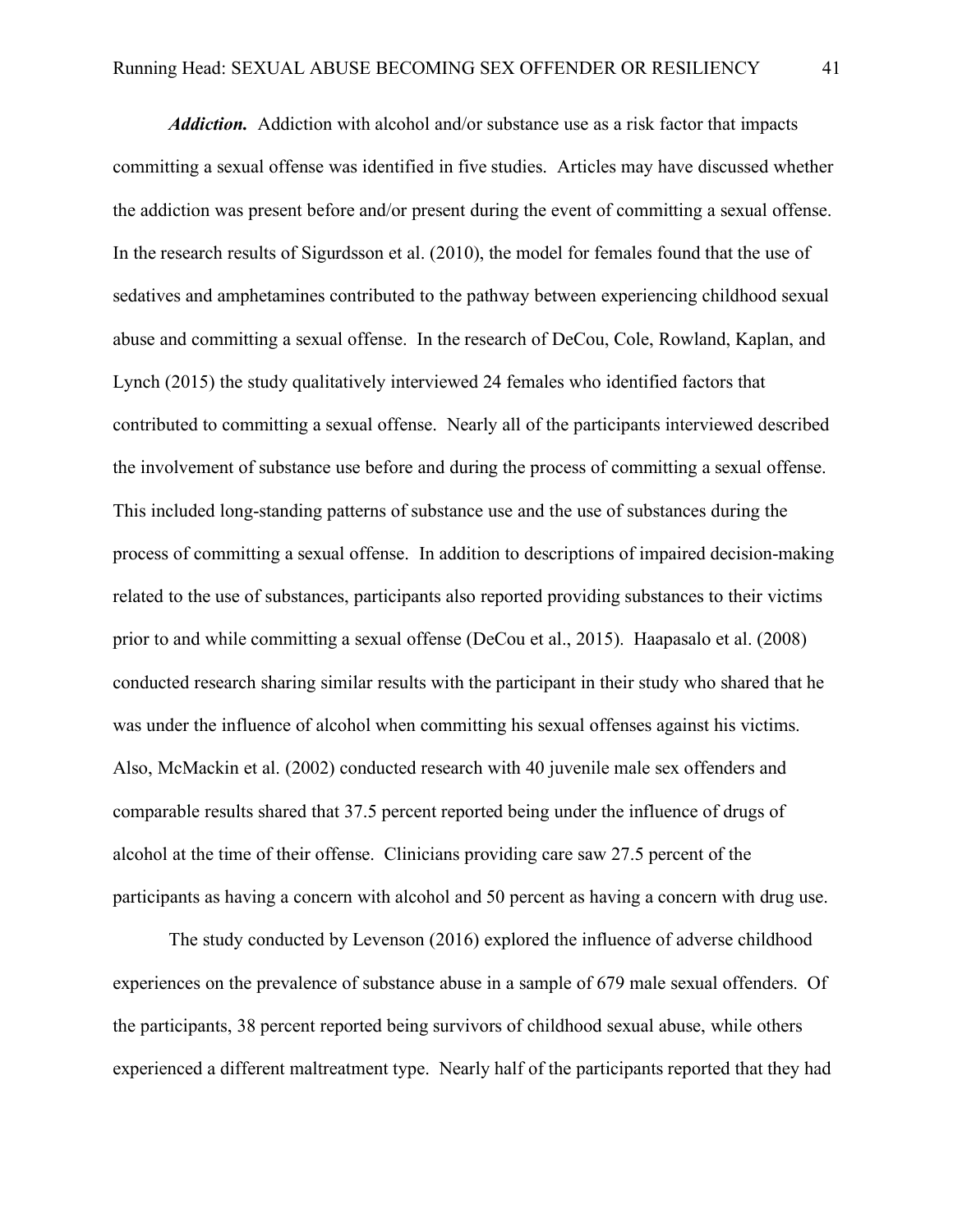had a problem with alcohol, and one-third stated that they had engaged in illicit drug abuse. About one-quarter had sought treatment for substance abuse at some time, with a slightly higher proportion indicating that treatment services were mandated in some way. About one in five had been arrested for a drug-related crime. The results found that as adverse childhood experience scores increase by one point the likelihood of alcohol abuse in adulthood increased by 29 percent, illegal drug abuse by 24 percent, marijuana abuse by 22 percent, and smoking cigarettes by 14 percent. While committing a sexual offense, those who used force, weapons, or caused an injury in the commission of a sex offense had significantly higher substance abuse scores. Overall, the results from all five studies demonstrate the significance addiction has as a risk factor impacting the likelihood to commit a sexual offense.

*Anti-social behaviors and attachment.* Anti-social behaviors and attachment as a risk factor that impacts committing a sexual offense was identified in three studies. In the research conducted by Haapasalo et al. (2008), the participant in their study had completed the Adult Attachment Interview. The results shared that the participant had a lack of recall of early childhood, and he had attempted to still idealize his parents by taking their psychological perspective even though they were the source of abuse. He reported being lonely due to being fearful and withdrawing from relationships as he learned this was necessary for him to feel safe. He also stated he needed to protect himself from rejection by isolating himself from social relationships (Haapasalo et al., 2008). Simons et al. (2008) found that 94 percent of sex offenders in the study described having insecure parental attachment bonds. For a further understanding in impacting specific types of attachment, avoidant parental attachments were reported by 27 percent of participants and anxious parental attachment bonds were reported by 62 percent of participants.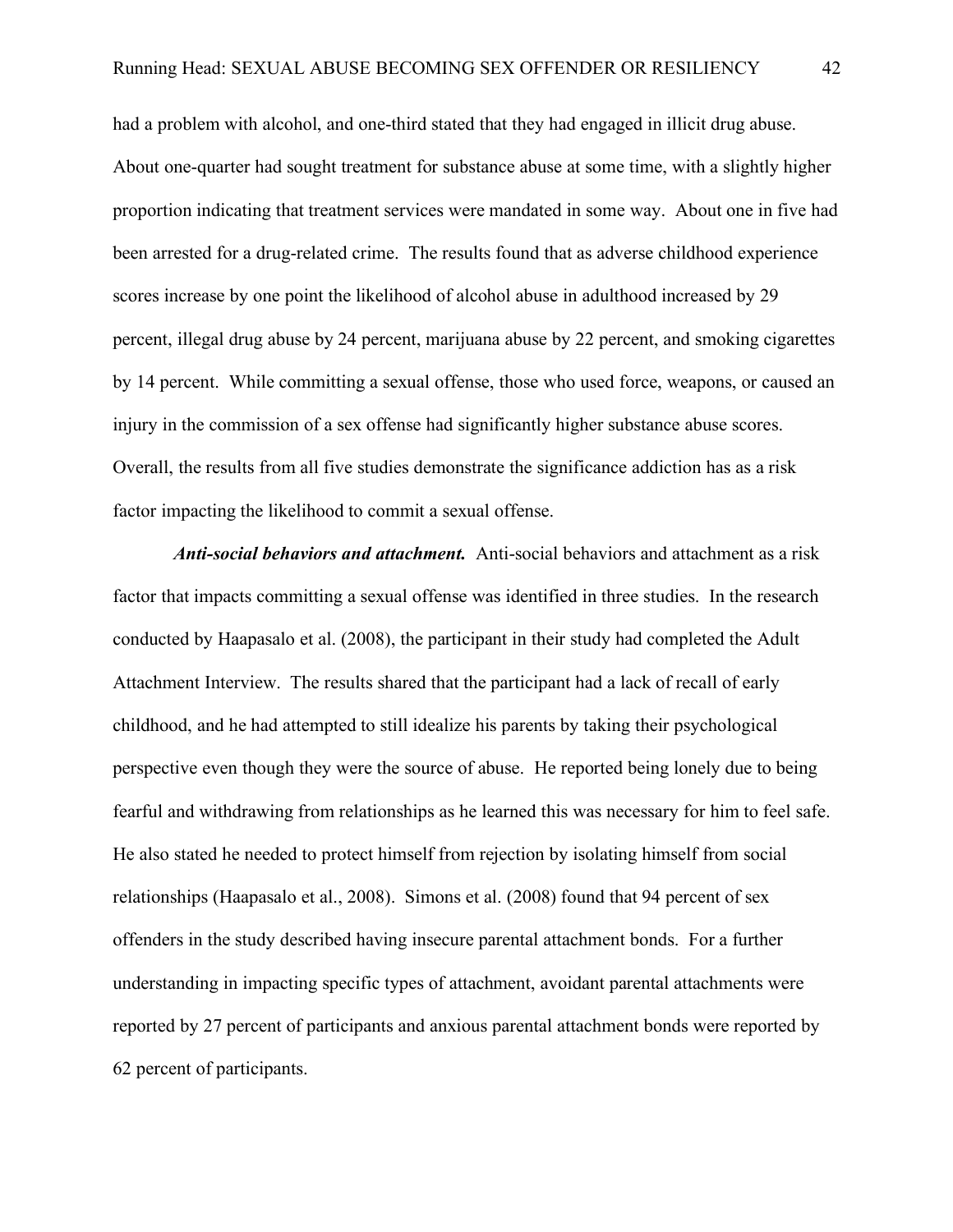In the research conducted by Lightfoot and Evans (2000) with 20 adolescent sex offenders, 65 percent of the participants experienced multiple disruptions to attachment. An experience of disrupted attachment was categorized as three or more major interruptions to the relationship with primary attachment figures such as a parent or caregiver. The interruption for each period needed to last a minimum of 3 months and happen prior to seven years old under the circumstances of family conflict, abandonment, and separation due to placement in care (Lightfoot & Evans, 2000). Also, Lightfoot and Evans (2000) found that 90 percent of their participants identified an adult whom they could talk with for support. However, when actual use of an adult for social support was considered during times of high emotional arousal, 80 percent of the sex offender participants were more likely to report withdrawing behaviors and internalizing distress in order to be alone. Overall, these three studies identified the significance anti-social behaviors and attachment can have as a risk factor that has potential to impact committing a sexual offense.

*Posttraumatic stress disorder.* Posttraumatic stress disorder as a risk factor that impacts committing a sexual offense was identified in one study. In the research of McMackin et al. (2002), the rate of Posttraumatic Stress Disorder (PTSD) among the 40 juvenile sex offenders was 65 percent and was diagnosed by their treating clinicians. The rate of PTSD as a diagnosis for the subsets of juvenile sex offenders with histories of abuse were as diagnosed as follows: 86.4 percent of the 22 juvenile sex offenders who had experienced sexual abuse history were diagnosed; 68.8 percent of the 32 juvenile sex offenders who had experienced physical abuse history were diagnosed; and 84 percent of the 19 juvenile sex offenders who had experienced both physical and sexual abuse history were diagnosed (McMackin et al, 2002). There was a 100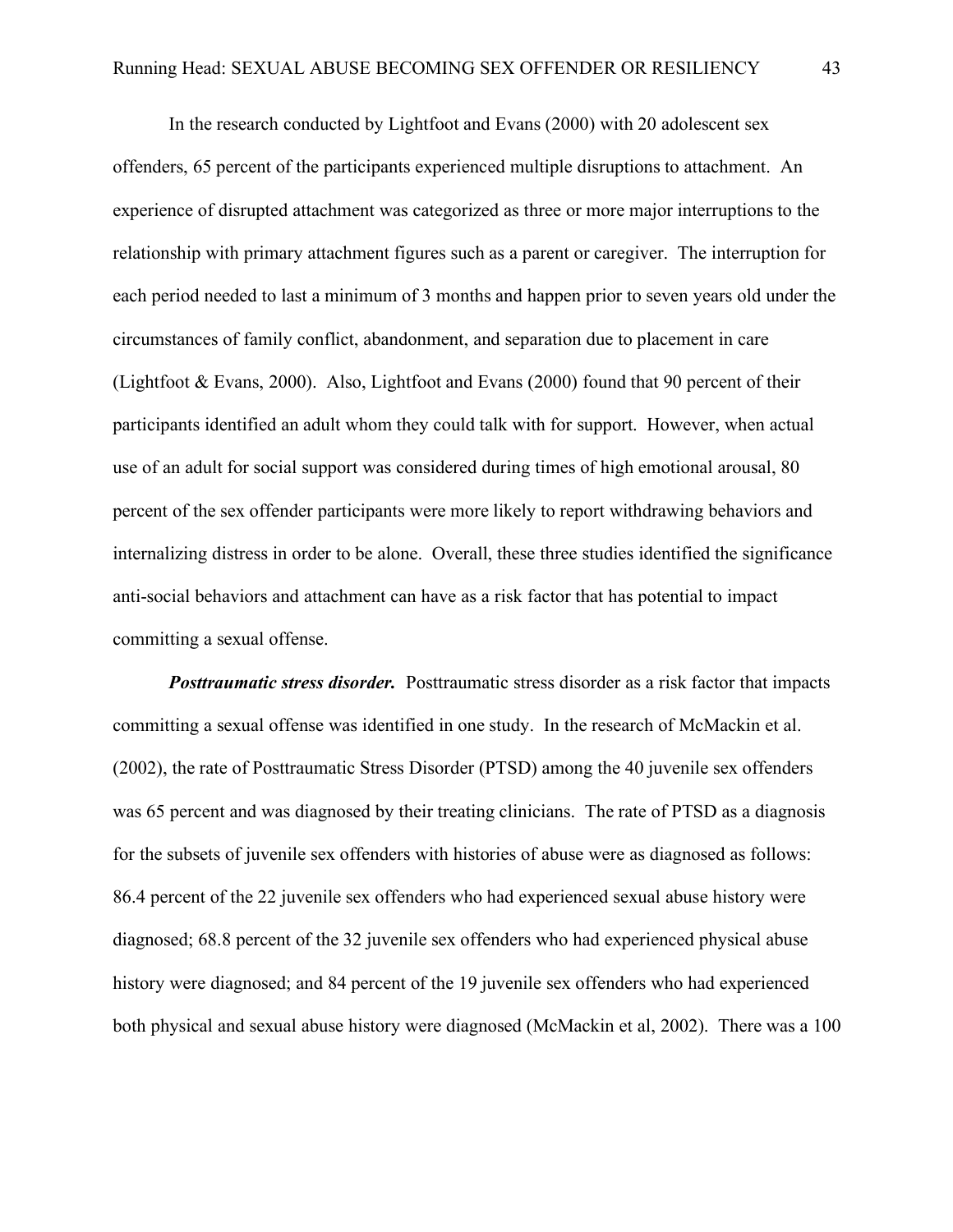percent diagnosis of PTSD rate in the 11 juvenile sex offenders with histories of physical abuse, sexual abuse, and being a victim of other violence (McMackin et al., 2002).

*Trauma.* Trauma was identified as a risk factor that impacts committing a sexual offense in two studies. In the research conducted by McMackin et al. (2002) with juvenile sex offenders, other violent abuse, was identified by 50 percent of the participants when reporting their childhood history. Unexpected traumatic experiences and violent deaths were experienced by 31 percent of the participants. Other trauma, without explanation was identified by 28 percent of the participants (McMackin et al., 2002). Overall, clinicians reported a sex offender's own trauma history is related to their offense cycle with 85 percent of the participants for this study. In the sample, 62.5 percent identified specific feelings of fear, horror and/or helplessness that was identified to an offender's offense triggers. Those feelings were seen as directly related to a youth's trauma experience in 96% percent of the of the sex offenders (McMackin et al., 2002). A breakdown describes that the experience of trauma associated specifically with a feeling of helplessness was related to a sex offender's trigger in 55 percent of the participants. Among the youth with histories of physical abuse, 68.7 percent had helplessness identified as a sexual offense trigger. Among the youth with sexual abuse histories, 72.7 percent had helplessness identified as a sexual offense trigger. Among the youth with both physical and sexual abuse histories, 78.9 percent had helplessness identified as a sexual offense trigger (McMackin et al., 2002). In the second research study conducted by Lightfoot and Evans (2000) results found that 95 percent of the 20 participants had disclosed they had experienced traumatic events. Of these participants, it was found that an average of three different types of traumatic events was experienced. Overall, these two studies identified the significance trauma can have as a risk factor that has potential to impact committing a sexual offense. In these two articles, trauma was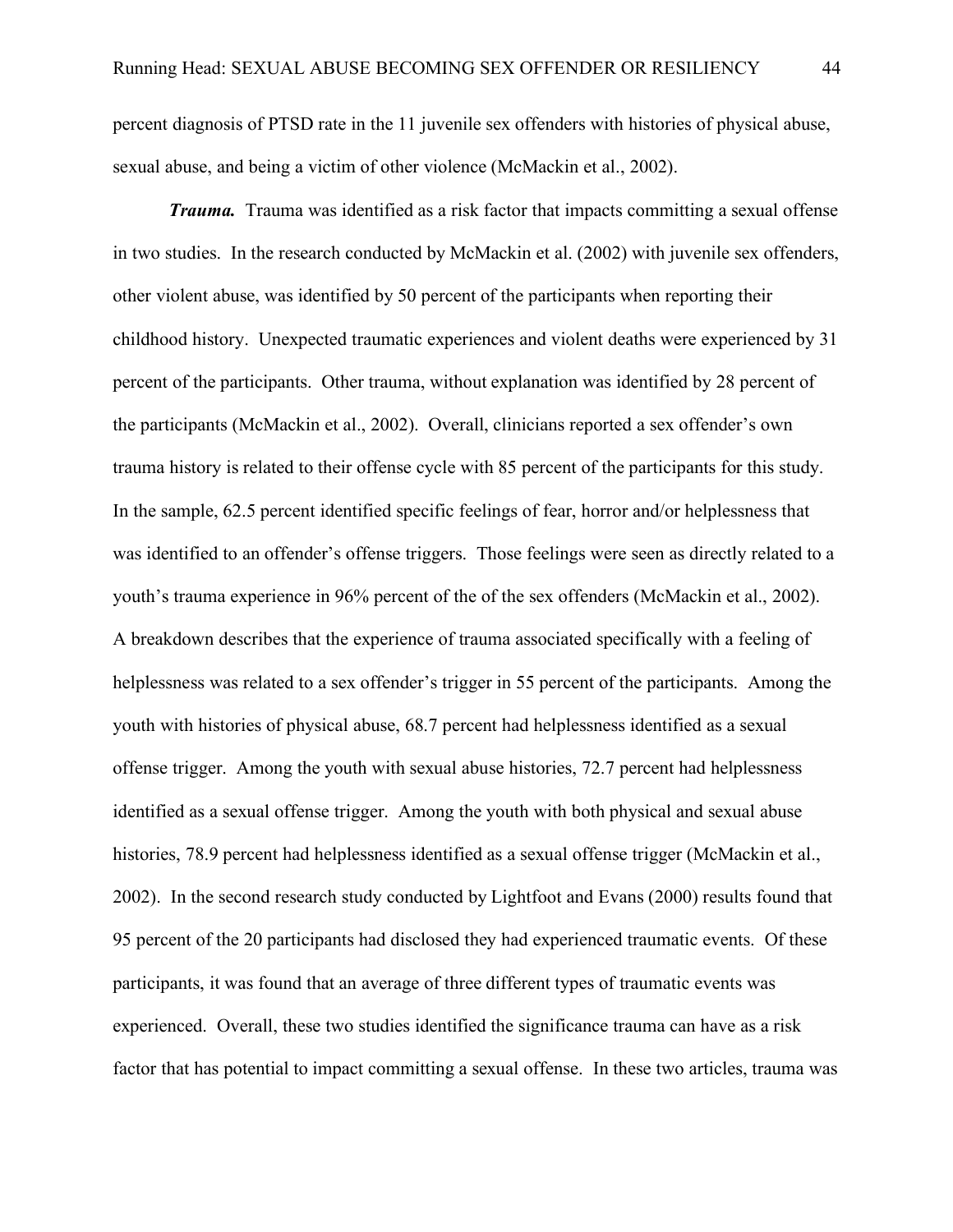used as a general term that did not specify specific adverse experiences that created the trauma, which then was identified as a risk factor for potential impact to committing a sexual offense. The term trauma encompasses adverse experiences and includes specific abuse types, which are further demonstrated in the next section.

**History of abuse.** This section focuses on the risk factors that were identified to impact committing a sexual offense. The risk factors identified by participants that impact committing a sexual offense were categorized into the general theme titled history of abuse. Within the general theme titled history of abuse, the risk factors that were identified were home environment, physical abuse and/or violence, domestic violence, poly-victimization, and sexual abuse impacting the potential to commit sexual offenses as reenactment behavior.

**Disclosure of abuse.** One of the studies within this systematic review had survivors of childhood sexual abuse as participants and the research had disclosure of abuse as a risk factor known to contribute to the potential of lifelong negative outcomes. In the results for Denov (2003), two participants reported experiencing only negative professional responses from their disclosure of sexual abuse. Then six participants reported experiencing both negative and positive professional responses. As defined by the survivor of childhood sexual abuse, a negative professional response was when professionals were unsupportive of their disclosures and survivors claimed to be dissatisfied with the intervention (Denov, 2003). The eight survivors who reported experiencing negative professional responses to their disclosures consulted with a total of 13 professionals. The factors that contributed to the survivor's perception of the disclosure experience as negative were recognized if the professional displayed visible discomfort, expressed shock at a female committing the sexual offense, resistance to discussing a female committing the sexual offense, minimizing the sexual abuse, and disbelief of the sexual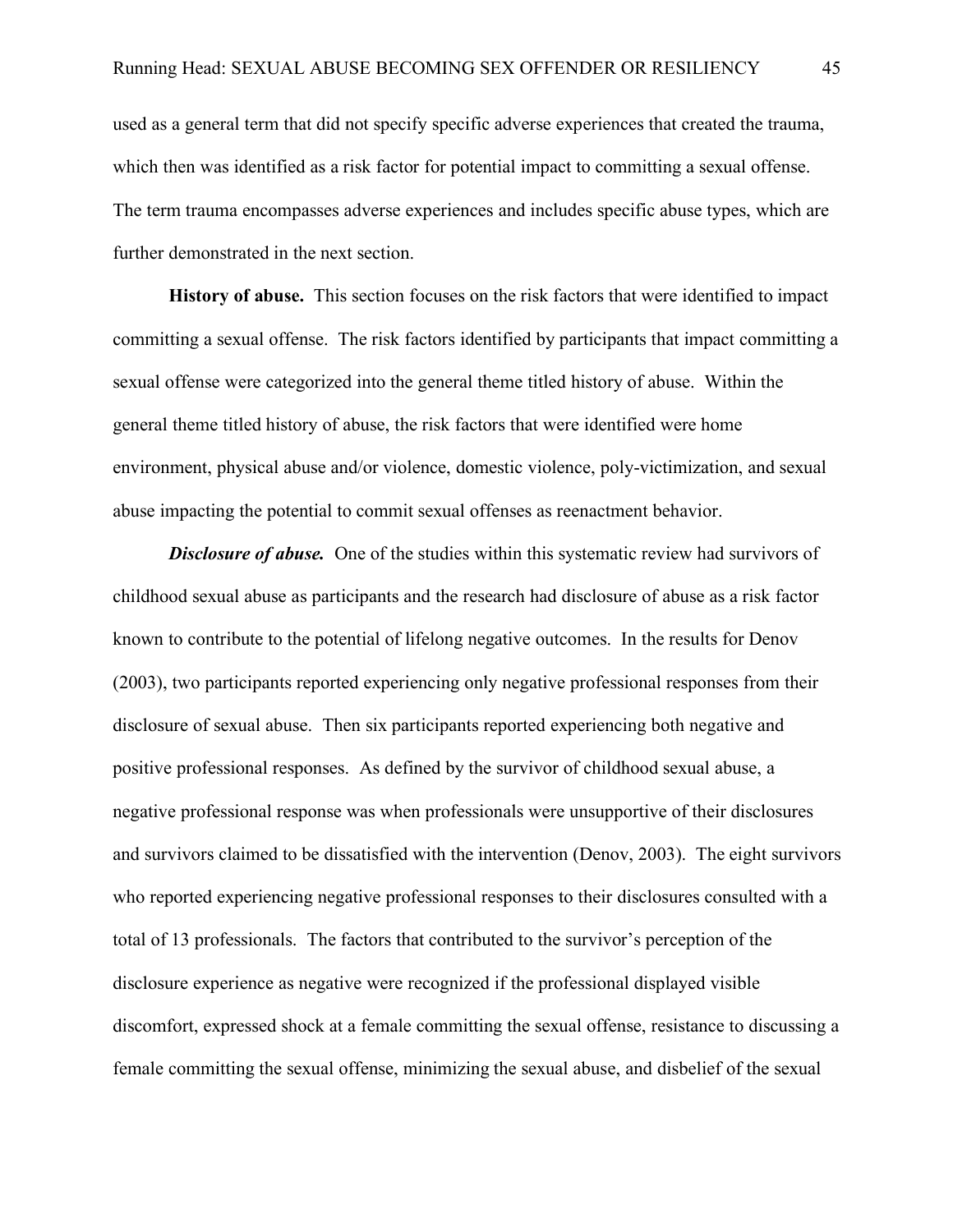abuse allegations. The survivors of sexual abuse stated that having a negative response from a professional while disclosing the abuse had an adverse impact which increased distrust in professionals, increased anger, and provoked survivors to question or deny their experience of sexual abuse (Denov, 2003). Of the total 14 participants who had experienced childhood sexual abuse by female sex offenders, the offenses were disclosed to a total of 25 professionals (Denov, 2003). The disclosure to professionals included police officers, child protection services, psychologists, and psychiatrists (Denov, 2003). Survivors of childhood sexual abuse who were dissatisfied with the initial response to their first disclosure often consulted with an additional professional. However, not all victims who experienced a negative professional response continued to search for a positive response. After at least one negative professional response to disclosure, three victims (21%) refused, for an extended period of time, to seek further professional help. Although these victims eventually, out of desperation, sought professional help many years later, for a time, they were forced to suffer in silence (Denoy, 2003).

*Home* environment. The results of the following research were found when significance was identified for the risk factor of home environment for the potential impact on committing a sexual offense. The research in regard to this risk factor in correlation to committing a sexual offense was found in two articles from this systematic review.In the study conducted by McClure et al. (2008) the participants were survivors of childhood sexual abuse that had identified environment and relationships as risk factors known to contribute to the potential of lifelong negative outcomes. Negative parental responses and lack of support was identified to exacerbate the negative effects of childhood sexual abuse. Family conflict was negatively related to self-acceptance in the study. Households characterized by strife and negativity provided growing children with disapproval, depreciation, and frequent or ongoing adverse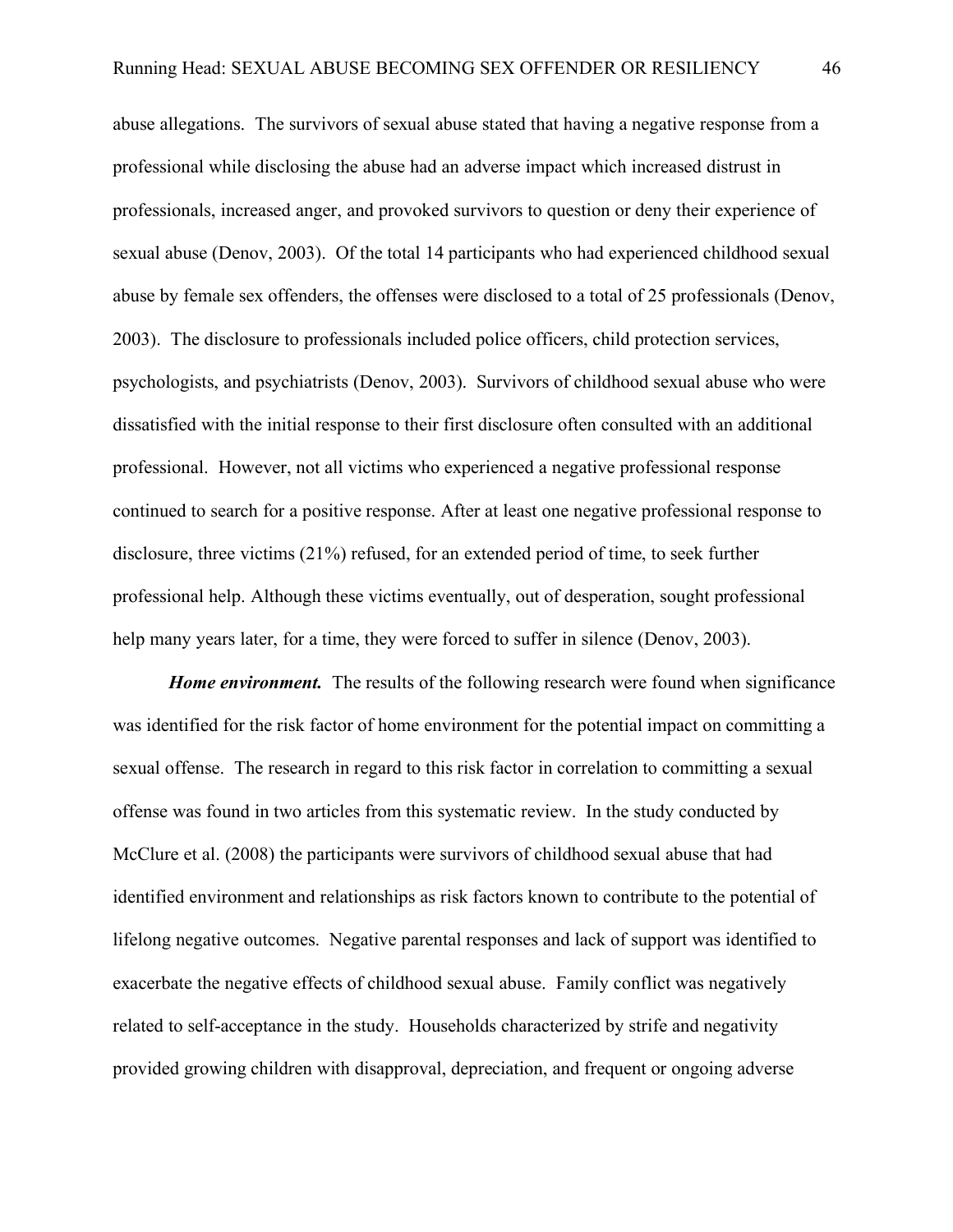experiences (McClure et al., 2008). This article was the only example using the population of survivors of childhood sexual abuse in regard to identifying environment and relationships as risk factors potentially impacting lifelong negative outcomes.

In the research conducted by Lightfoot and Evans (2000), out of the 20 adolescent sex offenders, only four participants were living with both parents in their family of origin. Three of the participants were in single parent households, six were living with a parent and step-parent, and three were living with grandparents. For housing type, four of the participants were living with a stranger in a foster care placement, which by the three months post notification of this study the number had increased to twelve (Lightfoot & Evans, 2000). These results confirmed it was common for participants that have committed a sexual offense to have experienced a disruption in the housing environment. Participants reported that this contributed to a lack of a stable care-giving relationships, which was labeled as a reported risk factor for committing a sexual offense (Lightfoot & Evans, 2000).

In the research of Lightfoot and Evans (2000), all of the participants reported they had experienced an extreme emotion-arousing event in the 24 hours preceding the sexual offense. The specific nature of the emotion-arousing events experienced by the participants varied greatly, but examples were the family dog was killed by the father, a scenario on the television was very similar to their own traumatic experience of sexual abuse, or they witnessed a physically violent argument between the parents (Lightfoot  $\&$  Evens, 2000). All of the emotionarousing events that were reported happened within their home environment. When the participants reported they had experienced an emotion-arousing event, they identified a significant difficulty in their ability to contain distress or symptoms of anger. The participants stated this created a disconnect between emotion and behavior. Difficulty in containing their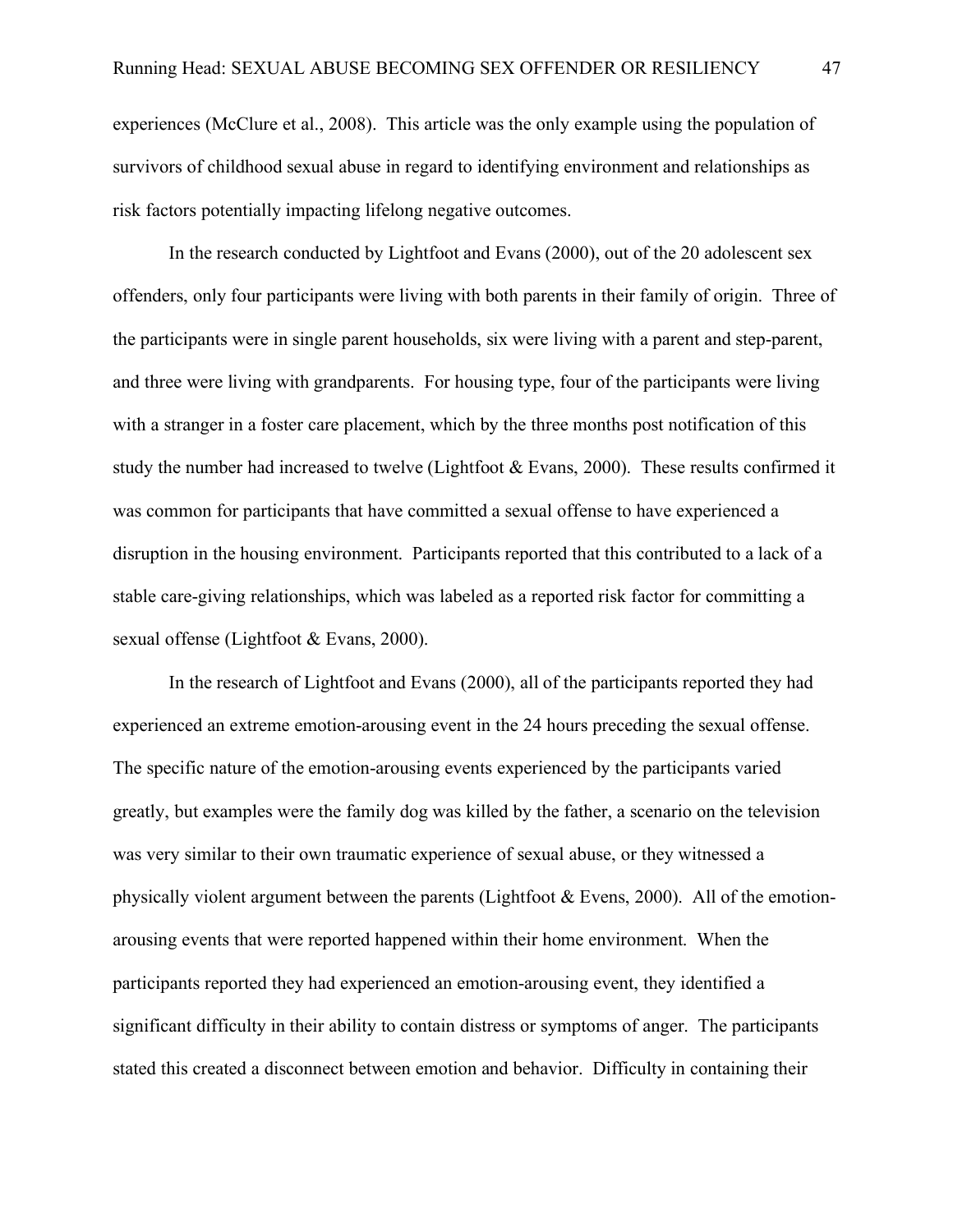reactions or feelings in regard to the emotional-arousing event was identified as a risk factor which contributed to their sexual offense (Lightfoot & Evans, 2000).

Lastly, Lightfoot and Evans (2000) also wanted to understand the variables contributing to the occurrence of adolescent sex offenders in 20 participants with 12 males and 8 females. High rates of family disruption, as well as specific traumatic experiences related to physical abuse, verbal abuse, and domestic violence were certainly part of these children's experiences before committing sexual offenses. Different abuse types that may or may not happen within the home environment but are identified as additional risk factors impacting the potential to commit a sexual offense are discussed.

**Physical abuse and/or violence.** Three of the studies within this systematic review included physical abuse as a risk factor when co-occurring with childhood sexual abuse. Simpson (2010) conducted research with results recognizing that when survivors have higher levels of physical abuse associated with sexual abuse there was an identified correlation with having lower levels of resilience. Gentlewarrior (1998) conducted research with results suggesting that women in this study reported child sexual victimization experiences involving a number of the hypothesized abuse characteristic risk factors. The results found that 40.8 percent of the sample experienced concurrent forms of child abuse involving sexual and physical abuse by the same abuser(s). Hyman and Williams (2001) results stated out of all 136 participants, 58 percent of them experienced physical abuse. Physical force used during sexual abuse was reported in 62 percent of the cases. Medical evidence of physical trauma was present in 34 percent of cases. Overall, the three studies agreed that survivors of childhood sexual abuse with an additional risk factor of co-occurring physical abuse can impact the developmental pathway to lifelong negative outcomes (Gentlewarrioer, 1998; Hyman & Williams, 2001; Simpson, 2010).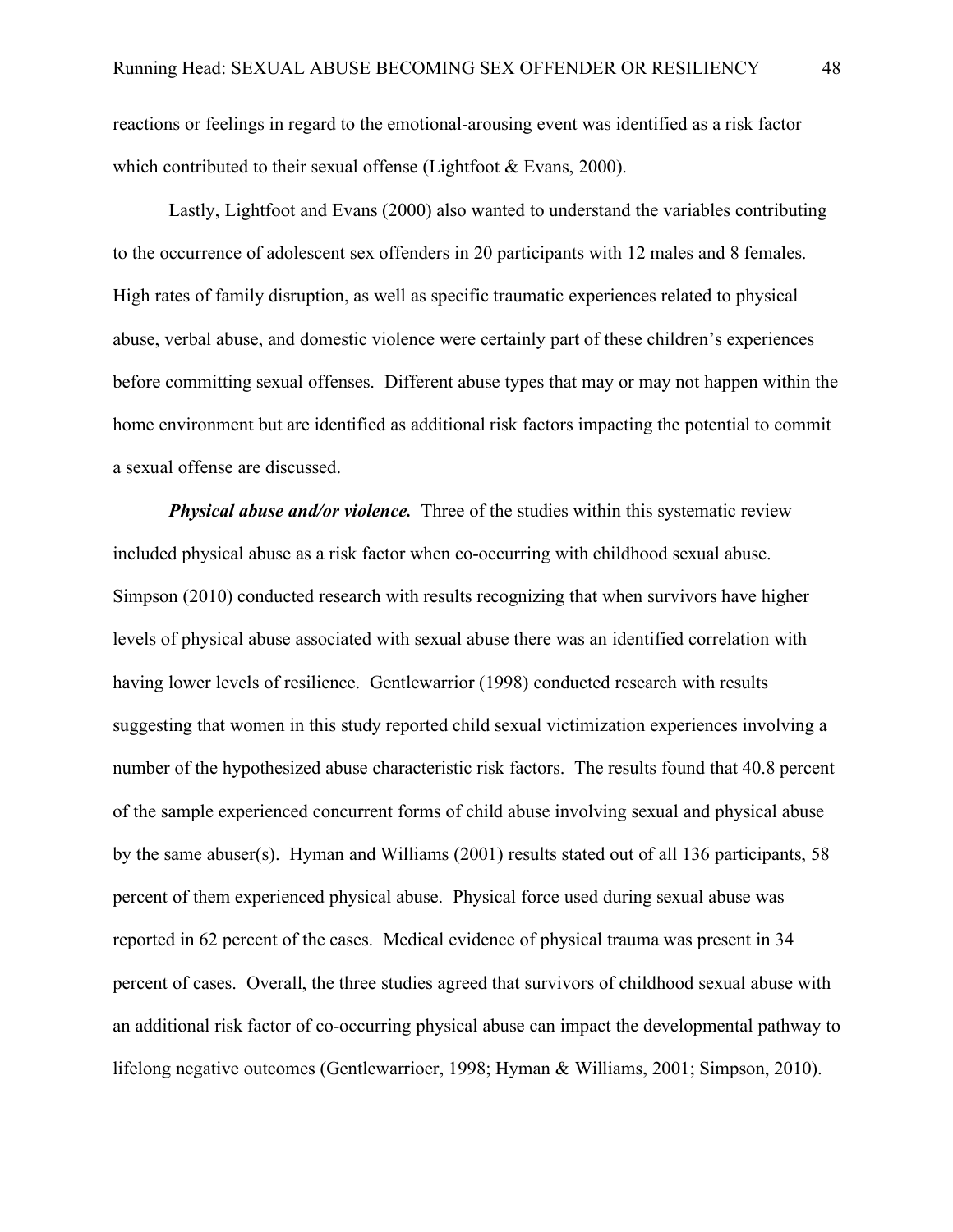The results of the following research were found when significance was identified for the risk factor of physical abuse and/or violence having a potential impact on committing a sexual offense. The research in regard to this risk factor in correlation to committing a sexual offense was found in four articles from this systematic review. McMackin et al. (2002) conducted research with juvenile male sex offenders and physical abuse was reported by 80 percent of the participants in the study. Also, results found that exposure to co-occurring sexual and physical abuse was reported by 47.5 percent of the participants (McMackin et al., 2002). This demonstrates that when a participant is experiencing childhood sexual abuse as a risk factor, that is also co-occurring with physical abuse this increases the risk to committing a sexual offense. In the research results of Lightfoot and Evans (2000) the participants that had experienced physical abuse was reported by 60 percent of the adolescent sex offenders.

In the research results of Simons et al. (2008), physical abuse was reported by 56 percent of the incarcerated adult male sexual offenders that had committed sexual offenses against children. The participants also reported 44 percent had experience in engaging in violence and cruelty to animals. Lastly, 93 percent of the participants reported frequent exposure to violent media during their childhood (Simons et al., 2008). In the research results of Sigurdsson et al. (2010), the purpose was to investigate the developmental pathways to committing sexual offenses. The population was 344 participants that had reported committing a sexual offense and being a survivor of sexual abuse. Of this total number, 212 were males and 130 were females. The results suggest that violence in the home was reported by 20 percent of male participants which was the second most reported contributor in the developmental pathway between experiencing childhood sexual abuse and committing a sexual offense. Overall, all four of these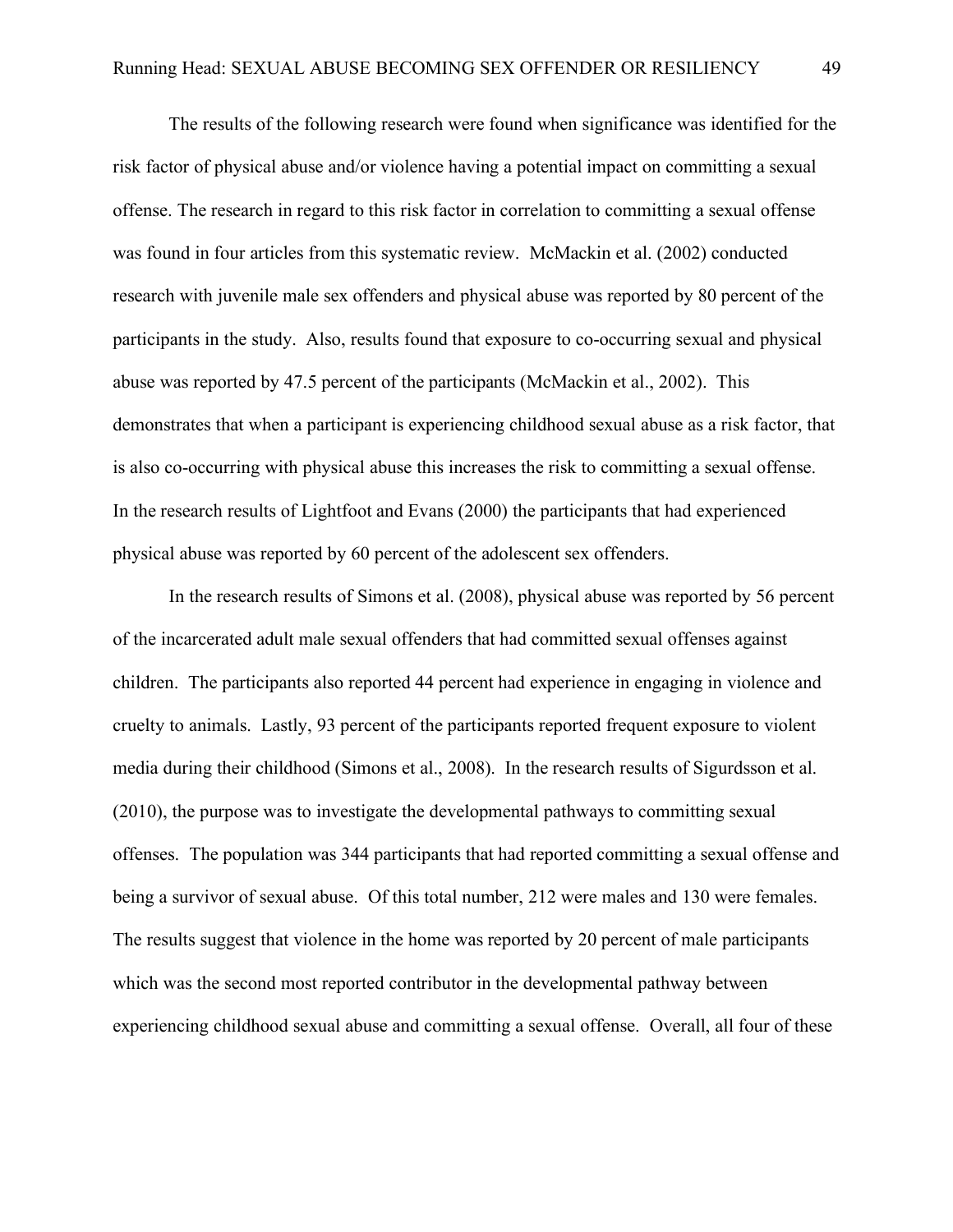articles demonstrated the significance of physical abuse and/or violence as a risk factor that has potential to impact committing a sexual offense.

*Domestic violence.* The results of the following research were found when significance was identified for the risk factor of domestic violence and the potential impact on committing a sexual offense. The research in regard to this risk factor in correlation to committing a sexual offense was found in four articles from this systematic review. In the research conducted by Haapasalo et al. (2008) their one participant described his father being abusive to the family by being negative, derogatory, violent, alcoholic, physically abusive, and would have forced sexual intercourse with his mother. His father's alcoholism and violent tendencies were noted by child protection services and authorities (Haapasalo et al., 2008). Abuse within the family was found in additional studies, as the research conducted by Salter et al. (2003) had 224 male participants that were survivors of sexual abuse, and 26 of these participants had committed sexual offenses. In the results, the survivors of childhood sexual abuse and later committed sexual offenses had more frequently witnessed serious intrafamilial violence. The research conducted by McMackin et al. (2002) found that 62.5 percent of the participants reported being a witness to family physical abuse during their childhood. Also, 13 percent of the participants reported being a witness to family sexual abuse during their childhood. Lastly, in the research results of Simons et al. (2008), domestic violence was reported by 42 percent of the incarcerated adult male sexual offenders that had committed sexual offenses against children. Overall, all four of these articles demonstrated the significance of domestic violence as a risk factor that had potential to impact committing a sexual offense.

*Poly-victimization.* The study conducted by Leach, Stewart and Smallbone (2016) aimed to examine links between sexual abuse and sexual offending using a prospective longitudinal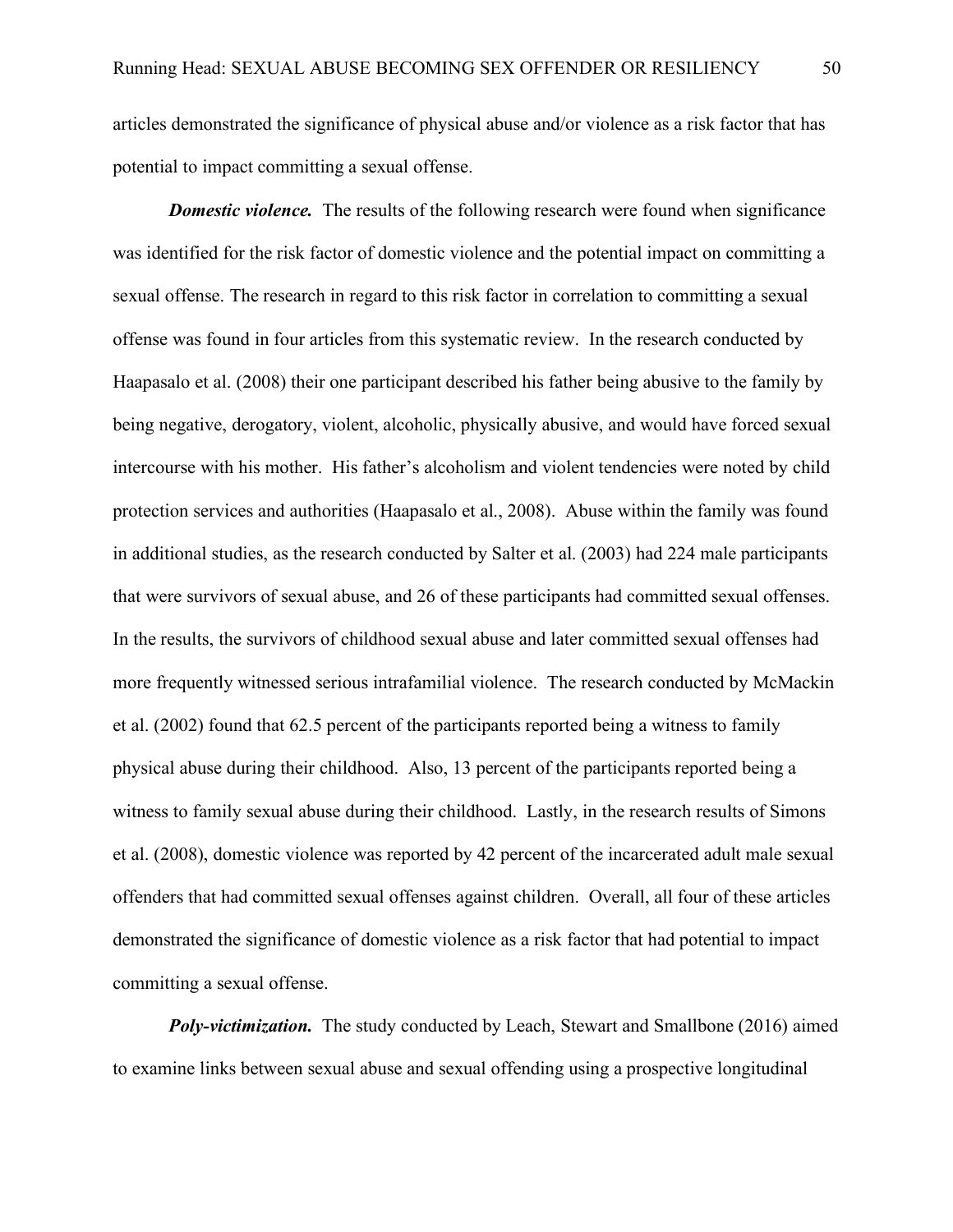birth cohort design. The hypothesis was to examine an association between maltreatment history and committing a criminal offense in a birth cohort of 38,282 males (Leach et al., 2016). The results suggested that only 3 percent experienced childhood sexual abuse and later in life committed a sexual offense, which is contrary to results that are typically reported in retrospective clinical studies (Leach et al., 2016). The study did not find a specific association between sexual abuse and sexual offending; rather the results found that poly-victimization was significantly associated with sexual offending (Leach et al., 2016). There were 615 cases of sexual abuse and 286 of those involved experiencing sexual abuse only while 329 of those involved sexual abuse with additional notifications for other types of maltreatment (Leach et al., 2016). Of the 329 experiencing sexual abuse with additional types of maltreatment, 63.5 percent had experienced physical abuse, 78.1 percent had experienced emotional abuse or neglect, and 41.6 percent experienced both physical abuse and emotional abuse or neglect. Of the participants that had committed sexual offenses, 64 percent had experienced poly-victimization in their childhood history (Leach et al., 2016). The study results suggest that any specific link between sexual abuse and sexual offending was secondary to the association between polyvictimization and sexual offending.

*Committing sexual offenses as reenactment behavior.* Two articles had results related to experiencing childhood sexual abuse and direct correlations to committing a sexual offense. Veneziano et al. (2000) conducted research with a sample of 68 consecutive adolescent male sexual abusers who had experienced sexual abuse in their own history. Veneziano et al. (2000) found results that participants who had experienced sexual abuse when they were younger than five years old were twice as likely to sexually abuse someone younger than five years old. The participants of the study were also twice as likely to have sexually abused males if they had been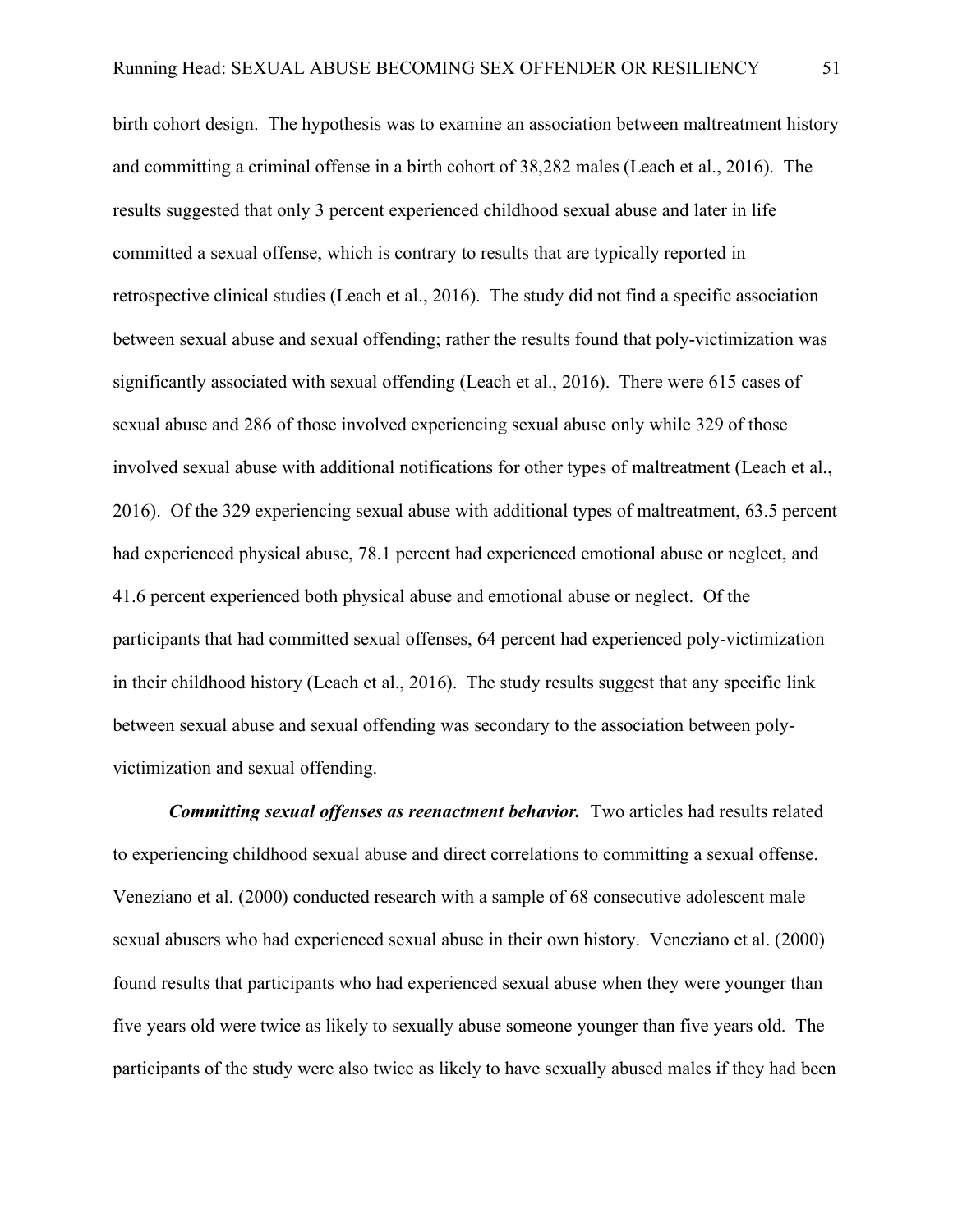abused by males (Veneziano et al., 2000). It was one and a half times more likely that if they were sexually abused by a relative, they would sexually abuse a relative as well. Boys who had experienced anal intercourse during their sexual abuse were 15 times more likely to abuse their victims identically (Veneziano et al., 2000). If they had been fondled, they were seven times more likely to fondle their victims. If their abuse involved oral sex, they were twice as likely to have engaged in oral sex with their victims. The results of this study offer support to the correlation between a subset of sexual offenses possibly being a reenactment, reactive condition, and/or learned behavior of an individual's childhood sexual abuse (Veneziano et al., 2000).

Haapasalo et al. (2008) conducted research with one participant who had completed selfassessments and data was collected to examine the correlation between his childhood sexual abuse and adult sexual offenses. Haapasalo et al. (2008) had found results that revealed the participant had experienced severe physical, psychological, and sexual abuse in childhood. His pattern of committing sexual offenses against children was found to be similar to his own experiences of sexual abuse by his father (Haapasalo et al., 2008). This correlation was suggested because the age of the survivors was within range of the participant's age at the time of his childhood sexual abuse (Haapasalo et al., 2008). Also, the use of treats and coercion to gain survivor compliance resembled the way that the participant's father had acted towards him during his childhood sexual abuse (Haapasalo et al., 2008). The results from both of these studies supports that a subset of sex offenders commit sexual offenses as reenactment or learned behavior from the childhood sexual abuse they survived.

### **Discussion**

The systematic review of these articles was intended to analyze two research questions. What are the identified risk factors that could contribute to a survivor of sexual abuse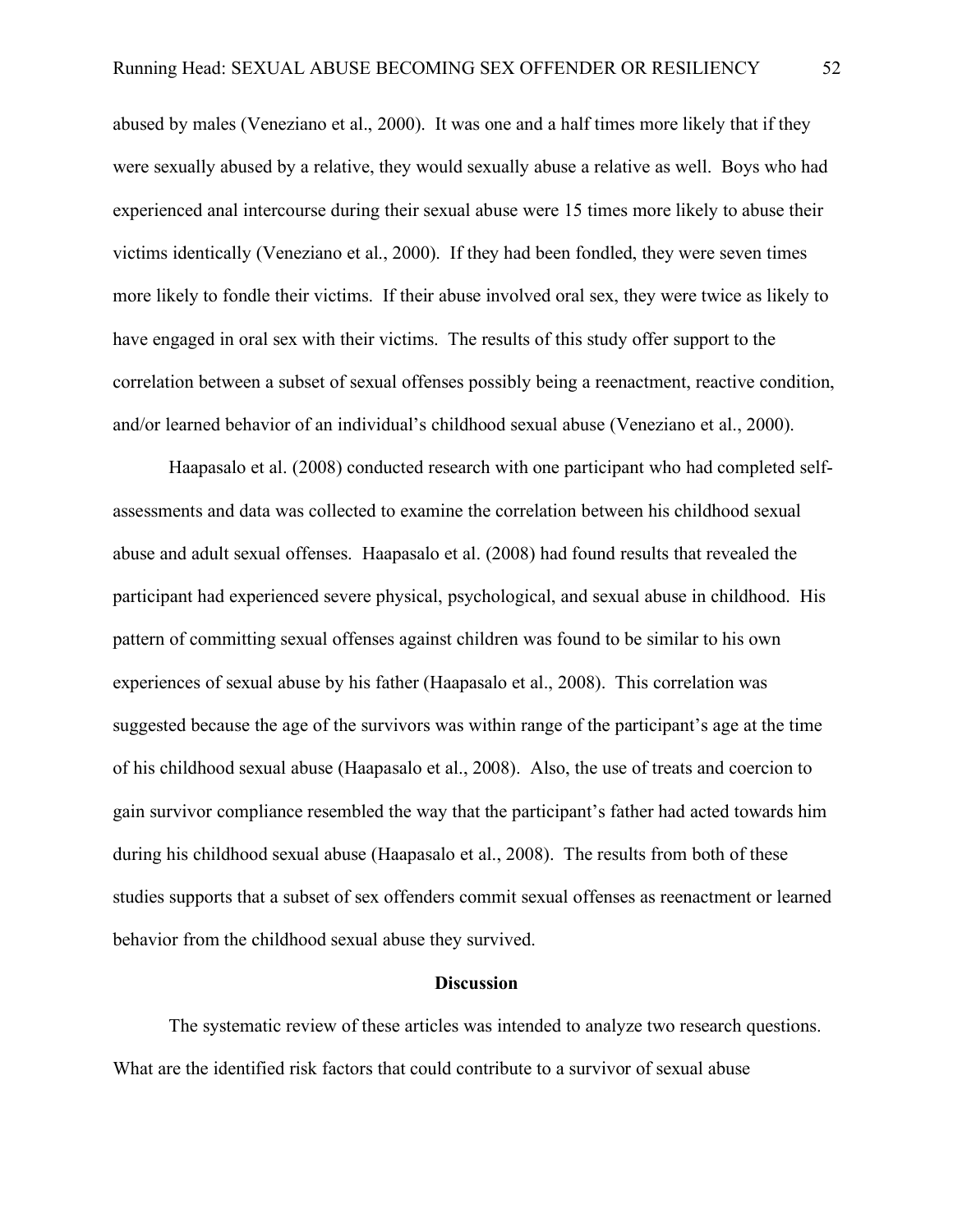committing a sexual offense? What are the protective factors that could help minimize risk factors for a survivor of childhood sexual abuse? Through a review of 19 articles, results demonstrated protective factors that interventions need to address in ongoing support and screening tools when working with survivors of childhood sexual abuse. Results also demonstrated risk factors that interventions need to screen for when working with survivors of childhood sexual abuse. Including these risk factors in screening tools and implementing support in interventions would anticipate reduction to lifelong negative outcomes, with committing a sexual offense as the focus of this systematic review.

Of the 19 articles used for the analysis of this systematic review, eight articles had identified protective factors that were used to answer the research question for this systematic review; what are the protective factors that could help minimize risk factors for a survivor of childhood sexual abuse? The articles had survivors of childhood sexual abuse as participants and the research had identified protective factors that contribute to the developmental pathway of resilience. The protective factors that were identified were environment and relationships, spirituality, internal characteristics, coping behaviors, education, disclosure of abuse, satisfaction with adult life, and the need for a combination of protective factors. The purpose was to better understand how to support survivors from childhood sexual abuse in enhancing their protective factors through interventions. This is essential in order to decrease the possibility of lifelong negative outcomes; committing a sexual offense as one example.

Environment and relationships were the most significant protective factor in having an impact on the process of resilience, as this was identified in seven studies within the systematic review. Throughout the articles, examples within environment and relationships included home environment, community environments, family relationships, friendships, and social supports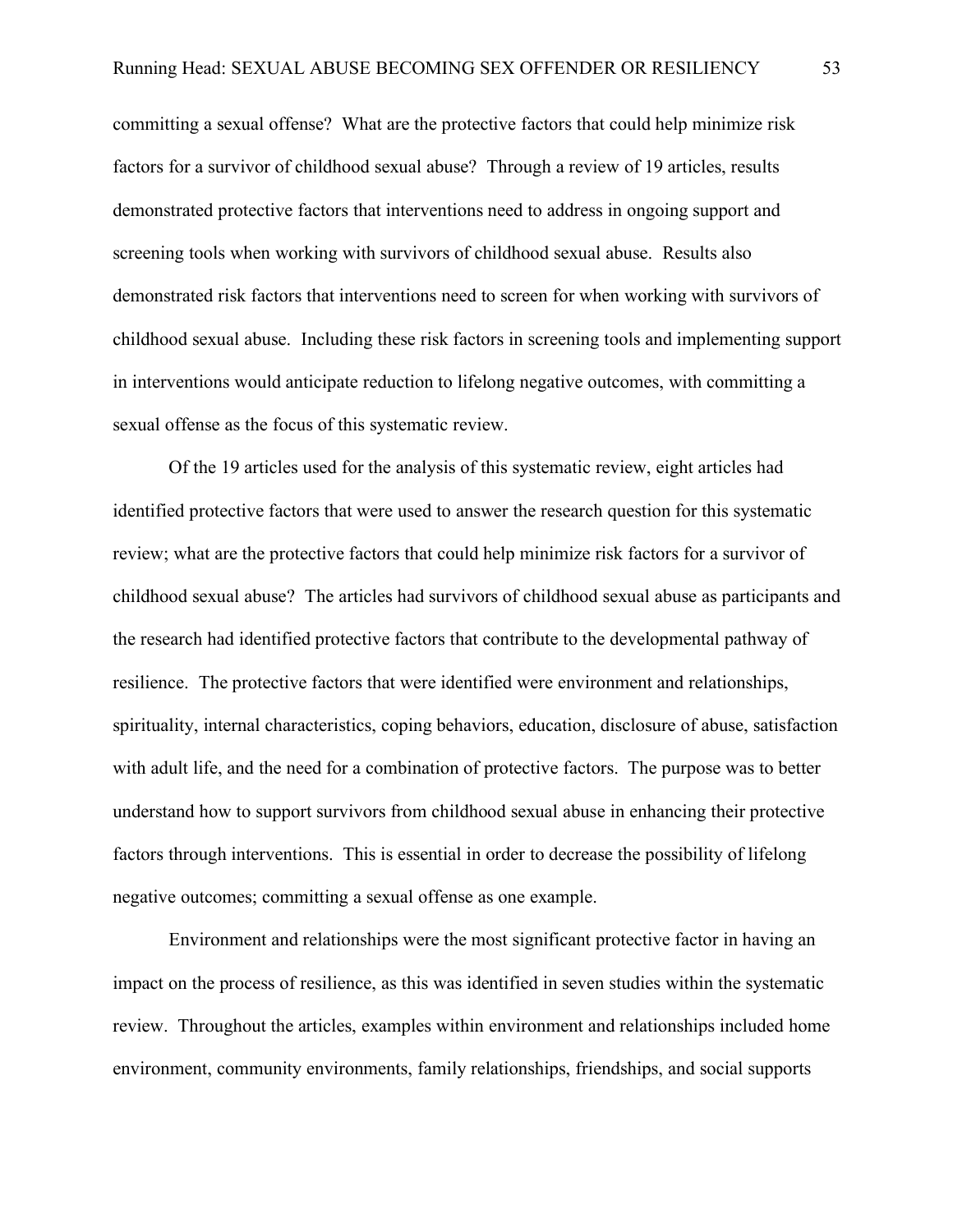that impact the process of resilience after experiencing childhood sexual abuse. Environment and relationships can be difficult to build upon after experiencing childhood sexual abuse since this can impact the ability to trust others. Screening tools and interventions should encompass assessing environment and relationships to be aware, promote, and support this protective factor. Environment and relationships as a protective factor suggests that augmenting interventions to teach families to nurture and support each other could modify the potentially detrimental impact childhood sexual abuse can have on the ability to engage in healthy relationships. The efforts to strengthen primary relationships have the potential to improve post-abuse behavioral and/or lifelong negative outcomes (Williams & Nelson-Gardell, 2011). Home environment and relationships was also identified as a risk factor for childhood sexual abuse, and as a risk factor for committing a sexual offense. For this systematic review it is assumed that if environment and relationships are given support in interventions as a protective factor after childhood sexual abuse, it should decrease the ability to become a risk factor that could potentially impact committing a sexual offense. An assumption could be made that if proper interventions are not implemented to address home environment as a risk factor, a potential outcome could be to commit a sexual offense. The protective factors identified after experiencing childhood sexual abuse are important in discussing the implementation of interventions and systems in order for the abuse to have the least amount of impact on life outcomes for this population. Improving these interventions to strengthen the protective factors would be to decrease the sexual abusesexual abuser hypothesis research.

In the study conducted by Simpson (2010), the results had identified a combination of protective factors that were found to be the most impactful towards resilience after surviving sexual abuse associated with physical abuse. This was understandable as it is logical to believe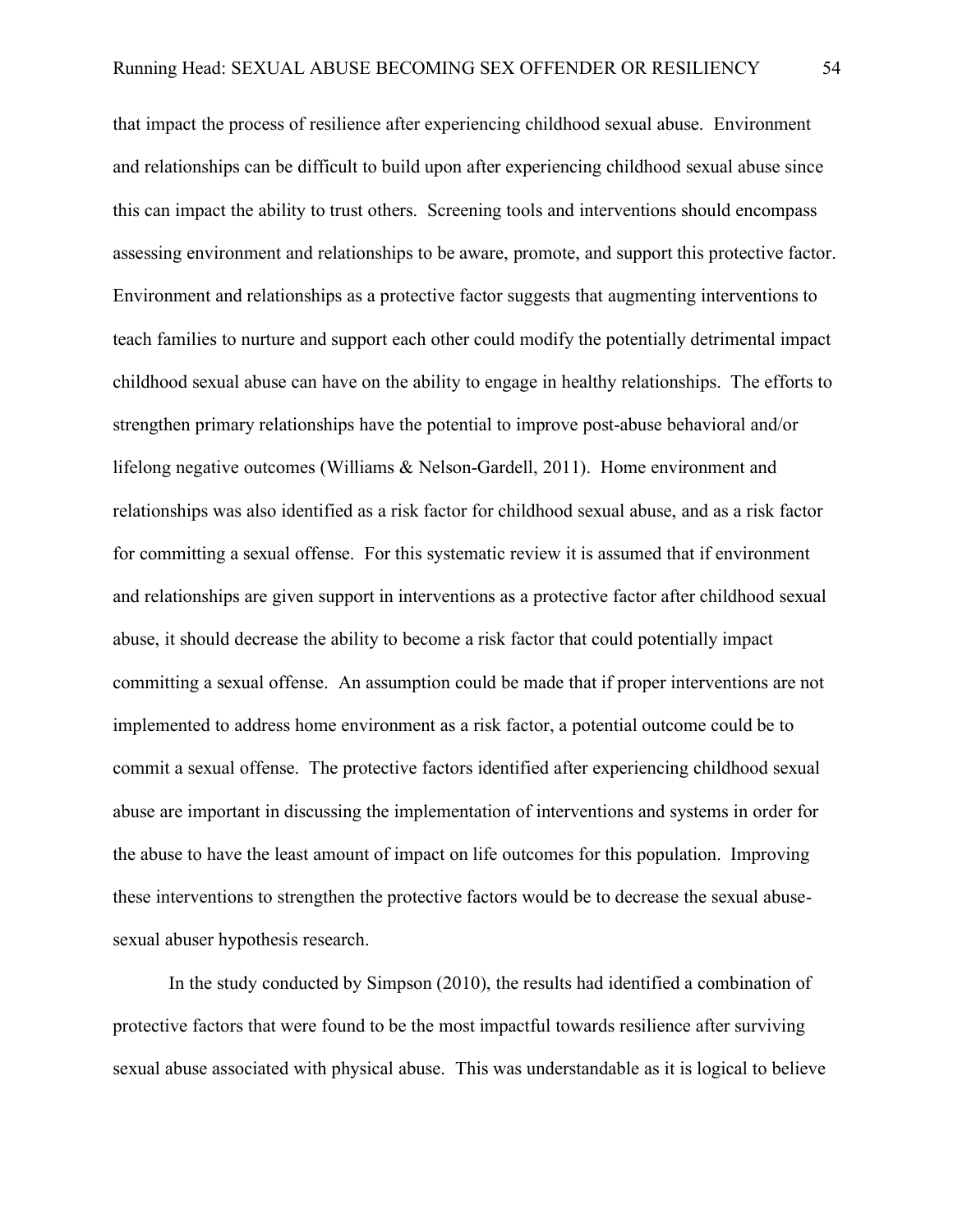that the more protective factors a survivor has, the easier an increase in their ability to progress through resilience is available. This study found that the age of onset of sexual abuse and level of physical abuse experienced did not differ in whether resilience could be an outcome. Whether resilience could be an outcome, depended on having the right combination of protective factors available. The combination of protective factors the study identified as most important when predicting resilience were high control against deviance, ability to work with others, and the sense of acceptance and belonging to a family (Simpson, 2010). The implications for treatment are evident in the need to provide support to develop and strengthen these three identified protective factors in order to have the most impact towards resilience. Mental health providers and social workers could bring about meaningful change by incorporating these protective factors into their support work with the survivors of childhood sexual abuse (Simpson, 2010).

Specifically, in the study conducted by Denov (2003), disclosure of abuse was identified as a protective factor and a risk factor for survivors of childhood sexual abuse as participants. Disclosure from the survivor of childhood sexual abuse was identified as a protective and a risk factor depending on each participant's experience. Disclosures were to professionals and the response from the professional determined whether the survivor of childhood sexual abuse identified disclosure as a protective factor or a risk factor. The sexual abuse for all participants was committed by a female sex offender. It is assumed that if the study was completed with survivors of sexual abuse committed by a male sex offender, that the results would be different. This is because, in the article, variance in labeling the disclosure of childhood sexual abuse to a professional as either a protective factor or a risk factor was because the sexual abuse was committed by a female sex offender. The survivors were concerned in whether they would be believed by professionals when disclosing their sexual abuse was from a female sex offender.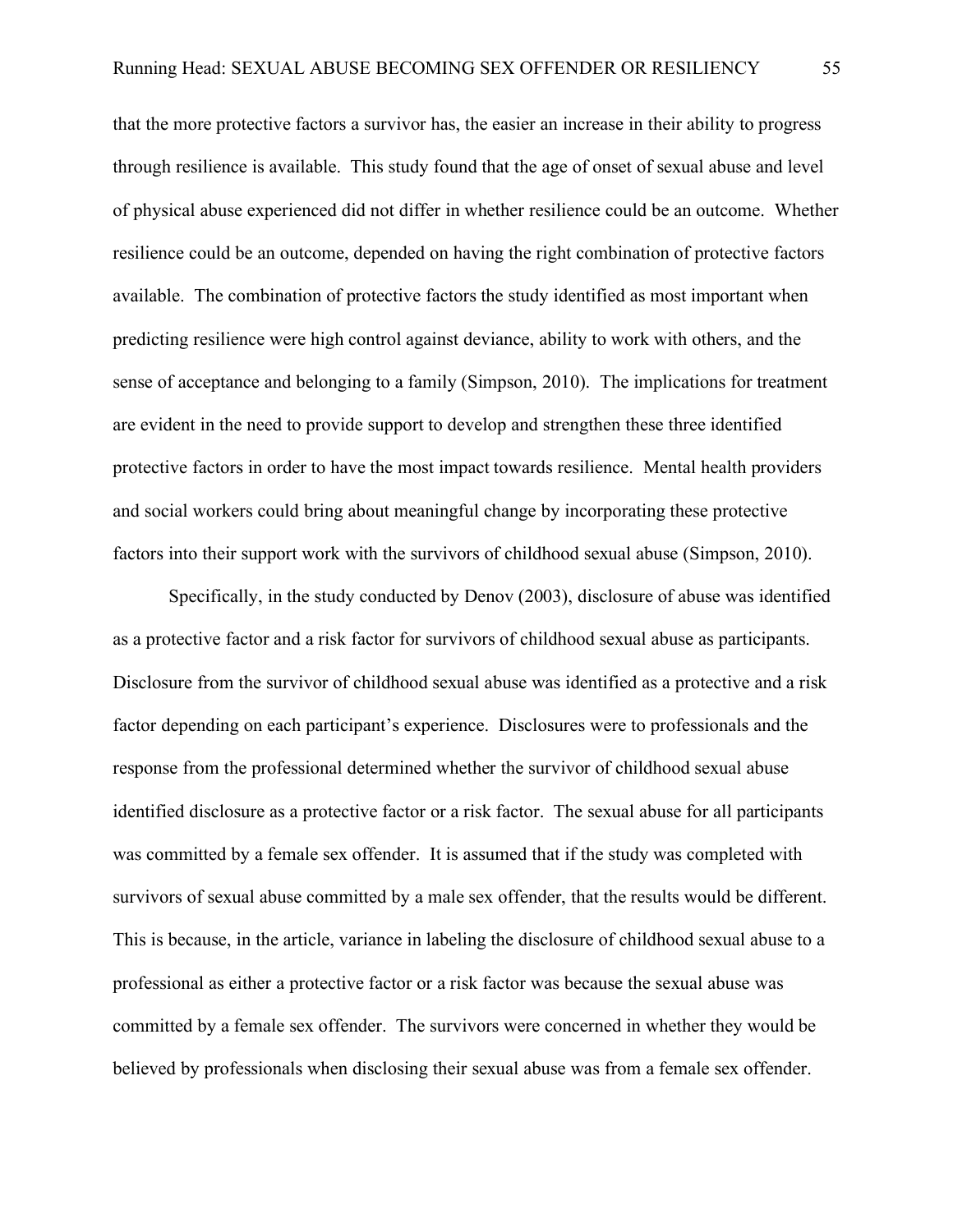The study completed by Denov (2003) had results that some survivors of childhood sexual abuse identified disclosure as a risk factor. Disclosure of sexual abuse identified as a risk factor happened when professionals disbelieved or minimized the sexual abuse due to it being committed by a female sex offender. Disclosure of abuse being identified as a risk factor emphasizes the need for the development and implementation of professional training initiatives to sensitize professionals to the subject of female sex offending and the interventions needed for those survivors.

Of the 19 articles used for the analysis, 15 articles identified risk factors for lifelong negative outcomes with committing a sexual offense as the focus of this systematic review. These articles were to answer the research question, what are the identified risk factors that could contribute to a survivor of sexual abuse committing a sexual offense? The articles used in this analysis had survivors of childhood sexual abuse as participants and in the research had identified risk factors known to contribute to the potential of lifelong outcomes. The purpose was to better understand survivors from childhood sexual abuse and risk factors that impact the potential developmental pathway to lifelong negative outcomes. In having a better understanding of the risk factor identified in these articles, interventions and screening tools can be appropriately implemented to address the client risks. This is essential in order to decrease the possibility of lifelong negative outcomes; committing a sexual offense is the focus of this systematic review but is only one example of a negative outcome.

The risk factors that were identified to potentially impact committing a sexual offense were split into two main sections titled as mental health and history of abuse. The risk factors included in mental health were psychological and emotional abuse, sexual behaviors, addiction to alcohol and/or substances, anti-social behavior and attachment, posttraumatic stress disorder,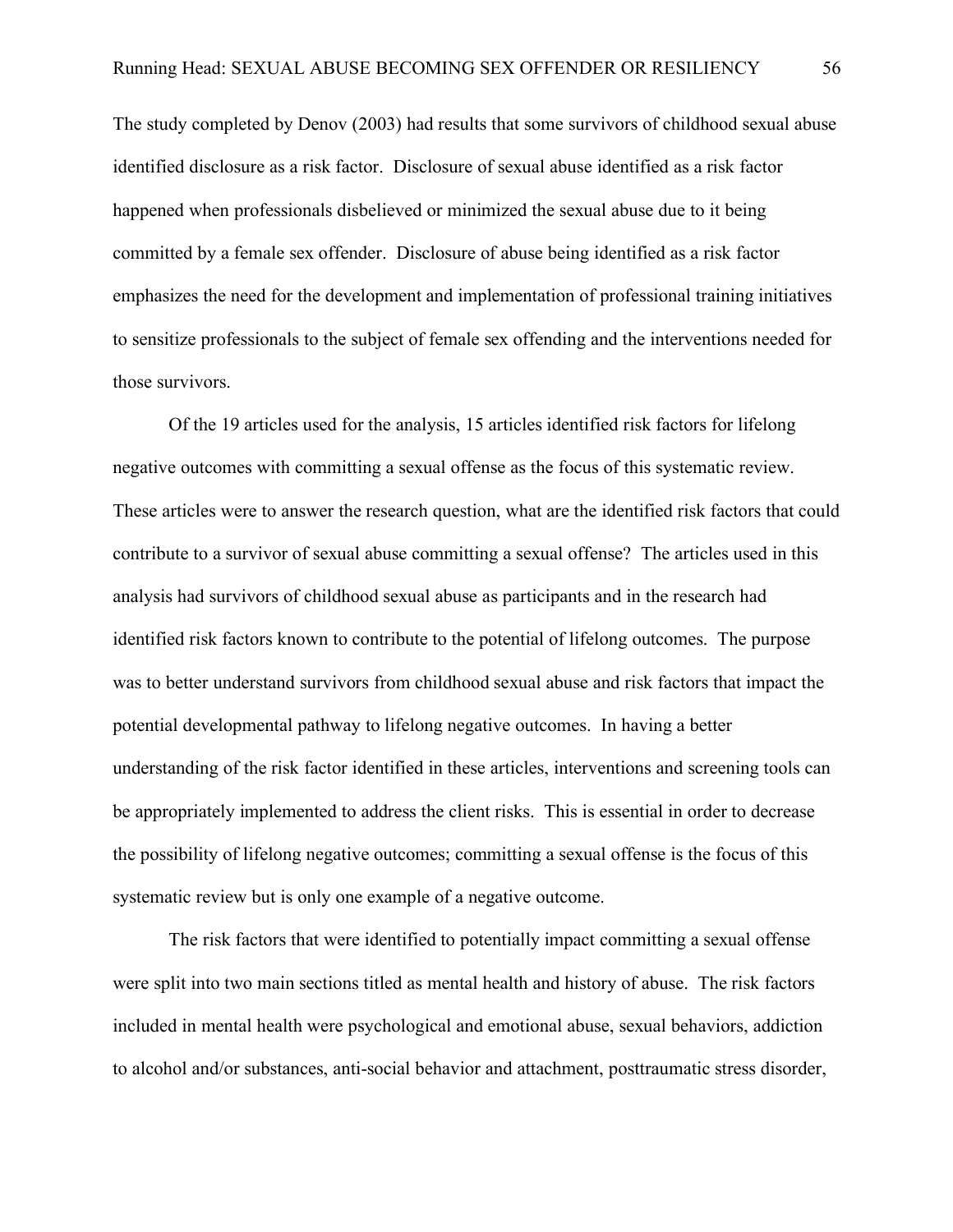and trauma. The risk factors included in history of abuse were disclosure of abuse, home environment, physical abuse and/or violence, domestic violence, poly-victimization, and sexual abuse impacting the potential to commit sexual offenses as reenactment behavior. The purpose was to analyze the research in whether there is a link between risk factors co-occurring or present after childhood sexual abuse and whether they impact committing criminal sexual offenses.

Trauma was found as an overarching risk factor for participants committing sexual offenses. Most of the studies in this systematic review identified different types of repeated trauma in childhood as a risk factor. Trauma would assumingly encompass all the risk factors listed under both survivors of childhood sexual abuse and committing a sexual offense. With respect to secondary prevention after surviving childhood sexual abuse, these results suggest that selected interventions need to be provided to individuals and families who have been identified as having these developmental risk factors. Most importantly, the studies identified the need for universal preventive interventions to decrease the prevalence of risk factors in the general population as a means to prevent the development of sexual offending behaviors. (Simons et al., 2008).

Physical abuse and/or violence was a risk factor that was identified in both sections: survivors of childhood sexual abuse and committing a sexual offense. Physical abuse being a present risk factor in both of these categories suggests an assumption that after experiencing childhood sexual abuse, if physical abuse is experienced, it could create a stronger correlation to potentially impact committing a sexual offense. This would align with the results of Simpson (2010) that when survivors have higher levels of physical abuse associated with sexual abuse, there was an identified correlation with having lower levels of resilience. Lower levels of resilience would increase a concern in the developmental pathway to possibly having lifelong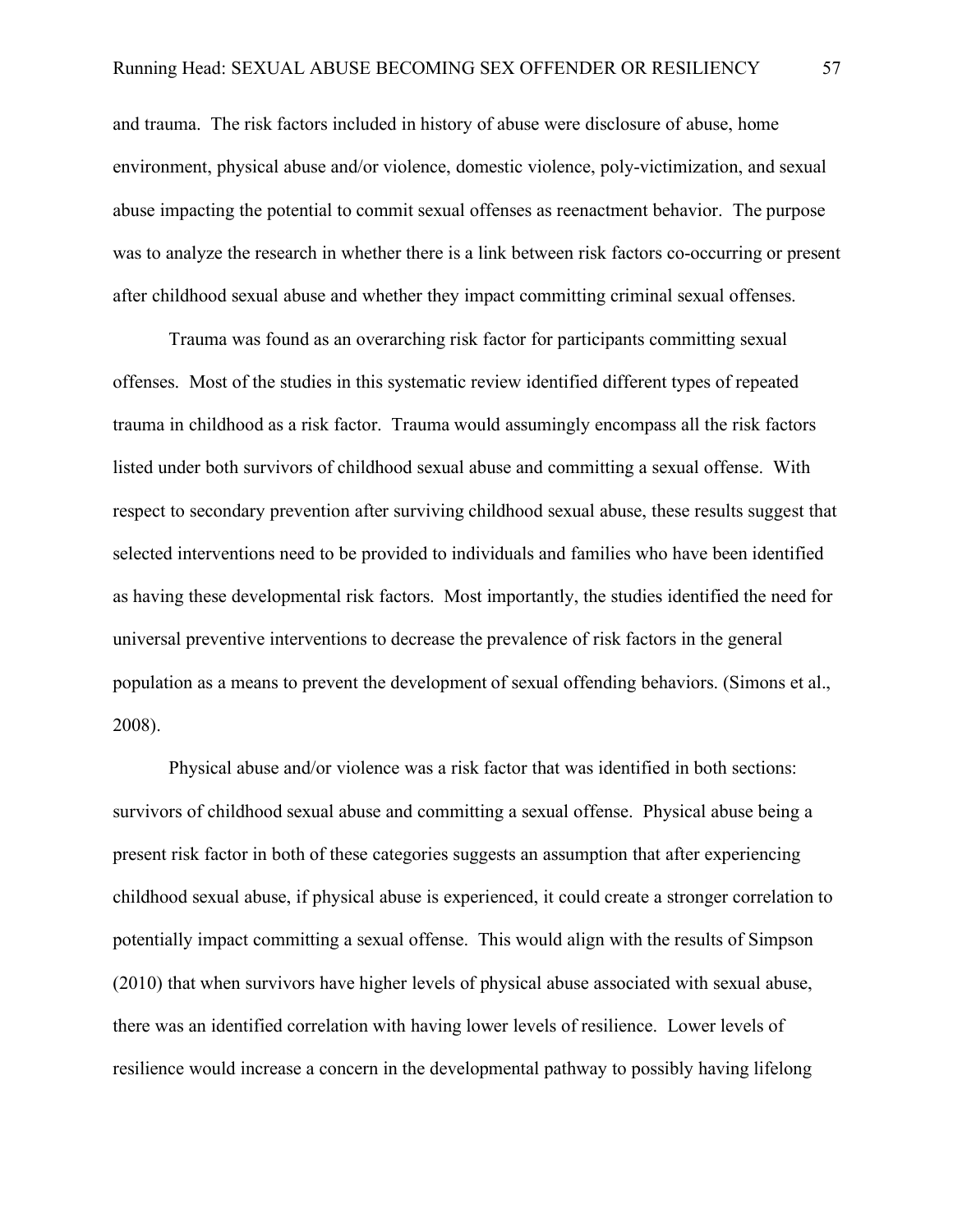negative outcomes. It is important that interventions attend to recognizing that when survivors have higher levels of physical abuse associated with sexual abuse, there is an identified correlation with having lower levels of resilience. Creating scales or questionnaires that are directed towards childhood sexual abuse, but also screen for physical abuse, is important in providing appropriate interventions that therapeutically work through trauma with this population. Also, the general concept of violence along with specific violence examples that are highlighted in the literature should be implemented into screening tools with children who have experienced maltreatment. This could then lead to providing appropriate interventions with a goal to decrease lifelong negative outcomes.

In the study of Simons et al. (2008), the statistical amounts of childhood sexual abuse, early exposure to pornography, early and frequent masturbation, and sexual involvement with animals all suggested a heightened sexualized childhood which was an unexpected risk factor before conducting the research. This all may suggest that childhood sexual abuse may only influence the development of sexual offending behaviors when it occurs within the context of a pathological sexual environment and when home environment is considered a risk factor. Particular interest was identified by the authors hypothesis that the preliminary results of abuse towards animals may precede sexual offending behaviors. For home environment as a risk factor, services such as community involvement where social activities are built in should be considered an integral part of a comprehensive sexual abuse treatment model (Williams & Nelson-Gardell, 2011).

In the study of Leach et al. (2016), the results found that surviving childhood sexual abuse did not have an impact on committing a sexual offense, but rather poly-victimization has a stronger impact. Understanding poly-victimization having a potential impact on committing a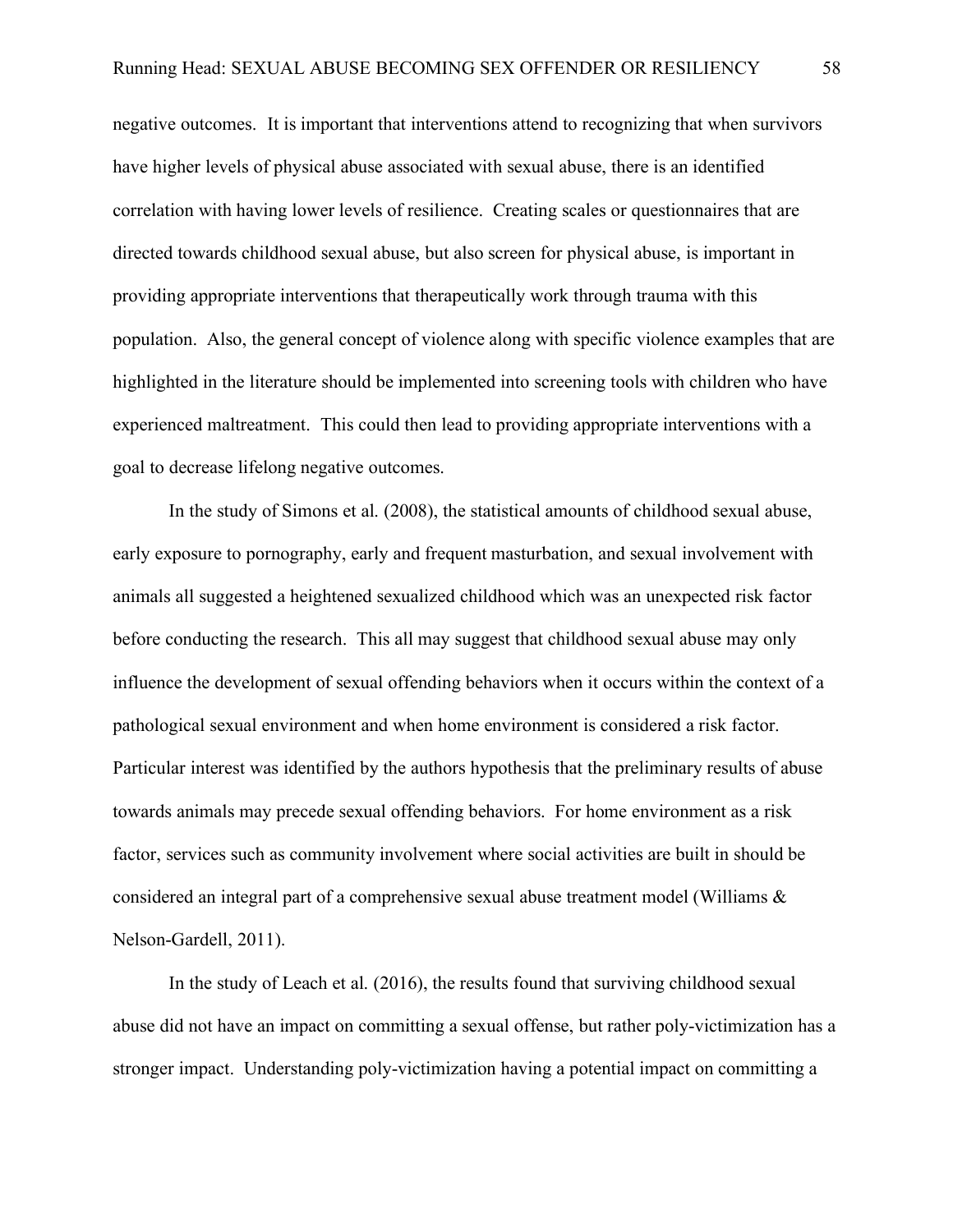sexual offense supports the basis of this systematic review. As the purpose of the systematic review was to identify the risk factors that could contribute to a survivor of childhood sexual abuse committing a sexual offense. Suggesting poly-victimization has an impact supports that a survivor of childhood sexual abuse is more than likely a survivor of additional maltreatment. The more types of maltreatment a childhood survivor experiences, it is assumed there is an increase in risk for lifelong negative outcomes with committing a sexual offense being one example. The study found that of the participants that had committed sexual offenses, 64 percent had experienced poly-victimization in their childhood history (Leach et al., 2016). This demonstrates that professionals working with survivors of childhood sexual abuse need to have interventions and screening tools used to ask for additional maltreatment to understand the full potential impact of risk factors on lifelong negative outcomes.

Although it was identified that surviving childhood sexual abuse is a risk factor to committing a sexual offense, discussing the pathway in-between while giving focus to the terms of reenactment or learned behavior was only specifically discussed in two articles. Describing the pathway between surviving childhood sexual abuse and committing a sexual offense as a reenactment of learned behavior directly labels the correlation and further validates the sexual abuse-sex offender hypothesis. In the research conducted by Veneziano et al. (2000) and Haapasalo et al. (2008), participants of the studies had shared results related to experiencing childhood sexual abuse and direct correlations in the characteristics to committing a sexual offense. Each study interviewed participants by asking questions about certain characteristics in regard to the childhood sexual abuse and then asking those questions in relation to the sexual offenses that were committed. Characteristics that were present in experiencing childhood sexual abuse were also present when committing a sexual offense. Both of the results in each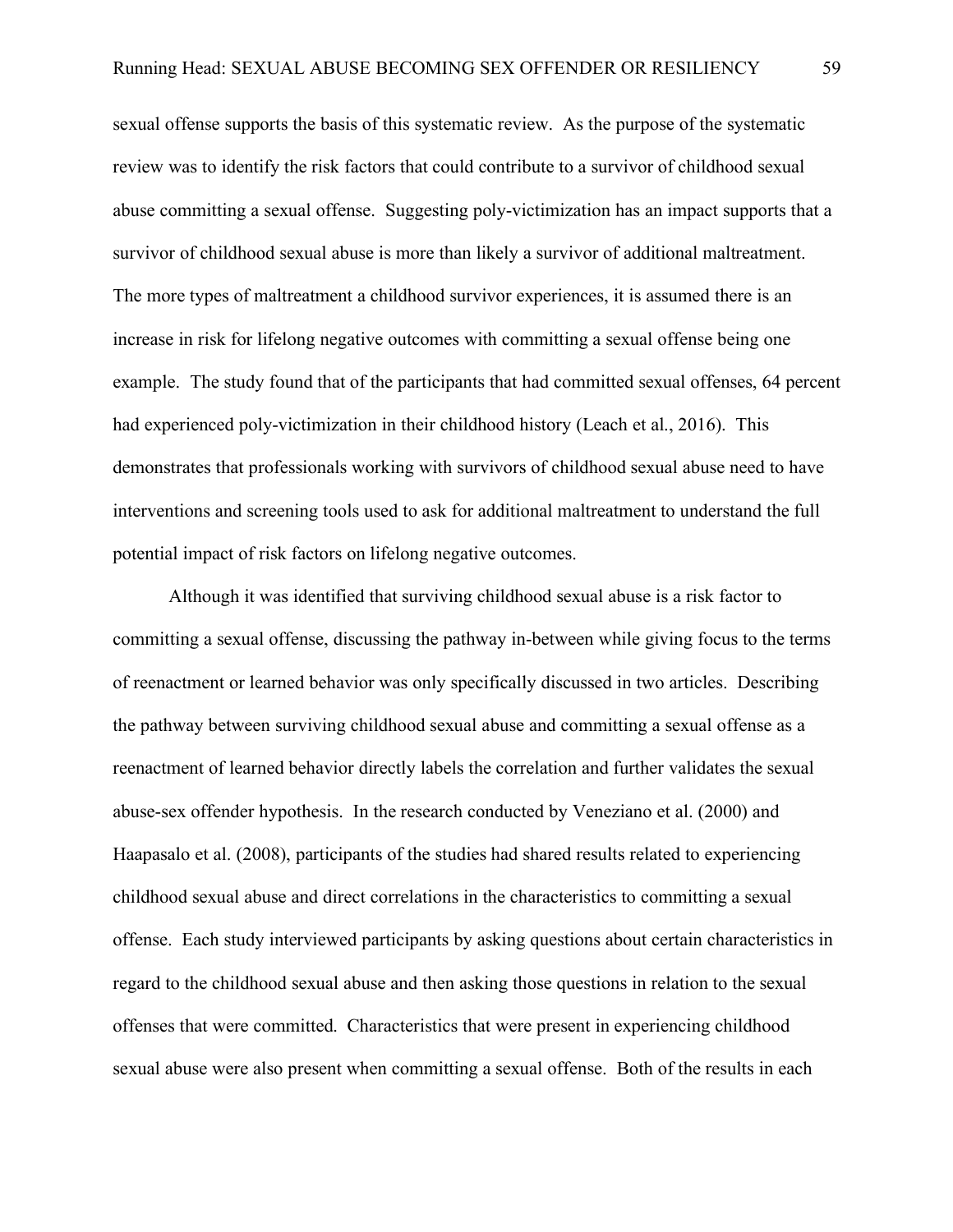study offered support to the correlation between a subset of sexual offenses possibly being a reenactment, reactive condition, and/or learned behavior of a survivor's childhood sexual abuse experience (Veneziano et al., 2000; Haapasalo et al., 2008). Further research using reenactment or learned behavior as search terms may find more articles further discussing how the childhood sexual abuse itself may impact committing a sexual offense. Which is different from this systematic review which identified the other factors that happen in the pathway between surviving childhood sexual abuse and committing a sexual offense.

Overall, it is interesting that the participants used for research on sex offenders are most often males and that results discuss the percentages that experienced childhood sexual abuse. When participants are used for research on childhood sexual abuse, females are most often used, and they have higher rates of the childhood sexual abuse when compared to males. Also, when participants are survivors of childhood sexual abuse and are used for research on resilience, females are most often used. This should be considered when reading this systematic review, along with how this could impact the professional perspective of different sections when working with these populations. Through this systematic review, the results show similarities and differences between the protective factors after surviving childhood sexual abuse, risk factors after experiencing childhood sexual abuse, and risk factors for committing a sexual offense. However, this systematic review indicates that after childhood sexual abuse, there are factors that occur more often than others. Screening tools and interventions need to be built based on the awareness from research in the identified factors that need support to reduce lifelong negative outcomes.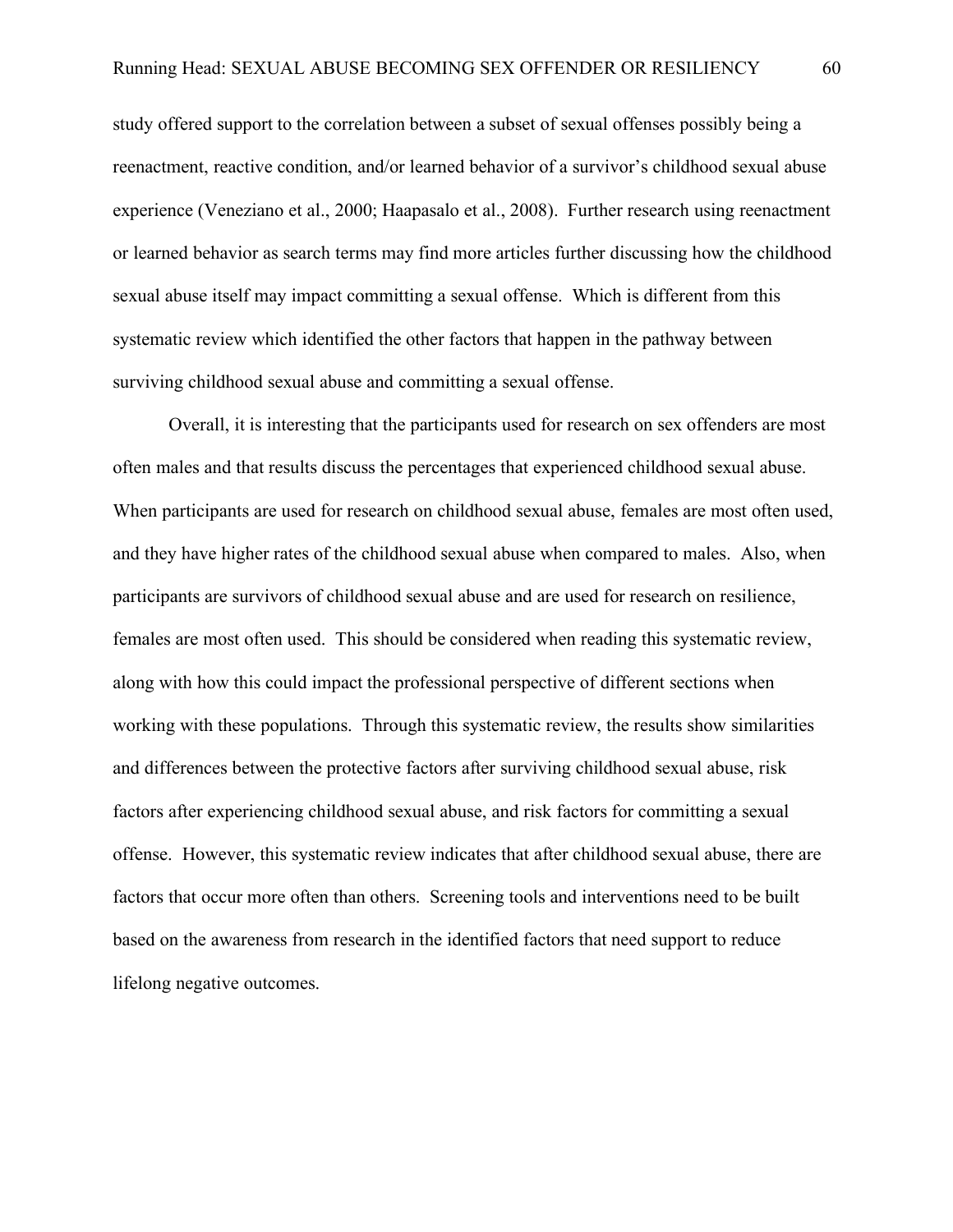### **Implications**

# **Policy**

Funding for programs for childhood sexual abuse, and treatment with sex offenders is determined by federal and state policies. In the literature review, the cost for sex offender programming was discussed in Minnesota as an example. More money is put towards sex offender treatment compared to the survivors of the sexual abuse. Throughout this systematic review, there has been evidence that an increase in funding should be put towards prevention efforts which in time could decrease the financial need for sex offender treatment. It is interesting to consider that if more funding was directed towards prevention efforts and early intervention with children exhibiting risk factors that research shares, there could be a link to potential concerns with sexual behavior and whether it would decrease the number of committed sexual offenses. A funding increase in prevention efforts would help support implementation of the social work practice suggestions and future implications for these populations.

#### **Significance for Social Work Practice**

Searching for improvement for providing effective treatment for survivors of childhood sexual abuse remains imperative for social workers and related professions (Christopher et al., 2007; Simpson, 2010). With a high prevalence of childhood sexual abuse in society, it is essential that social service providers assess for a history of childhood sexual abuse to prevent possible severe outcomes (Christopher et al., 2007; Simpson, 2010). The results of this study suggest that social service providers would benefit from understanding the relationship among childhood sexual abuse, protective factors, and resilient outcomes (Simpson, 2010). The factors each individual may express are important to their ability to function and have positive long-term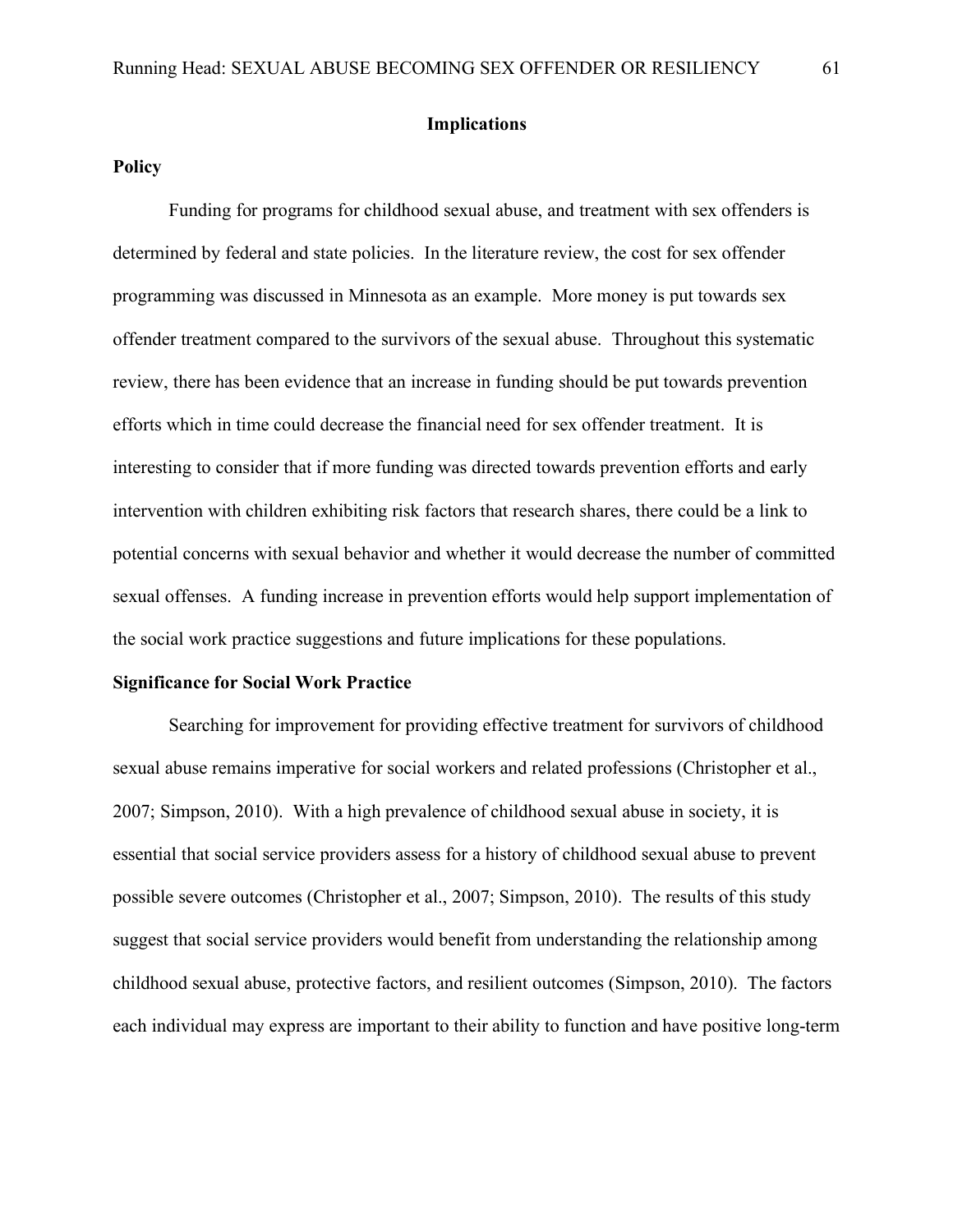effects that should be recognized by providers because these variables relate to various treatment possibilities (Simpson, 2010).

The results from the Denov (2003) study underscore the significance of professional intervention in relation to a survivor's disclosure of sexual abuse, with attention given to females committing the sexual offense. The assumption is that sexual offenses are committed by males and professionals may unintentionally dismiss disclosures of sexual abuse committed by females. When professionals minimized survivor's disclosures of sexual abuse with unsupportive or disbelieved responses, this appeared to exacerbate the negative effects or risk factors of sexual abuse, ultimately provoking secondary victimization (Denov, 2003). Whether the committed sexual offense is by a female or male, the failure to implement education for professionals in providing support and sensitive reactions to disclosures of childhood sexual abuse could have negative consequences for survivors. Some survivors of childhood sexual abuse in this study reported professional re-victimization following disclosure if responses were unsupportive. Professional responses need to include support, acknowledgment, and validation of a survivor's experience of sexual abuse in order to mitigate the negative effects or risk factors of the abuse (Denov 2003). Victims made great efforts to seek out professional help and took considerable risk to disclose the sexual abuse based on the assumption that they would be helped and supported. Negative responses ignored victims' needs and failed to address the fundamental issues that impacted their level of functioning.

The concept of having an individual be accountable for their actions is central to all offender treatment models. Justice professionals are sensitive to not providing excuses to offenders for their behavior, which may contribute to not focusing on how closely trauma is entwined within the offense cycle. The results of research articles included in this systematic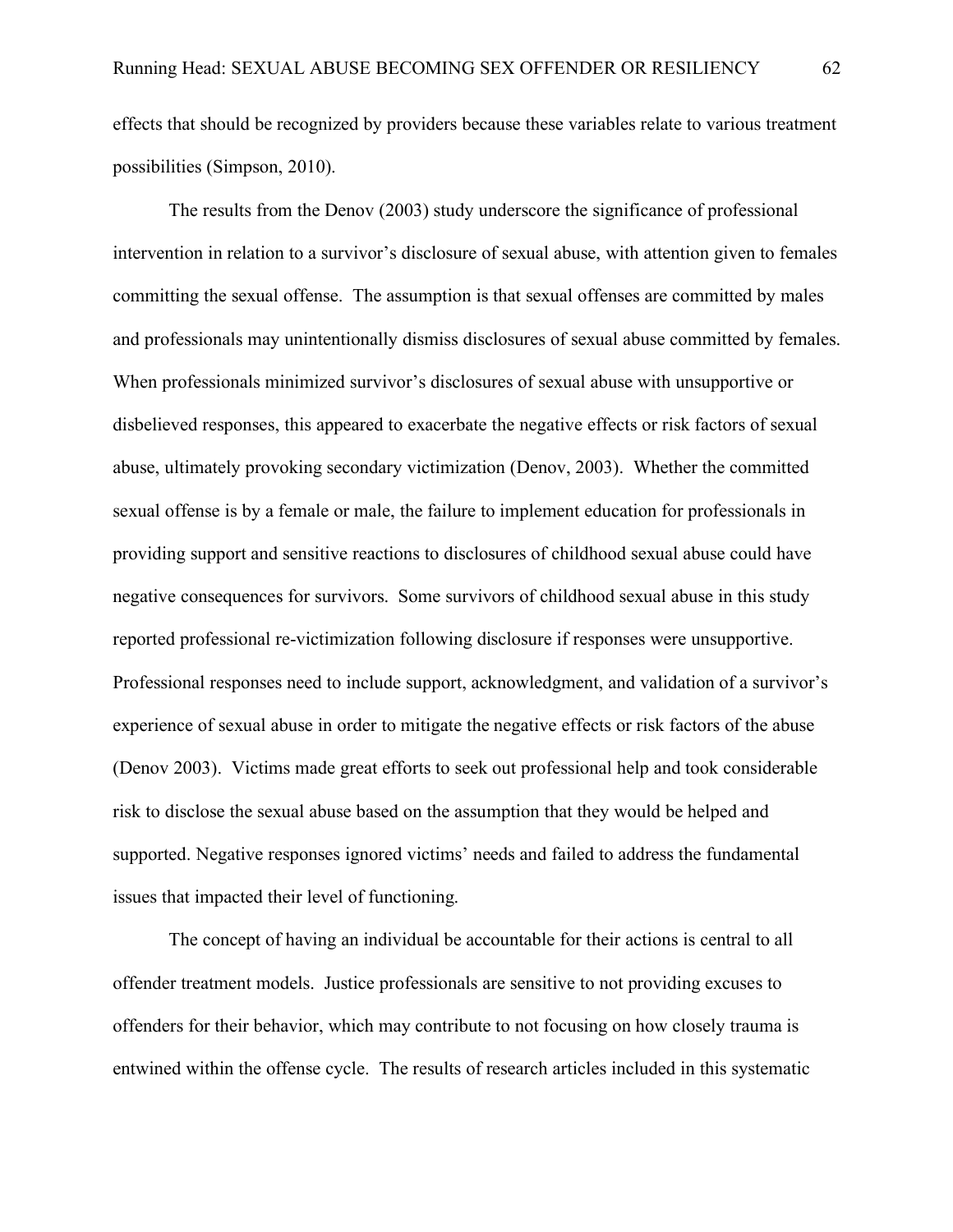review suggest a relationship between trauma possibly triggering an offense cycle (McMackin et al., 2002). Identifying the trauma-associated feelings and experiences may be an important target for treatment with any type of childhood maltreatment, to successfully decrease the risk of negative outcomes. Specific ways in which trauma focused treatment could be integrated with sex offender treatment include: training therapists working with sex offenders in understanding the close link between trauma and sex offending triggers, screening all sex offenders for trauma histories, assessing sex offenders for the presence of PTSD as a co-morbid condition, having sex offenders diagnosed with PTSD and/or with histories of trauma exposure participate in a trauma focused treatment group that is integrated into their overall risk prevention offender treatment plan, and teaching sex offenders how to better manage trauma associated affects, especially helplessness and fear (McMackin et al., 2002). The social work profession needs to act as an advocate for sex offenders. This population is stigmatized and does not get the recognition or support needed towards the trauma they have been through. This often leads them to continue to develop further risk factors that this research proves can impact their developmental pathway to make mistakes in committing sexual offenses.

In research, when being a survivor of childhood sexual abuse is identified as the greatest risk to subsequently committing sexual offenses later in life. Therapeutic resources should be directed more accurately and effectively in providing preventative interventions. Investigations and research in regard to the cycle of sexual abuse and the causal link between survivors of childhood sexual abuse and subsequently becoming a sex offender, has relied on retrospective recall of childhood risk factors (Levenson, 2016). By enhancing our understanding of identifying and noticing the frequency of dynamic risk factors, professionals can improve implementation of clinical interventions that respond to the comprehensive needs of survivors of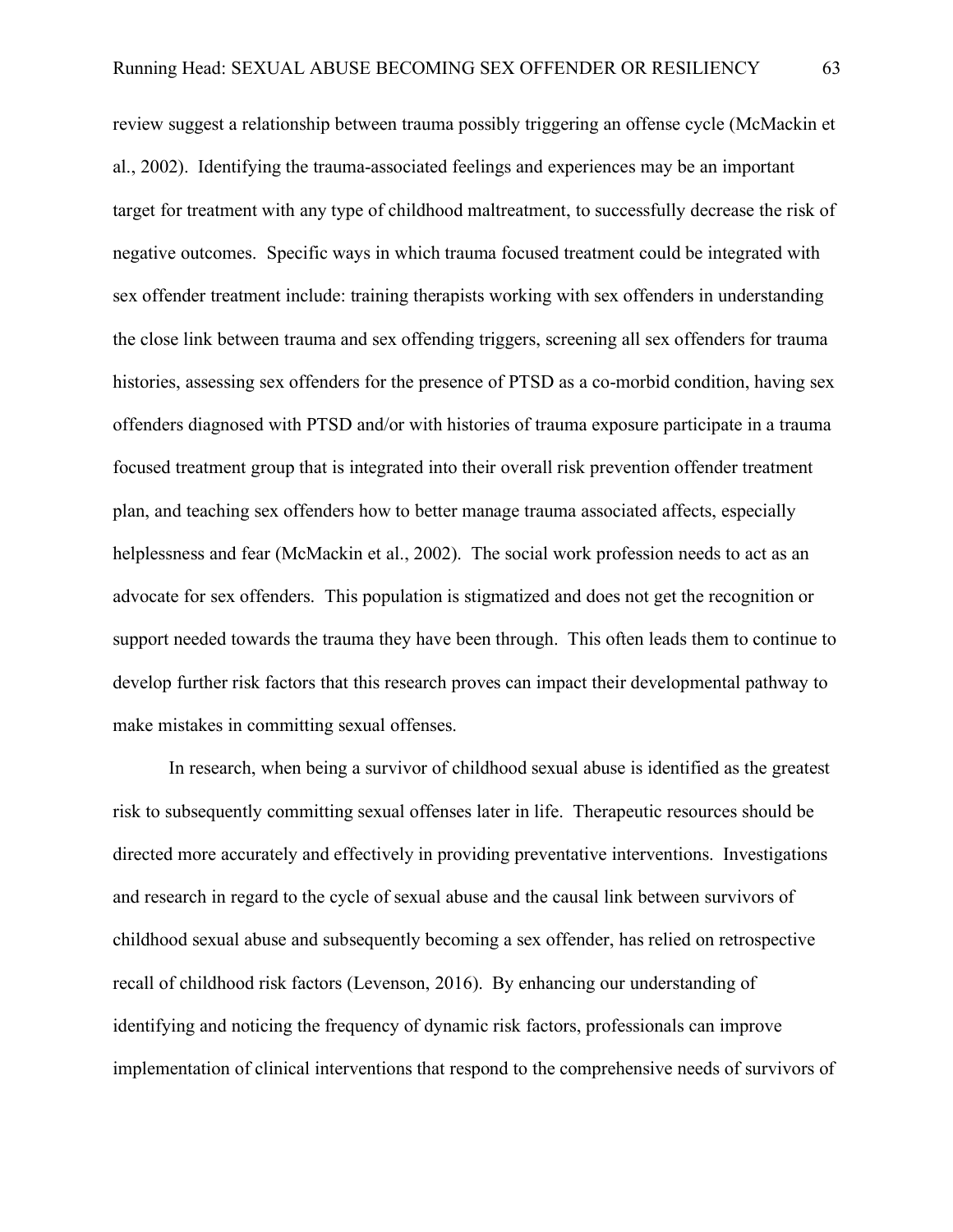childhood sexual abuse and sex offenders. This paper demonstrates the significance of children surviving childhood sexual abuse and missed opportunities in providing preventative interventions. Early interventions for at-risk families and maltreated youth may interrupt their trajectory toward criminal behavior, including sex offending (Levenson, 2016). As social workers, it is our job to advocate for survivors of childhood sexual abuse. This population feels victimized, and it can be retraumatizing to ask them to share their stories in order to impact the necessary changes needed in policies, funding, and missed opportunities for intervention. Overall, practicing social workers have the connections and resources to advocate for the clients served in order to impact the necessary changes in meeting the individual needs for both of these populations.

### **Future Research**

It would be beneficial for future studies to complete research comparing and contrasting factors related to a specific type of sexual offense. Future research could also define their inclusion criteria specifically in using studies that include either adolescents or adult sex offenders, and this would differ from this study which included both. A future study would be beneficial in comparing and contrasting factors related to a specific type of sexual abuse. There has been minimal research on the moderating factors that may prevent a survivor of child sexual abuse from committing a sexual offense. The results of this study along with articles included in this systematic review support the assumption that factors can be identified and if present, can increase or decrease the likelihood of a survivor of child sexual abuse committing a sexual offense (Lambie et al., 2002). This research helps professionals understand the identified protective and risk factors that are experienced after surviving childhood sexual abuse in order to prioritize and create interventions to decrease negative outcomes.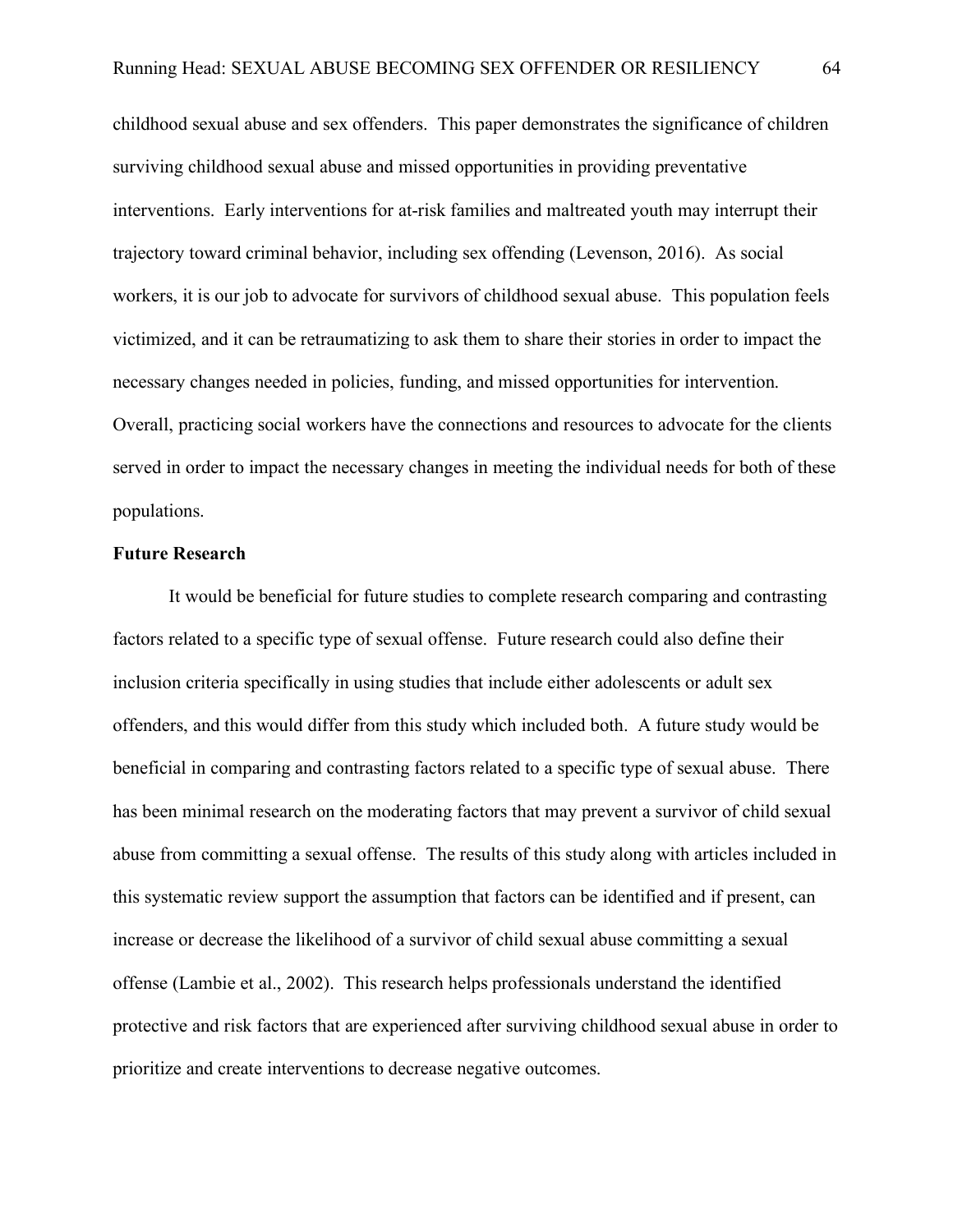## **Limitations and Strengths**

When conducting a systematic review of the research design study it is important to recognize the strengths and limitations. A limitation can be that the researcher had an unintentional bias in the selection, interpretation, and organization of the content for the systematic review. For the purpose of this systematic review, a limitation was that discretion was used by only one person involved in the process of deciding whether articles met inclusion or exclusion criteria, with some choices being difficult in clarity. Articles were checked several different times and dates to limit bias. A limitation was articles that had mixed results were not included because of the analysis process for this systematic review. Lastly, a limitation of this study was using the specific terms of childhood sexual abuse and committing sexual offenses. It did not get into the specific different kinds of abuse that could fall under these general terms

A strength of this study was the ability to follow strict inclusion and exclusion criteria in limiting bias for selection of articles. A systematic review method requires the researcher to read studies, take notes, organize themes, and create inclusion and exclusion guidelines to immerse into the literature in order to develop a comprehensive understanding of the findings (Boland et al., 2017). This article had a strength in giving an overall generalization in comparing and contrasting factors related to experiencing childhood sexual abuse and committing a sexual offense.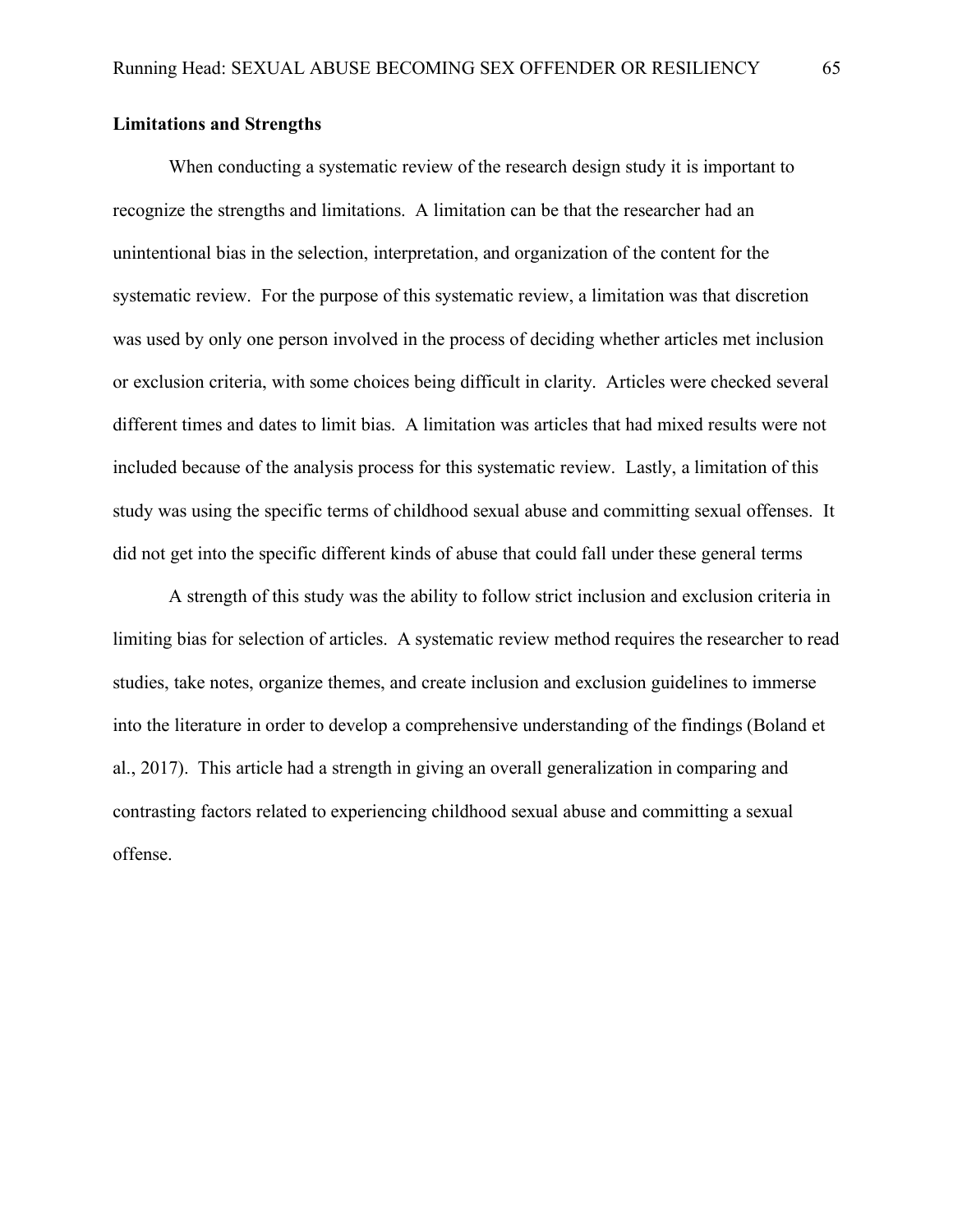#### **References**

- American Psychological Association. (2017). *The road to resilience.* Retrieved from http://www.apa.org/helpcenter/road-resilience.aspx
- Arias, B., & Johnson, C. (2013). Voices of healing and recovery from childhood sexual abuse. *Journal of Child Sexual Abuse, 22*(7), 822-841. doi:10.1080/10538712.2013.830669
- Bogar, C. B., & Hulse-Killacky, D. (2006). Resiliency determinants and resiliency processes among female adult survivors of childhood sexual abuse. *Journal of Counseling & Development, 84*(3), 318-327.
- Boland, A., Cherry, M. G., & Dickson, R. (2017). *Doing a systematic review: A student's guide.*  (2nd ed.) London: Sage Publications Ltd.
- Center for Sex Offender Management. (2007). *Female sex offenders.* Retrieved from http://www.csom.org/pubs/female\_sex\_offenders\_brief.pdf
- Christopher, K., Lutz-Zois, C. J., & Reinhardt, A. R. (2007). Female sexual-offenders: personality pathology as a mediator of the relationship between childhood sexual abuse history and sexual abuse perpetration against others. *Child Abuse & Neglect: The International Journal, 31*(8), 871-883. doi:10.1016/j.chiabu.2007.02.006
- Coxe, R., & Holmes, W. (2002). A study of the cycle of abuse among child molesters. *Journal of Child Sexual Abuse, 10*(4), 111-118.
- DeCou, C. R., Cole, T. T., Rowland, S. E., Kaplan, S. P., & Lynch, S. M. (2015). An ecological process model for female sex offending: the role of victimization, psychological distress, and life stressors. *Journal of Research and Treatment, 27*(3), 302-323.
- Denov, M. (2003). To a safer place? Victims of sexual abuse by females and their disclosures to professionals. *Child Abuse & Neglect, 27*(1), 47-61.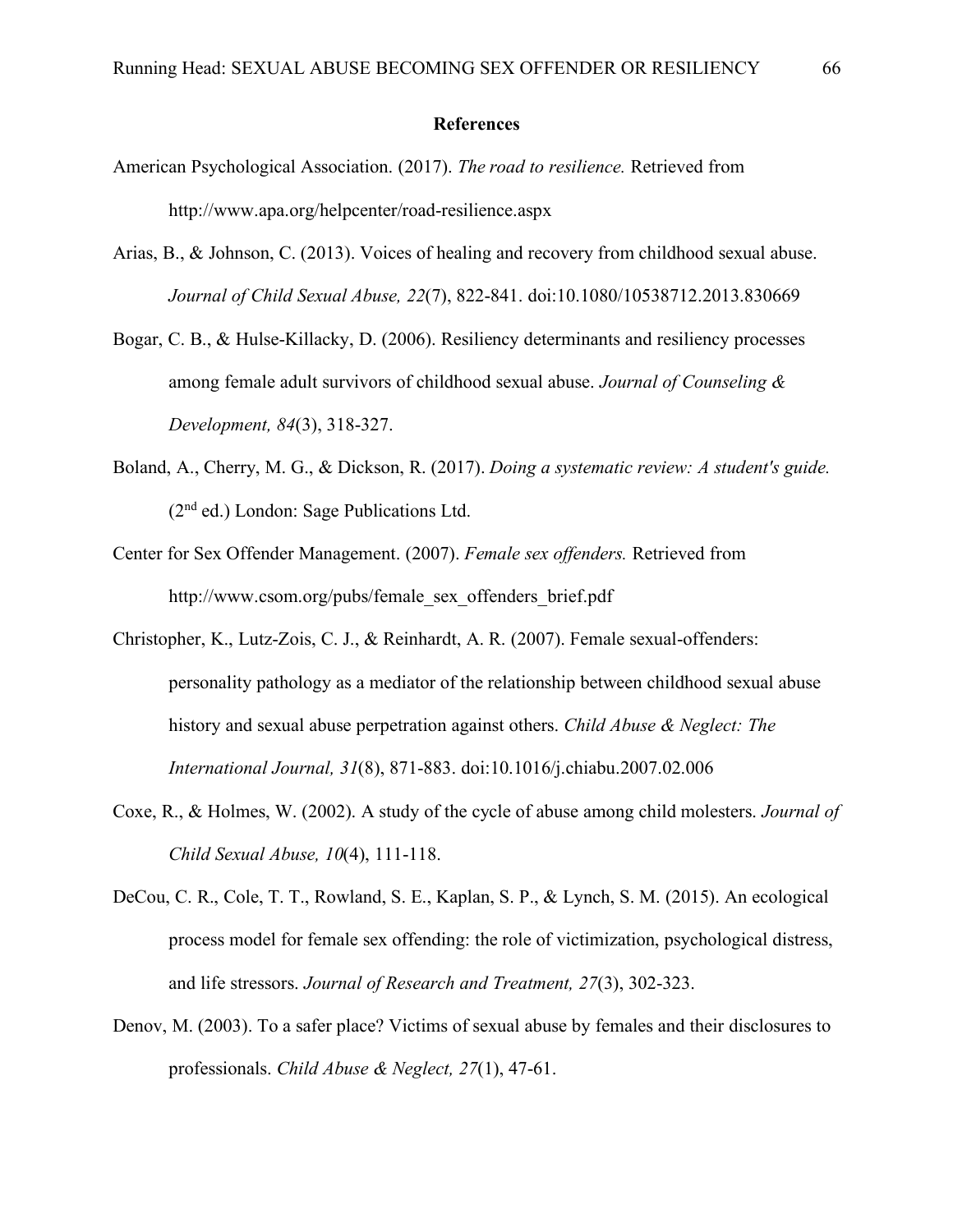- Easton, S., Leone-Sheehan, D., Sophis, E., & Willis, D. (2015). "From that Moment on My Life Changed": Turning Points in the Healing Process for Men Recovering from Child Sexual Abuse. *Journal of Child Sexual Abuse, 24*(2), 152-173.
- Gentlewarrior, S. (1998). Symptoms of trauma in middle-aged and older survivors of child sexual abuse: an ecological examination of risk and protective factors (A dissertation presented to the faculty of simmons college school of social work). Retrieved from Social Work Abstracts.
- Goldstein, S., & Brooks, R. (2005). Why study resilience? In S. Goldstein & R. Brooks (Eds.), *Handbook of resilience in children* (pp.3-16). New York, NY: Kluwer Academic & Plenum Publishers.
- Haapasalo, J., Puupponen, M., & Crittenden, M. (2008). Victim to victimizer: the psychology of isomorphism in a case of a recidivist pedophile in Finland. Journal of Child Sexual Abuse, 7(3), 97-115. doi:10.1300/J0v07n03\_07
- Hyman, B. & Williams, L. (2001). Resilience among women survivors of child sexual abuse. *Affilia, 16*(2), 198-219).
- Jespersen, A. F., Lalumière, M. L., & Seto, M. C. (2009). Sexual abuse history among adult sex offenders and non-sex offenders: A meta-analysis. *Child Abuse & Neglect, 33*(3), 179- 192. doi:10.1016/j.chiabu.2008.07.004
- Kent, M., Davis, M., & Reich, J. (2013). *The Resilience Handbook Approaches to Stress and Trauma*. Florence: Taylor and Francis.
- Lambie, I., & Johnston, E. (2016). I couldn't do it to a kid knowing what it did to me: The narratives of male sexual abuse victims resiliency to sexually offending. *International*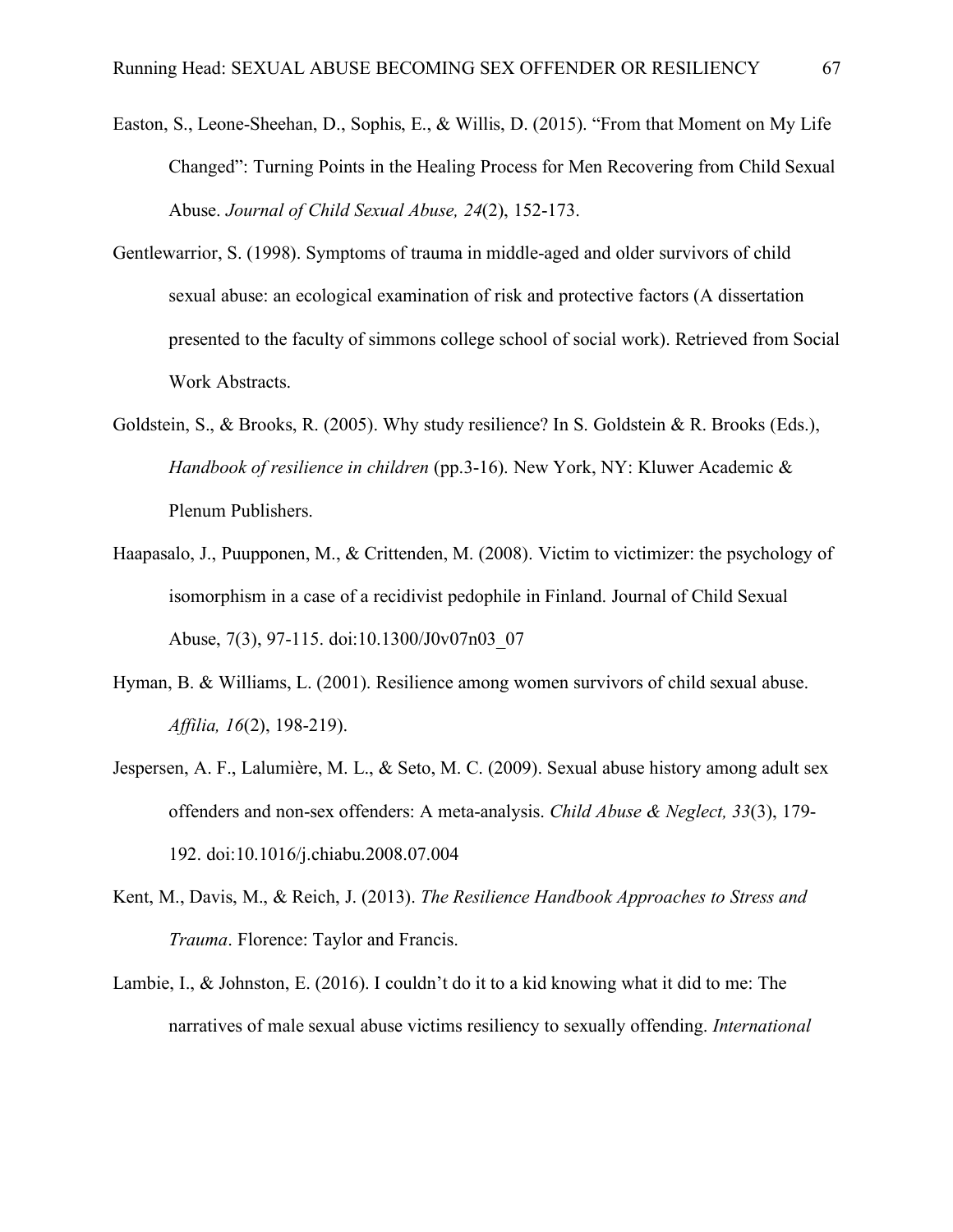*Journal of Offender Therapy and Comparative Criminology, 60*(8), 897-918. doi:10.1177/0306624X14567664

- Lambie, I., Seymour, F., Lee., A., & Adams, P. (2002). Resiliency in the victim-offender cycle in male sexual abuse. *A Journal of Research and Treatment, 14*(1), 31-48.
- Leach, C., Stewart, A., & Smallbone, S. (2016). Testing the sexually abused-sexual abuser hypothesis: A prospective longitudinal birth cohort study. *Child Abuse & Neglect*, 51, 144-153.
- Levenson, J. (2014). Incorporating trauma-informed care into evidence-based sex offender treatment. *Journal of Sexual Aggression, 20*(1), 9-22. doi:10.1080/13552600.2013.861523
- Levenson, J. (2016). Adverse childhood experiences and subsequent substance abuse in a sample of sexual offenders: implications for treatment and prevention. *Victims & Offenders, 11*(2), 199-224. doi:10.1080/15564886.2014.971478
- Levenson, J. S., & Grady, M. D. (2016). The influence of childhood trauma on sexual violence and sexual deviance in adulthood. *Traumatology, 22*(2), 94-103. doi:10.1037/trm0000067
- Levenson, J. S., Willis, G. M., & Prescott, D. S. (2016). Adverse childhood experiences in the lives of male sex offenders: Implications for trauma-informed care. *Sexual Abuse: Journal of Research and Treatment, 28*(4), 340-359. doi:10.1177/1079063214535819
- Lightfoot, S., & Evans, I. (2000). Risk factors for a New Zealand sample of sexually abusive children and adolescents. *Child Abuse & Neglect, 24*(9), 1185-1198.
- Luther, S.S., & Cicchetti, D. (2000). The construct of resilience: Implications for interventions and social polices. *Developmental Psychopathology, 12*(4), 857-885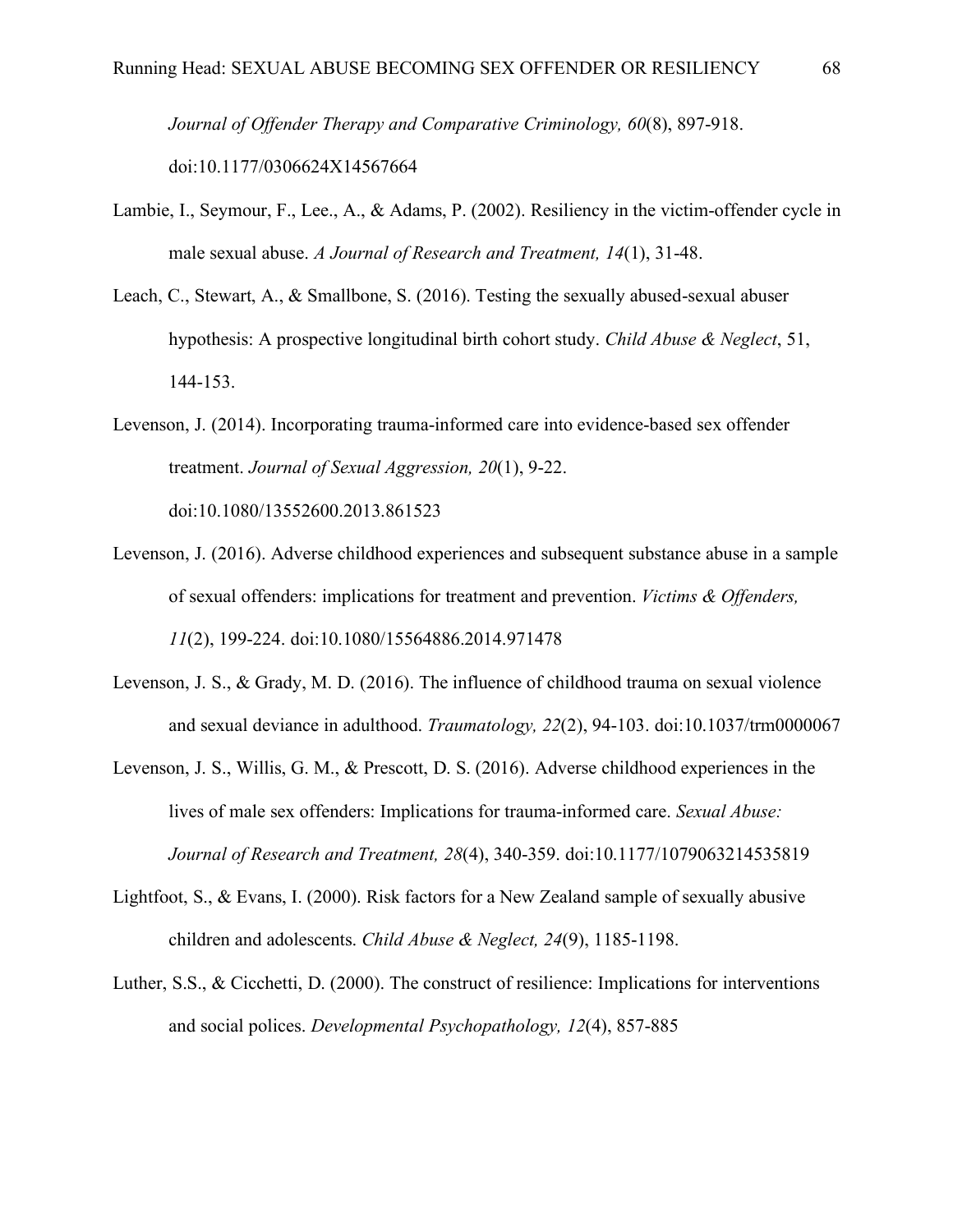- Masten, A. S. (2001). Ordinary magic: Resilience processes in development. *American Psychologist, 56*(3), 227-238. doi:10.1037/0003-066X.56.3.227
- McClure, F., Chavez, H., Agars, D., Peacock, V., & Matosian, M. (2008). Resilience in sexually abused women: risk and protective factors. *Journal of Family Violence, 23*(2), 81-88. doi:10.1007/s10896-007-9129-4
- McMackin, R. A., Leisen, M. B., Cusack, J. R., LaFratta, J., & Litwin, P. (2002). The relationship of trauma exposure to sex offending behavior among male juvenile offenders. *Journal of Child Sexual Abuse, 11*(2), 25-40.
- Miccio-Fonseca, L. C. (2000). Adult and adolescent female sex offenders. *Journal of Psychology & Human Sexuality, 11*(3), 75-88.
- Miller-Karas, E. (2015). *Building resilience to trauma: The trauma and community resiliency models.* New York, NY: Routledge.
- Minnesota Department of Health. (2007). *Costs of Sexual Violence in Minnesota.* Retrieved from http://www.health.state.mn.us/injury/pub/svcosts.pdf
- Rape Abuse and Incest National Network. (2016a). *Children and Teen Statistics.* Retrieved from https://www.rainn.org/statistics/children-and-teens
- Rape Abuse and Incest National Network. (2016b). *Offenders of Sexual Violence: Statistics.*  Retrieved from https://www.rainn.org/statistics/offenders-sexual-violence
- Rape Abuse and Incest National Network. (2016c). *Victims of Sexual Violence: Statistics.*  Retrieved from https://www.rainn.org/statistics/victims-sexual-violence
- Rasmussen, L. A. (2012). Trauma outcome process assessment (TOPA) model: An ecological paradigm for treating traumatized sexually abusive youth. *Journal of Child & Adolescent Trauma, 5*(1), 63-80. doi:10.1080/19361521.2012.646645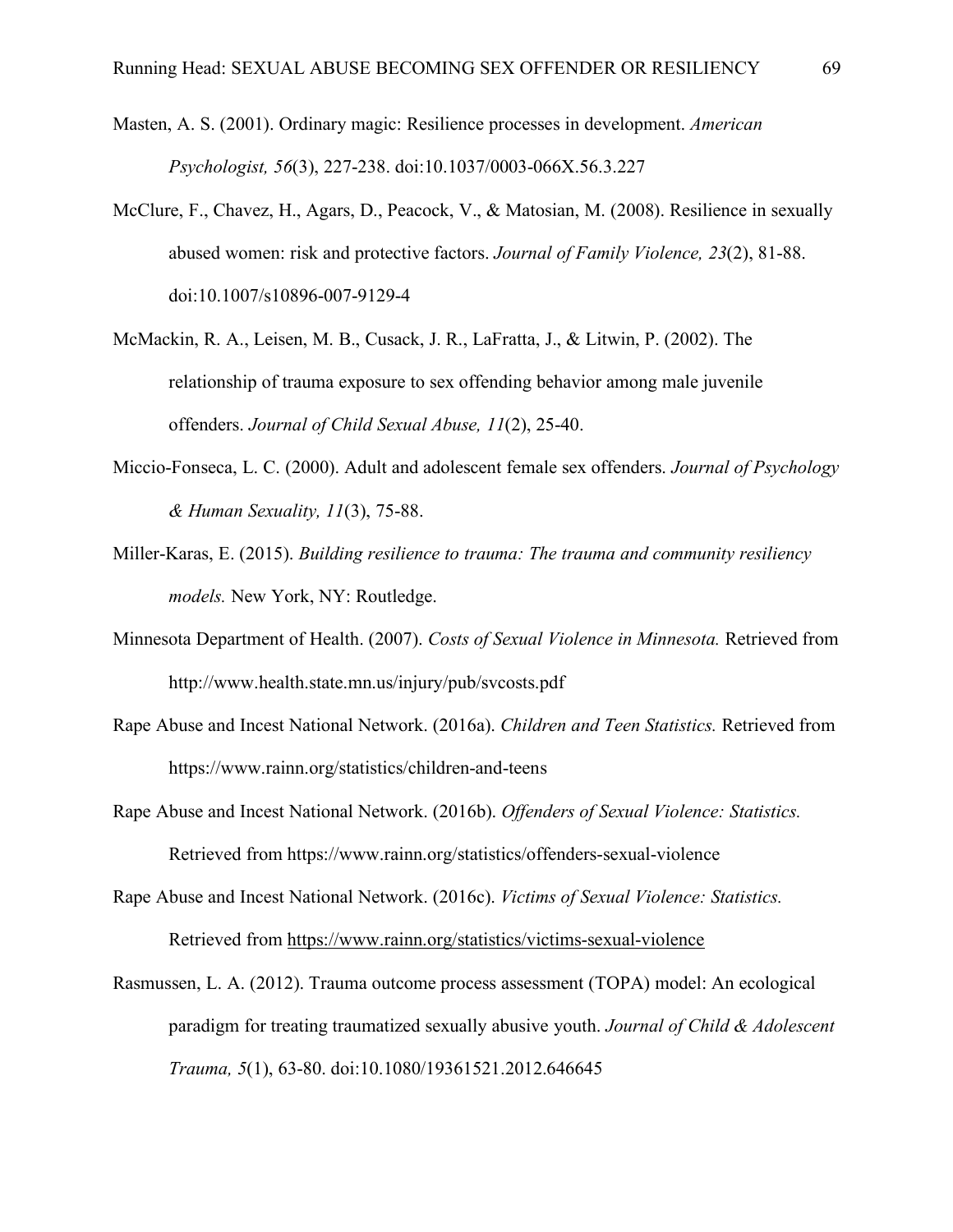- Roe-Sepowitz, D., & Krysik, J. (2008). Examining the sexual offenses of female juveniles: the relevance of childhood maltreatment. *American Journal of Orthopsychiatry, 78*(4), 405- 412. doi:10.1037/a0014310
- Salter, D., McMillan, D., Richards, M., Talbot, T., Hodges, J., Bentovim, A., Hastings, R., & Skuse, D. (2003). Development of sexually abusive behaviour in sexually victimised males: a longitudinal study. *The Lancet, 361*, 471-476. doi:10.1016/S01406736(03)12466-X
- Sigurdsson, J. F., Gudjonsson, G., Asgeirsdottir, B. B., & Sigfusdottir, I. D. (2010). Sexually abusive youth: what are the background factors that distinguish them from other youth? *Psychology, Crime & Law, 16*(4), 289-303. doi:10.1080/10683160802665757
- Simons, D. A., Wurtele, S. K., & Durham, R. L. (2008). Developmental experiences of child sexual abusers and rapists. *Child Abuse & Neglect: The International Journal, 32*(5), 549-560.
- Simpson, C. L. (2010). Resilience in women sexually abused as children. *Families in Society: The Journal of Contemporary Social Services, 91*(3), 214-247. doi:10.1606/1044- 3894.4001
- Strickland, S. M. (2008). Female sex offenders: exploring issues of personality, trauma, and cognitive distortions. *Journal of Interpersonal Violence, 23*(4), 474-489. doi:10.1177/0886260507312944
- Veneziano, C., Veneziano, L., & LeGrand, S. (2000). The relationship between adolescent sex offender behaviors and victim characteristics with prior victimization. *Journal of Interpersonal Violence, 15*(4), 363-374.